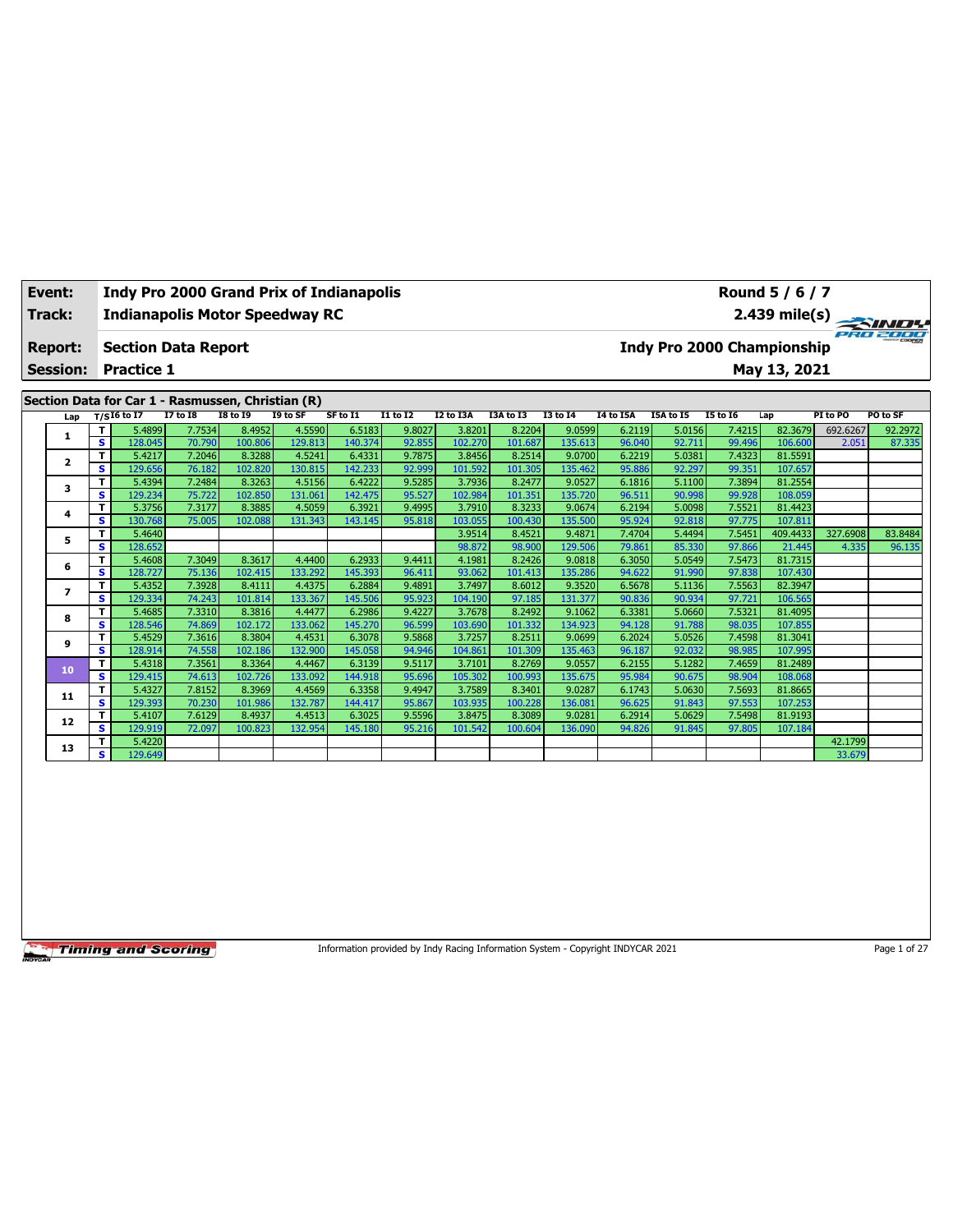| Event:                   | <b>Indy Pro 2000 Grand Prix of Indianapolis</b>                                                              | Round 5 / 6 / 7                   |               |
|--------------------------|--------------------------------------------------------------------------------------------------------------|-----------------------------------|---------------|
| Track:                   | <b>Indianapolis Motor Speedway RC</b>                                                                        | 2.439 mile(s)                     | $\rightarrow$ |
| <b>Report:</b>           | <b>Section Data Report</b>                                                                                   | <b>Indy Pro 2000 Championship</b> | PRO 2000      |
| <b>Session:</b>          | <b>Practice 1</b>                                                                                            | May 13, 2021                      |               |
|                          | Section Data for Car 1 - Rasmussen, Christian (R)                                                            |                                   |               |
| Lap                      | $T/S$ SF to PI                                                                                               |                                   |               |
| $\mathbf 1$              | $\overline{\mathbf{r}}$<br>$\overline{\mathbf{s}}$                                                           |                                   |               |
| $\mathbf{2}$             | $\overline{\mathsf{r}}$<br>S                                                                                 |                                   |               |
| 3                        | $\mathbf{T}$<br>$\overline{\mathbf{s}}$                                                                      |                                   |               |
| 4                        | $\overline{\mathbf{r}}$<br>79.3261                                                                           |                                   |               |
|                          | S<br>100.890<br>T                                                                                            |                                   |               |
| 5                        | $\overline{\mathbf{s}}$<br>T                                                                                 |                                   |               |
| 6                        | S<br>$\overline{\mathbf{r}}$                                                                                 |                                   |               |
| $\overline{\phantom{a}}$ | $\overline{\mathbf{s}}$                                                                                      |                                   |               |
| 8                        | T<br>S                                                                                                       |                                   |               |
| 9                        | $\overline{\mathbf{r}}$<br>$\overline{\mathbf{s}}$                                                           |                                   |               |
| 10                       | T<br>S                                                                                                       |                                   |               |
| 11                       | T                                                                                                            |                                   |               |
| 12                       | $\overline{\mathbf{s}}$<br>$\overline{\mathbf{r}}$<br>79.9019                                                |                                   |               |
|                          | S<br>100.163<br>$\mathbf{T}$                                                                                 |                                   |               |
| 13                       | $\overline{\mathbf{s}}$                                                                                      |                                   |               |
|                          |                                                                                                              |                                   |               |
|                          |                                                                                                              |                                   |               |
|                          |                                                                                                              |                                   |               |
|                          |                                                                                                              |                                   |               |
|                          |                                                                                                              |                                   |               |
|                          |                                                                                                              |                                   |               |
|                          |                                                                                                              |                                   |               |
|                          | <b>Timing and Scoring</b><br>Information provided by Indy Racing Information System - Copyright INDYCAR 2021 |                                   | Page 2 of 27  |
|                          |                                                                                                              |                                   |               |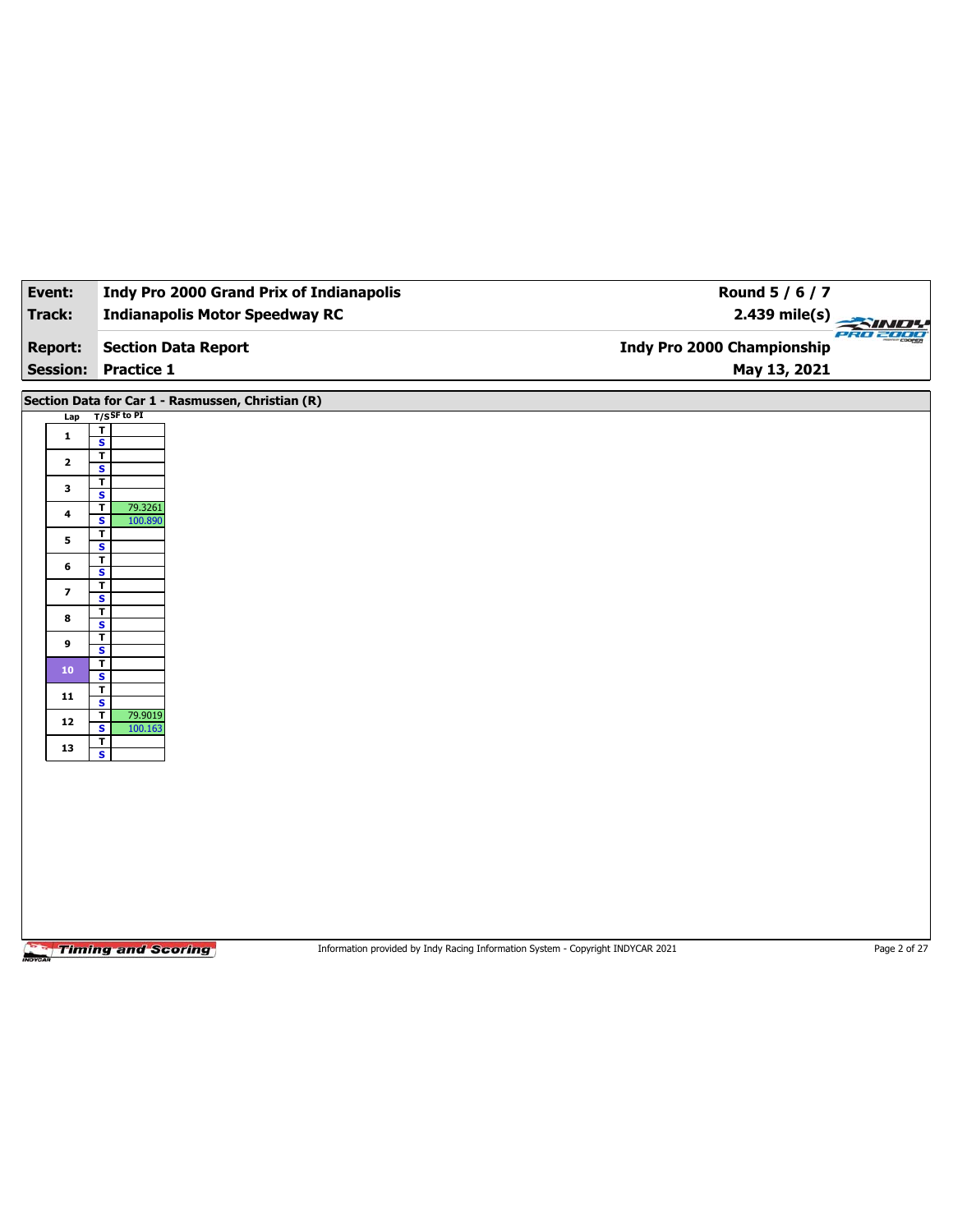| Event:          |                                           | <b>Indy Pro 2000 Grand Prix of Indianapolis</b> |                 |          |                                          |               |           |           |                 |                  |           |                                   | Round 5 / 6 / 7 |          |               |
|-----------------|-------------------------------------------|-------------------------------------------------|-----------------|----------|------------------------------------------|---------------|-----------|-----------|-----------------|------------------|-----------|-----------------------------------|-----------------|----------|---------------|
| Track:          |                                           | <b>Indianapolis Motor Speedway RC</b>           |                 |          |                                          |               |           |           |                 |                  |           |                                   |                 |          | 2.439 mile(s) |
| <b>Report:</b>  |                                           | <b>Section Data Report</b>                      |                 |          |                                          |               |           |           |                 |                  |           | <b>Indy Pro 2000 Championship</b> |                 |          | eRO 2000      |
| <b>Session:</b> | <b>Practice 1</b>                         |                                                 |                 |          |                                          |               |           |           |                 |                  |           |                                   | May 13, 2021    |          |               |
|                 | Section Data for Car 18 - McElrea, Hunter |                                                 |                 |          |                                          |               |           |           |                 |                  |           |                                   |                 |          |               |
|                 |                                           |                                                 |                 |          |                                          |               |           |           |                 |                  |           |                                   |                 |          |               |
| Lap             | $T/SI6$ to I7                             | <b>I7 to I8</b>                                 | <b>I8 to I9</b> | I9 to SF | SF to I1                                 | I1 to I2      | I2 to I3A | I3A to I3 | <b>I3 to 14</b> | <b>I4 to I5A</b> | I5A to I5 | <b>I5 to I6</b>                   | Lap             | PI to PO | PO to SF      |
|                 | 5.4990                                    | 7.3567                                          | 8.4751          | 4.5954   | 6.5532                                   | 9.6712        | 3.8058    | 8.2770    | 9.0724          | 6.3539           | 5.1250    | 7.4330                            | 82.2177         | 264.5356 | 82.0289       |
| J.              | s.<br>127.833                             | 74.607                                          | 101.045         | 128.785  | 139.626                                  | 94.117        | 102.654   | 100.992   | 135.426         | 93.894           | 90.732    | 99.342                            | 106.795         | 5.370    | 98.268        |
| $\overline{ }$  | 5.4291                                    | 7.1149                                          | 8.4610          | 4.5686   | 6.5089                                   | 9.6028        | 3.8152    | 8.3113    | 9.0782          | 6.3212           | 5.0919    | 7.4384                            | 81.7415         |          |               |
|                 | s.<br>129.479                             | 77.143                                          | 101.213         | 129.540  | 140.577                                  | 94.788        | 102.401   | 100.575   | 135.339         | 94.379           | 91.322    | 99.270                            | 107.417         |          |               |
|                 | 5.4525                                    | 7.1780                                          | 8.5023          | 4.5734   | 6.5165                                   | 9.5486        | 3.7624    | 8.3887    | 9.0817          | 6.3074           | 5.1240    | 7.4762                            | 81.9117         |          |               |
| 3               | 120002<br>۰                               | $\overline{\phantom{a}}$                        | $100 - 221$     | 1222.52  | $\begin{array}{c} 1 & 1 & 1 \end{array}$ | $\sim$ $\sim$ | 10200     | 00.01     | $225 - 227$     | 0.4002           | 00.740    | 00701                             | 107.00          |          |               |

| -  | s            | 128.923 | 76.465 | 100.721 | 129.404 | 140.413 | 95.326   | 103.838 | 99.647  | 135.287 | 94.586 | 90.749 | 98.768 | 107.193  |          |         |
|----|--------------|---------|--------|---------|---------|---------|----------|---------|---------|---------|--------|--------|--------|----------|----------|---------|
| 4  | T            | 5.4232  | 7.2274 | 8.4532  | 4.5580  | 6.4873  | 9.5465   | 3.7631  | 8.2853  | 9.0496  | 6.2790 | 5.0007 | 7.4490 | 81.5223  |          |         |
|    | s            | 129.620 | 75.942 | 101.306 | 129.842 | 141.045 | 95.347   | 103.819 | 100.891 | 135.767 | 95.014 | 92.987 | 99.129 | 107.705  |          |         |
| 5  | т            | 5.4418  | 7.1592 | 8.5638  | 4.5502  | 6.4885  | 9.5840   | 3.7774  | 8.2542  | 9.0662  | 6.5785 | 5.2865 | 8.0818 | 82.8321  |          |         |
|    | s            | 129.177 | 76.665 | 99.998  | 130.064 | 141.019 | 94.974   | 103.426 | 101.271 | 135.518 | 90.688 | 87.960 | 91.367 | 106.002  |          |         |
| 6  | T            | 7.8226  |        |         |         |         |          | 4.2582  | 8.6639  | 9.1111  | 6.5469 | 5.1806 | 7.4489 | 309.1888 | 222.8177 | 84.4558 |
|    | s            | 89.862  |        |         |         |         |          | 91.748  | 96.482  | 134.850 | 91.126 | 89.758 | 99.130 | 28.398   | 6.375    | 95.444  |
| 7  | T            | 5.4195  | 7.1238 | 8.4574  | 4.5169  | 6.3868  | 9.4692   | 3.7522  | 8.2487  | 9.0836  | 6.2407 | 5.0753 | 7.4511 | 81.2252  |          |         |
|    | s            | 129.708 | 77.046 | 101.256 | 131.023 | 143.264 | 96.125   | 104.121 | 101.338 | 135.259 | 95.597 | 91.620 | 99.101 | 108.099  |          |         |
| 8  | T            | 5.4466  | 7.1308 | 8.5013  | 4.5112  | 6.4000  | 9.5126   | 3.7488  | 8.3151  | 9.1017  | 6.1857 | 5.0321 | 7.6643 | 81.5502  |          |         |
|    | s            | 129.063 | 76.971 | 100.733 | 131.189 | 142.969 | 95.686   | 104.215 | 100.529 | 134.990 | 96.447 | 92.407 | 96.344 | 107.669  |          |         |
| 9  | T            | 5.4969  | 7.2342 | 8.4379  | 4.4887  | 6.3539  | 423.3693 |         | 8.5606  | 9.1366  | 6.7343 | 5.1061 | 7.5564 | 84.6904  |          |         |
|    | s            | 127.882 | 75.871 | 101.490 | 131.846 | 144.006 | 2.150    |         | 97.646  | 134.474 | 88.590 | 91.068 | 97.720 | 103.676  |          |         |
| 10 | T            | 5.6176  |        |         |         |         |          | 3.8694  | 8.4919  | 9.2278  | 6.5488 | 5.1649 | 7.5055 | 411.4988 | 327.9509 | 82.9379 |
|    | s            | 125.134 |        |         |         |         |          | 100.967 | 98.436  | 133.145 | 91.099 | 90.031 | 98.382 | 21.338   | 4.332    | 97.191  |
| 11 | T            | 5.4910  | 7.2074 | 8.4543  | 4.4718  | 6.3235  | 9.4860   | 3.7779  | 8.2473  | 9.1036  | 6.2648 | 5.0377 | 7.4828 | 81.3481  |          |         |
|    | $\mathbf{s}$ | 128.019 | 76.153 | 101.293 | 132.345 | 144.698 | 95.955   | 103.412 | 101.355 | 134.962 | 95.229 | 92.304 | 98.681 | 107.936  |          |         |
| 12 | т            | 5.4586  | 7.1501 | 8.4750  | 4.4523  | 6.3117  | 9.3898   | 3.7782  | 8.2852  | 9.0822  | 6.2852 | 5.0269 | 7.5454 | 81.2406  |          |         |
|    | s            | 128.779 | 76.763 | 101.046 | 132.924 | 144.969 | 96.938   | 103.404 | 100.892 | 135.280 | 94.920 | 92.502 | 97.862 | 108.079  |          |         |
| 13 | T            | 5.4885  | 7.2704 | 8.4132  | 4.4518  | 6.3203  | 9.3848   | 3.7811  | 8.2195  | 9.0780  | 6.2294 | 5.0869 | 7.4478 | 81.1717  |          |         |
|    | s            | 128.078 | 75.493 | 101.788 | 132.939 | 144.772 | 96.990   | 103.325 | 101.698 | 135.342 | 95.770 | 91.411 | 99.145 | 108.171  |          |         |
| 14 | T            | 5.4522  | 7.1962 | 8.4659  | 4.4699  | 6.3847  | 9.4018   | 3.7506  | 8.3450  | 9.0522  | 6.2909 | 5.0740 | 7.4920 | 81.3754  |          |         |
|    | s            | 128.930 | 76.271 | 101.154 | 132.401 | 143.311 | 96.814   | 104.165 | 100.169 | 135.728 | 94.834 | 91.644 | 98.560 | 107.900  |          |         |
| 15 | т            | 5.4476  | 7.3053 | 8.4754  | 4.4726  | 6.3772  | 9.4897   | 3.7861  | 8.2677  | 9.0504  | 6.4157 | 5.1005 | 7.5698 | 81.7580  |          |         |
|    | s            | 129.039 | 75.132 | 101.041 | 132.321 | 143.480 | 95.917   | 103.188 | 101.105 | 135.755 | 92.989 | 91.168 | 97.547 | 107.395  |          |         |
| 16 | т            | 6.1643  |        |         |         |         |          |         |         |         |        |        |        |          |          |         |
|    | s            | 114.036 |        |         |         |         |          |         |         |         |        |        |        |          |          |         |

Information provided by Indy Racing Information System - Copyright INDYCAR 2021 Page 3 of 27

٦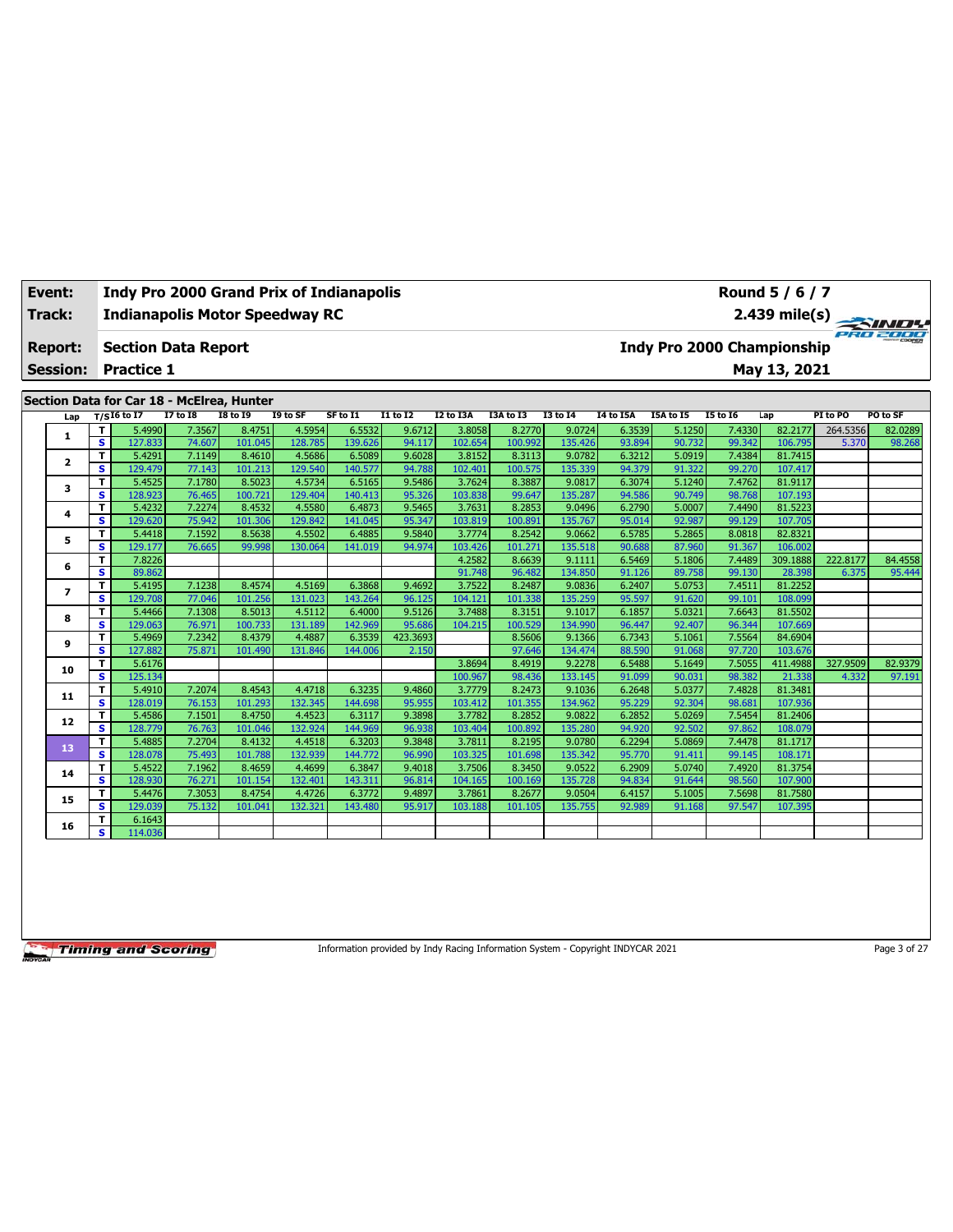| Event:                   | <b>Indy Pro 2000 Grand Prix of Indianapolis</b>                         | Round 5 / 6 / 7                                                                 |              |
|--------------------------|-------------------------------------------------------------------------|---------------------------------------------------------------------------------|--------------|
| <b>Track:</b>            | <b>Indianapolis Motor Speedway RC</b>                                   | $2.439$ mile(s)                                                                 |              |
| <b>Report:</b>           | <b>Section Data Report</b>                                              | <b>Indy Pro 2000 Championship</b>                                               | 780 2000     |
| <b>Session:</b>          | <b>Practice 1</b>                                                       | May 13, 2021                                                                    |              |
|                          | Section Data for Car 18 - McElrea, Hunter                               |                                                                                 |              |
| Lap                      | $T/S$ SF to PI<br>T                                                     |                                                                                 |              |
| $\mathbf{1}$             | $\overline{\mathbf{s}}$                                                 |                                                                                 |              |
| $\mathbf{2}$             | $\overline{\mathbf{r}}$<br>$\mathsf{s}$                                 |                                                                                 |              |
| $\mathbf{3}$             | $\overline{\mathbf{r}}$<br>$\overline{\mathbf{s}}$                      |                                                                                 |              |
| 4                        | $\overline{\mathbf{r}}$<br>S                                            |                                                                                 |              |
| 5                        | $\overline{\mathbf{r}}$<br>84.5500<br>$\overline{\mathbf{s}}$<br>94.656 |                                                                                 |              |
| 6                        | T<br>$\overline{\mathbf{s}}$                                            |                                                                                 |              |
| $\overline{\phantom{a}}$ | $\overline{\mathbf{r}}$<br>$\overline{\mathbf{s}}$                      |                                                                                 |              |
| 8                        | T                                                                       |                                                                                 |              |
| 9                        | S<br>$\overline{\mathbf{r}}$<br>85.2672                                 |                                                                                 |              |
| 10                       | $\overline{\mathbf{s}}$<br>93.860<br>$\overline{\mathbf{r}}$            |                                                                                 |              |
|                          | $\overline{\mathbf{s}}$<br>$\overline{\mathbf{r}}$                      |                                                                                 |              |
| 11                       | $\overline{\mathbf{s}}$<br>$\mathbf{r}$                                 |                                                                                 |              |
| ${\bf 12}$               | $\overline{\mathbf{s}}$<br>$\overline{1}$                               |                                                                                 |              |
| 13                       | $\overline{\mathbf{s}}$                                                 |                                                                                 |              |
| ${\bf 14}$               | $\overline{\mathsf{r}}$<br>$\overline{\mathbf{s}}$                      |                                                                                 |              |
| 15                       | $\overline{\mathbf{r}}$<br>89.4734<br>$\overline{\mathbf{s}}$<br>89.448 |                                                                                 |              |
| 16                       | T.<br>S                                                                 |                                                                                 |              |
|                          |                                                                         |                                                                                 |              |
|                          |                                                                         |                                                                                 |              |
|                          |                                                                         |                                                                                 |              |
|                          |                                                                         |                                                                                 |              |
|                          | <b>Timing and Scoring</b>                                               | Information provided by Indy Racing Information System - Copyright INDYCAR 2021 | Page 4 of 27 |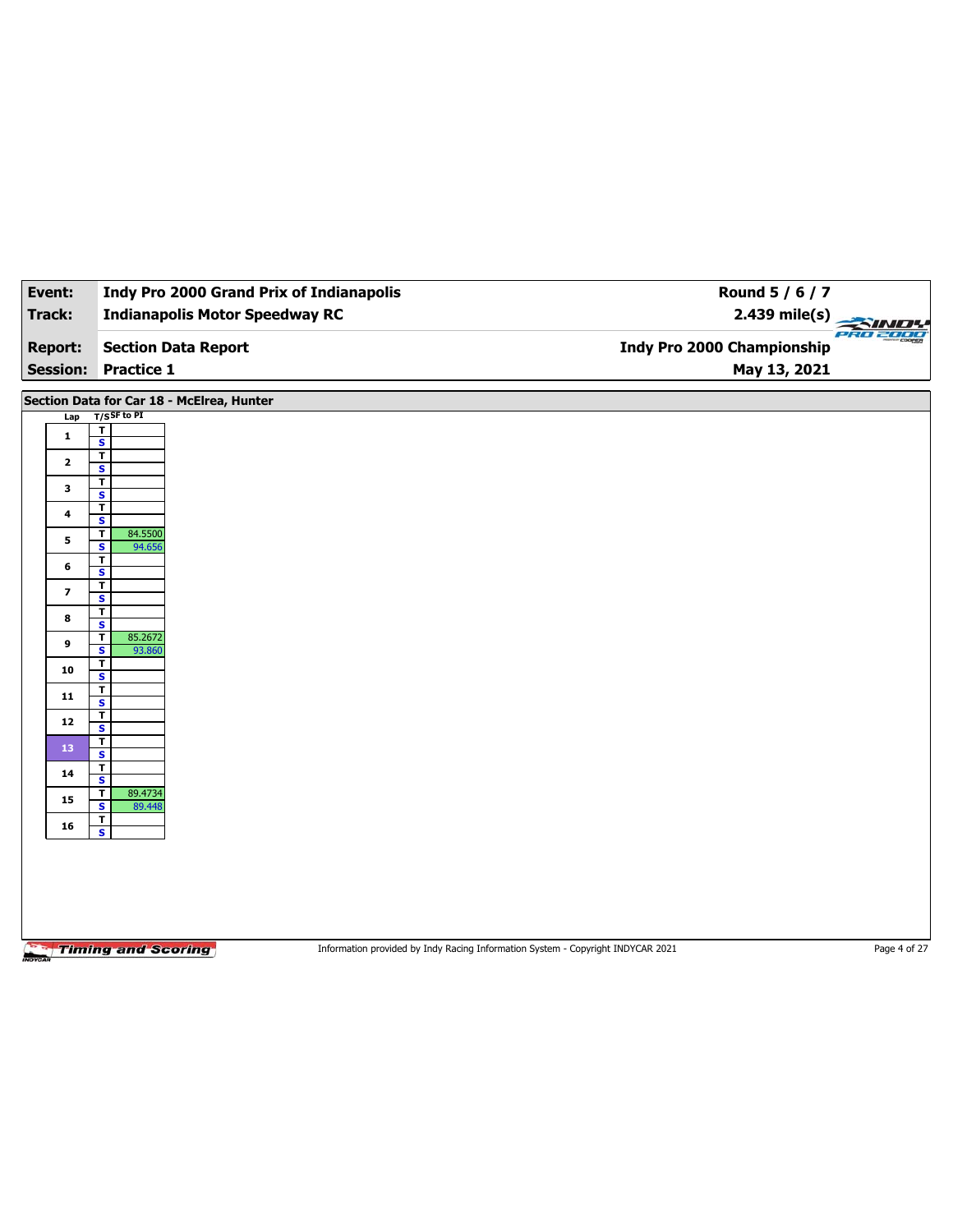| Track:<br><b>Report:</b> | <b>Indianapolis Motor Speedway RC</b> |                   |                            |                                               |                   |                   |                  |                   |                   |                   |                  |                  | 2.439 mile(s) $\frac{2.439 \text{ mJg}}{P_{B} + P_{C}}$ |                                   |          |          |  |  |
|--------------------------|---------------------------------------|-------------------|----------------------------|-----------------------------------------------|-------------------|-------------------|------------------|-------------------|-------------------|-------------------|------------------|------------------|---------------------------------------------------------|-----------------------------------|----------|----------|--|--|
|                          |                                       |                   | <b>Section Data Report</b> |                                               |                   |                   |                  |                   |                   |                   |                  |                  |                                                         | <b>Indy Pro 2000 Championship</b> |          |          |  |  |
| <b>Session:</b>          |                                       | <b>Practice 1</b> |                            |                                               |                   |                   |                  |                   |                   |                   |                  |                  |                                                         | May 13, 2021                      |          |          |  |  |
|                          |                                       |                   |                            | Section Data for Car 21 - Simpson, Kyffin (R) |                   |                   |                  |                   |                   |                   |                  |                  |                                                         |                                   |          |          |  |  |
| Lap                      |                                       | $T/SI6$ to I7     | <b>I7 to I8</b>            | <b>I8 to I9</b>                               | I9 to SF          | SF to I1          | <b>I1 to I2</b>  | <b>I2 to I3A</b>  | I3A to I3         | <b>I3 to 14</b>   | <b>I4 to I5A</b> | <b>I5A to I5</b> | <b>I5 to 16</b>                                         | Lap                               | PI to PO | PO to SF |  |  |
|                          | т                                     | 5.5451            | 7.5957                     | 8.4670                                        | 4.5370            | 6.4721            | 9.8011           | 3.8001            | 8.3335            | 9.0153            | 6.3993           | 5.2575           | 7.4881                                                  | 82.7118                           | 276.9078 | 82.7428  |  |  |
| 1                        | $\overline{\mathbf{s}}$               | 126,770           | 72.260                     | 101.141                                       | 130.443           | 141.376           | 92.870           | 102.808           | 100.307           | 136.283           | 93.228           | 88.445           | 98.611                                                  | 106.157                           | 5.130    | 97.420   |  |  |
|                          | $\mathbf{T}$                          | 5.4510            | 7.6056                     | 8.4525                                        | 4.5139            | 6.4348            | 10.7453          | 3.8568            | 8.5288            | 8.9470            | 6.5621           | 5.2167           | 7.5018                                                  | 83.8163                           |          |          |  |  |
| $\overline{\mathbf{2}}$  | s                                     | 128.959           | 72.166                     | 101.315                                       | 131.110           | 142.196           | 84.709           | 101.297           | 98.010            | 137.324           | 90.915           | 89.137           | 98.431                                                  | 104.758                           |          |          |  |  |
|                          | т                                     | 5.4774            | 7.4942                     | 8.4282                                        | 4.4902            | 6.3399            | 9.7798           | 3.7668            | 8.3274            | 8.9555            | 6.6252           | 5.1775           | 7.4137                                                  | 82.2758                           |          |          |  |  |
| 3                        | $\mathbf{s}$                          | 128.337           | 73.238                     | 101.607                                       | 131.802           | 144.324           | 93.072           | 103.717           | 100.381           | 137.193           | 90.049           | 89.812           | 99.601                                                  | 106.719                           |          |          |  |  |
| 4                        | T                                     | 5.4153            | 7.3864                     | 8.3808                                        | 4.4632            | 6.2868            | 10.3188          | 3.8368            | 8.9572            | 9.0191            | 6.6462           | 5.7498           | 7.7263                                                  | 84.1867                           |          |          |  |  |
|                          | s                                     | 129.809           | 74.307                     | 102.182                                       | 132.600           | 145.543           | 88.211           | 101.825           | 93.323            | 136.226           | 89.764           | 80.872           | 95.571                                                  | 104.297                           |          |          |  |  |
| 5                        | T                                     | 5.3881            | 7.2946                     | 8.4658                                        | 4.4658            | 6.3139            | 9.9921           | 3.7694            | 8.3301            | 8.9777            | 6.5041           | 5.1524           | 7.5274                                                  | 82.1814                           |          |          |  |  |
|                          | $\mathbf{s}$                          | 130.464           | 75.242                     | 101.156                                       | 132.522           | 144.918           | 91.095           | 103.646           | 100.348           | 136.854           | 91.725           | 90.249           | 98.096                                                  | 106.842                           |          |          |  |  |
| 6                        | т                                     | 5.4352            | 7.3223                     | 8.4742                                        | 4.4896            | 6.3132            | 11.5244          | 4.2749            | 8.8972            | 9.2265            | 6.4062           | 5.1602           | 7.4816                                                  | 85.0055                           |          |          |  |  |
|                          | s                                     | 129.334           | 74.958                     | 101.055                                       | 131.820           | 144.934           | 78.983           | 91.390            | 93.952            | 133.164           | 93.127           | 90.113           | 98.697                                                  | 103.292                           |          |          |  |  |
| $\overline{\phantom{a}}$ | т                                     | 5.4585            | 7.4631                     | 8.5572                                        | 4.5200            | 6.4315            | 9.5429           | 3.7461            | 8.3340            | 9.0774            | 6.4134           | 5.0842           | 7.4033                                                  | 82.0316                           |          |          |  |  |
|                          | s<br>т                                | 128.782<br>5.4104 | 73.544<br>7.3482           | 100.075<br>8.4674                             | 130.933<br>4.5029 | 142.269<br>6.3843 | 95.383<br>9.5390 | 104.290<br>3.7472 | 100.301<br>8.3546 | 135.351<br>9.0742 | 93.023<br>6.3502 | 91.460<br>5.1016 | 99.741<br>7.4157                                        | 107.037<br>81.6957                |          |          |  |  |
| 8                        | s                                     | 129.927           | 74.694                     | 101.137                                       | 131.430           | 143.320           | 95.422           | 104.260           | 100.054           | 135.399           | 93.948           | 91.148           | 99.574                                                  | 107.477                           |          |          |  |  |
|                          | T                                     | 5.3694            | 7.3859                     | 8.4544                                        | 4.4885            | 6.3465            | 9.5408           | 3.7323            | 8.3443            | 9.0446            | 6.3862           | 5.0890           | 7.4641                                                  | 81.6460                           |          |          |  |  |
| 9                        | s                                     | 130.919           | 74.312                     | 101.292                                       | 131.852           | 144.174           | 95.404           | 104.676           | 100.177           | 135.842           | 93.419           | 91.374           | 98.928                                                  | 107.542                           |          |          |  |  |
|                          | т                                     | 5.3838            |                            |                                               |                   |                   |                  | 3.7299            | 8.4540            | 9.1610            | 6.6301           | 5.1354           | 7.4152                                                  | 416.6011                          | 338.1398 | 81.1923  |  |  |
| 10                       | s                                     | 130.568           |                            |                                               |                   |                   |                  | 104.743           | 98.877            | 134.116           | 89.982           | 90.548           | 99.580                                                  | 21.076                            | 4.201    | 99.280   |  |  |
|                          | т                                     | 5.5127            | 7.4209                     | 8.4778                                        | 4.4656            | 6.3688            | 9.6909           | 3.7410            | 8.2340            | 9.1112            | 6.2489           | 5.1089           | 7.4549                                                  | 81.8356                           |          |          |  |  |
| 11                       | s                                     | 127.515           | 73.962                     | 101.012                                       | 132.528           | 143.669           | 93.926           | 104.432           | 101.519           | 134.849           | 95.471           | 91.018           | 99.050                                                  | 107.293                           |          |          |  |  |
| 12                       | T                                     | 5.4525            | 7.3698                     | 8.3380                                        | 4.4512            | 6.3452            | 9.5583           | 3.7219            | 8.2212            | 9.0660            | 6.4346           | 5.1064           | 7.5101                                                  | 81.5752                           |          |          |  |  |
|                          | s                                     | 128.923           | 74.475                     | 102.706                                       | 132.957           | 144.203           | 95.229           | 104.968           | 101.677           | 135.521           | 92.716           | 91.062           | 98.322                                                  | 107.636                           |          |          |  |  |
| 13                       | Т                                     | 5.4562            | 7.4300                     | 8.3989                                        | 4.4544            | 6.3311            | 9.6066           | 3.7692            | 8.3300            | 9.1180            | 6.3051           | 5.1138           | 7.4628                                                  | 81.7761                           |          |          |  |  |
|                          | $\mathbf{s}$                          | 128,836           | 73.871                     | 101.961                                       | 132.861           | 144.525           | 94.750           | 103.651           | 100.349           | 134.748           | 94.620           | 90.930           | 98.945                                                  | 107.371                           |          |          |  |  |
| 14                       | т                                     | 5.4944            | 7.4505                     | 8.4353                                        | 4.4615            | 6.3563            | 9.6445           | 3.7564            | 8.3076            | 9.0980            | 6.4109           | 5.0984           | 7.4873                                                  | 82.0011                           |          |          |  |  |
|                          |                                       | 127040            | 72.00                      | <b>101.531</b>                                | 12225             | 14200             | 04.270           | 104.004           | 100,020           | <b>IDE OAF</b>    | 02.050           | 04.205           | 00022                                                   | 107.077                           |          |          |  |  |

**S** 127.940 73.668 101.521 132.650 143.952 94.378 104.004 100.620 135.045 93.059 91.205 98.622 107.077 **<sup>15</sup> <sup>T</sup>** 5.4605 7.4264 8.4180 4.4561 6.3671 9.7330 3.7721 8.2619 9.0787 6.2606 5.1580 7.4961 81.8885 **S** 128.734 73.907 101.730 132.811 143.707 93.520 103.571 101.176 135.332 95.293 90.151 98.506 107.224 **<sup>16</sup> <sup>T</sup>** 5.4595 7.4784 8.4760 4.4590 6.3793 9.5519 3.7687 8.3121 9.0434 6.3278 5.1115 7.4956 81.8632 **S** 128.758 73.393 101.034 132.724 143.433 95.293 103.665 100.565 135.860 94.281 90.971 98.512 107.257 **<sup>17</sup> <sup>T</sup>** 5.4270 7.8197 8.4874 4.4614 6.3576 9.5332 3.7478 8.3665 9.0424 6.2852 5.1168 7.5291 82.1741 **S** 129.529 70.190 100.898 132.653 143.922 95.480 104.243 99.911 135.875 94.920 90.877 98.074 106.851 **<sup>18</sup> <sup>T</sup>** 5.5230 44.1056 **S** 127.278 32.208

**Timing and Scoring** 

**Event: Indy Pro 2000 Grand Prix of Indianapolis**

Information provided by Indy Racing Information System - Copyright INDYCAR 2021 Page 5 of 27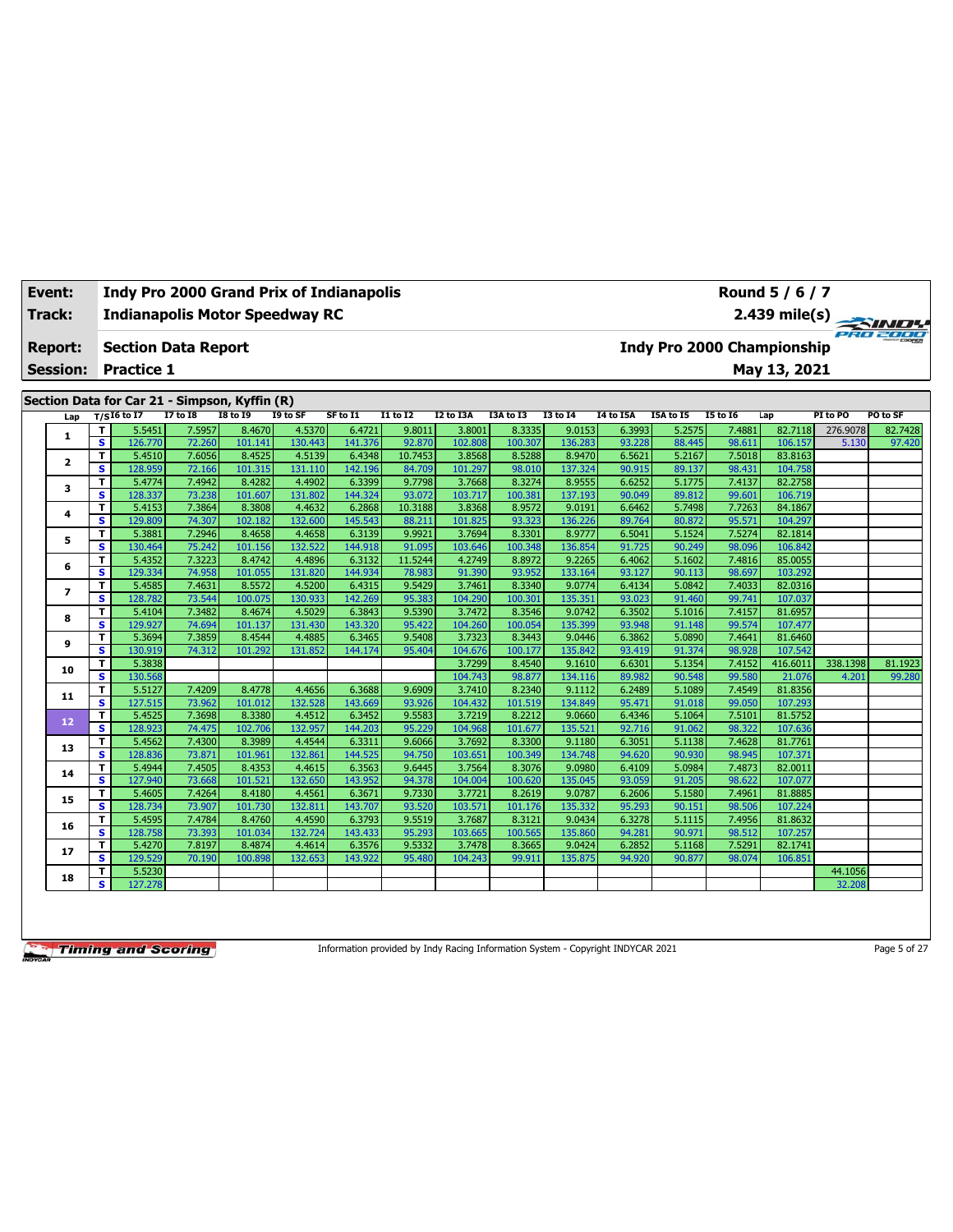| Event:                  | <b>Indy Pro 2000 Grand Prix of Indianapolis</b>                                                              | Round 5 / 6 / 7            |              |
|-------------------------|--------------------------------------------------------------------------------------------------------------|----------------------------|--------------|
| Track:                  | <b>Indianapolis Motor Speedway RC</b>                                                                        | $2.439$ mile(s)            |              |
| <b>Report:</b>          | <b>Section Data Report</b>                                                                                   | Indy Pro 2000 Championship | PRO 2000     |
| <b>Session:</b>         | <b>Practice 1</b>                                                                                            | May 13, 2021               |              |
|                         | Section Data for Car 21 - Simpson, Kyffin (R)                                                                |                            |              |
| Lap                     | $T/S$ SF to PI                                                                                               |                            |              |
| $\mathbf 1$             | $\overline{\mathbf{r}}$<br>$\overline{\mathbf{s}}$                                                           |                            |              |
| $\mathbf{2}$            | $\overline{1}$                                                                                               |                            |              |
|                         | $\mathbf{s}$<br>$\mathbf T$                                                                                  |                            |              |
| 3                       | $\overline{\mathbf{s}}$                                                                                      |                            |              |
| 4                       | $\mathbf{T}$<br>$\overline{\mathbf{s}}$                                                                      |                            |              |
| 5                       | $\overline{\mathbf{r}}$<br>$\overline{\mathbf{s}}$                                                           |                            |              |
| 6                       | $\overline{\mathbf{r}}$                                                                                      |                            |              |
|                         | $\overline{\mathbf{s}}$<br>$\overline{\mathbf{r}}$                                                           |                            |              |
| $\overline{\mathbf{z}}$ | $\overline{\mathbf{s}}$                                                                                      |                            |              |
| 8                       | $\overline{\mathbf{r}}$<br>$\overline{\mathbf{s}}$                                                           |                            |              |
| 9                       | 79.0938<br>T<br>$\overline{\mathbf{s}}$<br>101.186                                                           |                            |              |
| 10                      | T<br>S                                                                                                       |                            |              |
| 11                      | $\overline{\mathbf{r}}$<br>$\overline{\mathbf{s}}$                                                           |                            |              |
| 12                      | $\overline{\mathbf{r}}$<br>S                                                                                 |                            |              |
| 13                      | $\overline{\mathbf{r}}$                                                                                      |                            |              |
| 14                      | $\overline{\mathbf{s}}$<br>$\overline{\mathbf{r}}$                                                           |                            |              |
|                         | $\overline{\mathbf{s}}$<br>$\overline{\mathbf{r}}$                                                           |                            |              |
| 15                      | $\overline{\mathbf{s}}$                                                                                      |                            |              |
| 16                      | $\overline{\mathsf{r}}$<br>$\mathbf{s}$                                                                      |                            |              |
| 17                      | $\mathbf T$<br>79.4931<br>$\overline{\mathbf{s}}$<br>100.678                                                 |                            |              |
| 18                      | T<br>$\overline{\mathbf{s}}$                                                                                 |                            |              |
|                         |                                                                                                              |                            |              |
|                         |                                                                                                              |                            |              |
|                         | <b>Timing and Scoring</b><br>Information provided by Indy Racing Information System - Copyright INDYCAR 2021 |                            | Page 6 of 27 |
|                         |                                                                                                              |                            |              |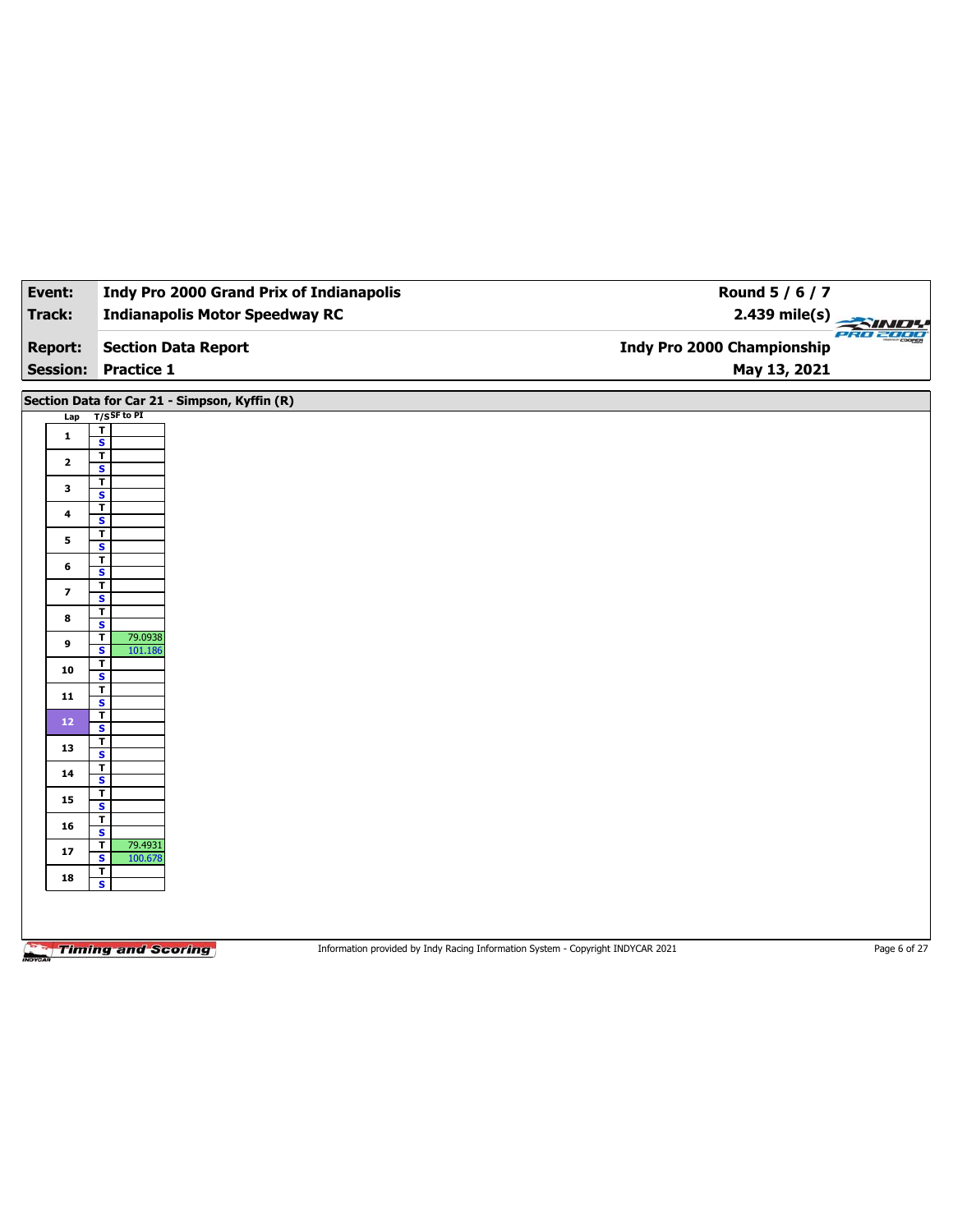|  | Event:                                     |        |                     |                                       |                                           |                    | <b>Indy Pro 2000 Grand Prix of Indianapolis</b> |                      |             |           | Round 5 / 6 / 7 |                  |           |                            |           |          |                         |  |  |
|--|--------------------------------------------|--------|---------------------|---------------------------------------|-------------------------------------------|--------------------|-------------------------------------------------|----------------------|-------------|-----------|-----------------|------------------|-----------|----------------------------|-----------|----------|-------------------------|--|--|
|  | Track:                                     |        |                     | <b>Indianapolis Motor Speedway RC</b> |                                           |                    |                                                 |                      |             |           |                 |                  |           |                            |           |          | $2.439 \text{ mile(s)}$ |  |  |
|  |                                            |        |                     |                                       |                                           |                    |                                                 |                      |             |           |                 |                  |           |                            |           |          | PRO 2000                |  |  |
|  | <b>Report:</b>                             |        |                     | <b>Section Data Report</b>            |                                           |                    |                                                 |                      |             |           |                 |                  |           | Indy Pro 2000 Championship |           |          |                         |  |  |
|  | <b>Practice 1</b><br><b>Session:</b>       |        |                     |                                       |                                           |                    |                                                 |                      |             |           |                 |                  |           |                            |           |          |                         |  |  |
|  |                                            |        |                     |                                       |                                           |                    |                                                 |                      |             |           |                 |                  |           | May 13, 2021               |           |          |                         |  |  |
|  |                                            |        |                     |                                       |                                           |                    |                                                 |                      |             |           |                 |                  |           |                            |           |          |                         |  |  |
|  | Section Data for Car 22 - Sulaiman, Manuel |        |                     |                                       |                                           |                    |                                                 |                      |             |           |                 |                  |           |                            |           |          |                         |  |  |
|  |                                            |        | Lap $T/SI6$ to $I7$ | <b>I7 to I8</b>                       | <b>I8 to I9</b>                           | I9 to SF           | SF to I1                                        | I1 to I2             | I2 to I3A   | I3A to I3 | 13 to 14        | <b>I4 to I5A</b> | I5A to I5 | 15 to 16                   | Lap       | PI to PO | PO to SF                |  |  |
|  |                                            |        | 5.5858              | 7.4546                                | 8,4490                                    | 4.5299             | 6.4367                                          | 9.6251               | 3.7729      | 8.2837    | 8.9760          | 6.3620           | 5.1582    | 7.4571                     | 82.0910   | 501.3239 | 85.2942                 |  |  |
|  | л                                          | S      | 125.847             | 73.628                                | 101.357                                   | 130.647            | 142.154                                         | 94.568               | 103.549     | 100.910   | 136.880         | 93.774           | 90.148    | 99.021                     | 106.959   | 2.834    | 94.506                  |  |  |
|  | $\overline{\mathbf{2}}$                    |        | 5.4825              | 7.2666                                | 8.3649                                    | 4.5054             | 6.4169                                          | 9.5473               | 3.7962      | 8.2178    | 9.0265          | 6.2123           | 5.0657    | 7.4901                     | 81.3922   |          |                         |  |  |
|  |                                            | s.     | 128.218             | 75.532                                | 102.376                                   | 131.358            | 142.592                                         | 95.339               | 102.914     | 101.719   | 136.114         | 96.034           | 91.794    | 98.585                     | 107.878   |          |                         |  |  |
|  | 3                                          |        | 5.4931              | 7.2441                                | 8.4057                                    | 4.5249             | 6.4391                                          | 9.4609               | 3.7472      | 8.1960    | 9.0359          | 6.1675           | 5.1379    | 7.4637                     | 81.3160   |          |                         |  |  |
|  |                                            | s.     | 127.970             | 75.767                                | 101.879                                   | 130.791            | 142.101                                         | 96.209               | 104.260     | 101.990   | 135.973         | 96.731           | 90.504    | 98.933                     | 107.979   |          |                         |  |  |
|  |                                            | $\sim$ | $  -$               | - -----                               | $\sim$ $\sim$ $\sim$ $\sim$ $\sim$ $\sim$ | $\sim$ $ \sim$ $-$ | $   -$                                          | $\sim$ $\sim$ $\sim$ | $- - - - -$ | 0.0200    | 0.0001          | $-10.12$         | $   -$    | $ -$                       | as seemed |          |                         |  |  |

|    | T. | 5.58581 | 7.4546 I | 8.44901 | 4.52991 | 6.4367  | 9.6251 | 3.77291 | 8.2837  | 8.9760  | 6.3620 | 5.15821 | 7.45711 | 82.0910  | 501.3239 | 85.2942 |
|----|----|---------|----------|---------|---------|---------|--------|---------|---------|---------|--------|---------|---------|----------|----------|---------|
|    | s  | 125.847 | 73.628   | 101.357 | 130.647 | 142.154 | 94.568 | 103.549 | 100.910 | 136.880 | 93.774 | 90.148  | 99.021  | 106.959  | 2.834    | 94.506  |
| 2  | T. | 5.4825  | 7.2666   | 8.3649  | 4.5054  | 6.4169  | 9.5473 | 3.7962  | 8.2178  | 9.0265  | 6.2123 | 5.0657  | 7.4901  | 81.3922  |          |         |
|    | s  | 128.218 | 75.532   | 102.376 | 131.358 | 142.592 | 95.339 | 102.914 | 101.719 | 136.114 | 96.034 | 91.794  | 98.585  | 107.878  |          |         |
| 3  | T. | 5.4931  | 7.2441   | 8.4057  | 4.5249  | 6.4391  | 9.4609 | 3.7472  | 8.1960  | 9.0359  | 6.1675 | 5.1379  | 7.4637  | 81.3160  |          |         |
|    | s  | 127.970 | 75.767   | 101.879 | 130.791 | 142.101 | 96.209 | 104.260 | 101.990 | 135.973 | 96.731 | 90.504  | 98.933  | 107.979  |          |         |
| 4  | T. | 5.5093  | 7.2087   | 8.4053  | 4.5163  | 6.4134  | 9.4586 | 3.7143  | 8.2148  | 9.0381  | 6.1843 | 5.1268  | 7.4087  | 81.1986  |          |         |
|    | s  | 127.594 | 76.139   | 101.884 | 131.040 | 142.670 | 96.233 | 105.183 | 101.756 | 135.940 | 96.469 | 90.700  | 99.668  | 108.135  |          |         |
| 5  | T. | 5.4526  | 7.1920   | 8.4658  | 4.5079  | 6.3744  | 9.4365 | 3.7614  | 8.3073  | 9.0726  | 6.2131 | 5.0927  | 7.4575  | 81.3338  |          |         |
|    | s  | 128.921 | 76.316   | 101.156 | 131.285 | 143.543 | 96.458 | 103.866 | 100.623 | 135.423 | 96.021 | 91.307  | 99.016  | 107.955  |          |         |
| 6  | T. | 5.4114  |          |         |         |         |        | 3.9575  | 8.7272  | 9.1469  | 6.6800 | 5.1476  | 7.4885  | 560.6885 | 481.8284 | 82.5281 |
|    | s  | 129.903 |          |         |         |         |        | 98.719  | 95.782  | 134.323 | 89.310 | 90.333  | 98.606  | 15.660   | 2.948    | 97.673  |
|    | T. | 5.5452  | 7.3368   | 8.4603  | 4.4646  | 6.3212  | 9.4834 | 3.7648  | 8.2094  | 9.1276  | 6.2276 | 5.1269  | 7.4442  | 81.5120  |          |         |
|    | s  | 126.768 | 74.810   | 101.221 | 132.558 | 144.751 | 95.981 | 103.772 | 101.823 | 134.607 | 95.798 | 90.698  | 99.193  | 107.719  |          |         |
| 8  | T  | 5.5278  | 7.2734   | 8.4196  | 4.4581  | 6.3016  | 9.4737 | 3.7765  | 8.1998  | 9.1358  | 6.2892 | 5.0215  | 7.5531  | 81.4301  |          |         |
|    | s  | 127.167 | 75.462   | 101.711 | 132.751 | 145.201 | 96.079 | 103.451 | 101.943 | 134.486 | 94.860 | 92.602  | 97.762  | 107.827  |          |         |
| 9  | T. | 5.4975  | 7.2150   | 8.4471  | 4.4703  | 6.3593  | 9.4524 | 3.7826  | 8.2426  | 9.1557  | 6.2153 | 5.0394  | 7.4400  | 81.3172  |          |         |
|    | s  | 127.868 | 76.073   | 101.380 | 132.389 | 143.884 | 96.296 | 103.284 | 101.413 | 134.194 | 95.987 | 92.273  | 99.249  | 107.977  |          |         |
| 10 | T. | 5.4671  | 7.2730   | 8.4308  | 4.4717  | 6.3606  | 9.4941 | 3.8057  | 8.2422  | 9.0803  | 6.1928 | 5.0773  | 7.4256  | 81.3212  |          |         |
|    | s  | 128.579 | 75.466   | 101.576 | 132.347 | 143.854 | 95.873 | 102.657 | 101.418 | 135.308 | 96.336 | 91.584  | 99.441  | 107.972  |          |         |
| 11 | T. | 5.4821  | 7.1694   | 8.5229  | 4.4727  | 6.3939  | 9.5636 | 3.7672  | 8.2172  | 9.0910  | 6.2061 | 5.0901  | 7.4528  | 81.4290  |          |         |
|    | s  | 128.227 | 76.556   | 100.478 | 132.318 | 143.105 | 95.176 | 103.706 | 101.727 | 135.149 | 96.130 | 91.354  | 99.078  | 107.829  |          |         |
| 12 | T  | 5.4706  | 7.2041   | 8.5280  | 4.4762  | 6.3854  | 9.4955 | 3.7979  | 8.2414  | 9.0510  | 6.1983 | 5.0507  | 7.4907  | 81.3898  |          |         |
|    | s  | 128.497 | 76.188   | 100.418 | 132.214 | 143.296 | 95.859 | 102.868 | 101.428 | 135.746 | 96.251 | 92.066  | 98.577  | 107.881  |          |         |
| 13 | T. | 5.4652  | 7.2634   | 8.4553  | 4.4699  | 6.3770  | 9.5067 | 3.7840  | 8.2219  | 9.0717  | 6.1632 | 5.0854  |         |          |          |         |
|    | s. | 128.624 | 75.566   | 101.281 | 132.401 | 143.484 | 95.746 | 103.246 | 101.669 | 135.436 | 96.799 | 91.438  |         |          |          |         |

Information provided by Indy Racing Information System - Copyright INDYCAR 2021 Page 7 of 27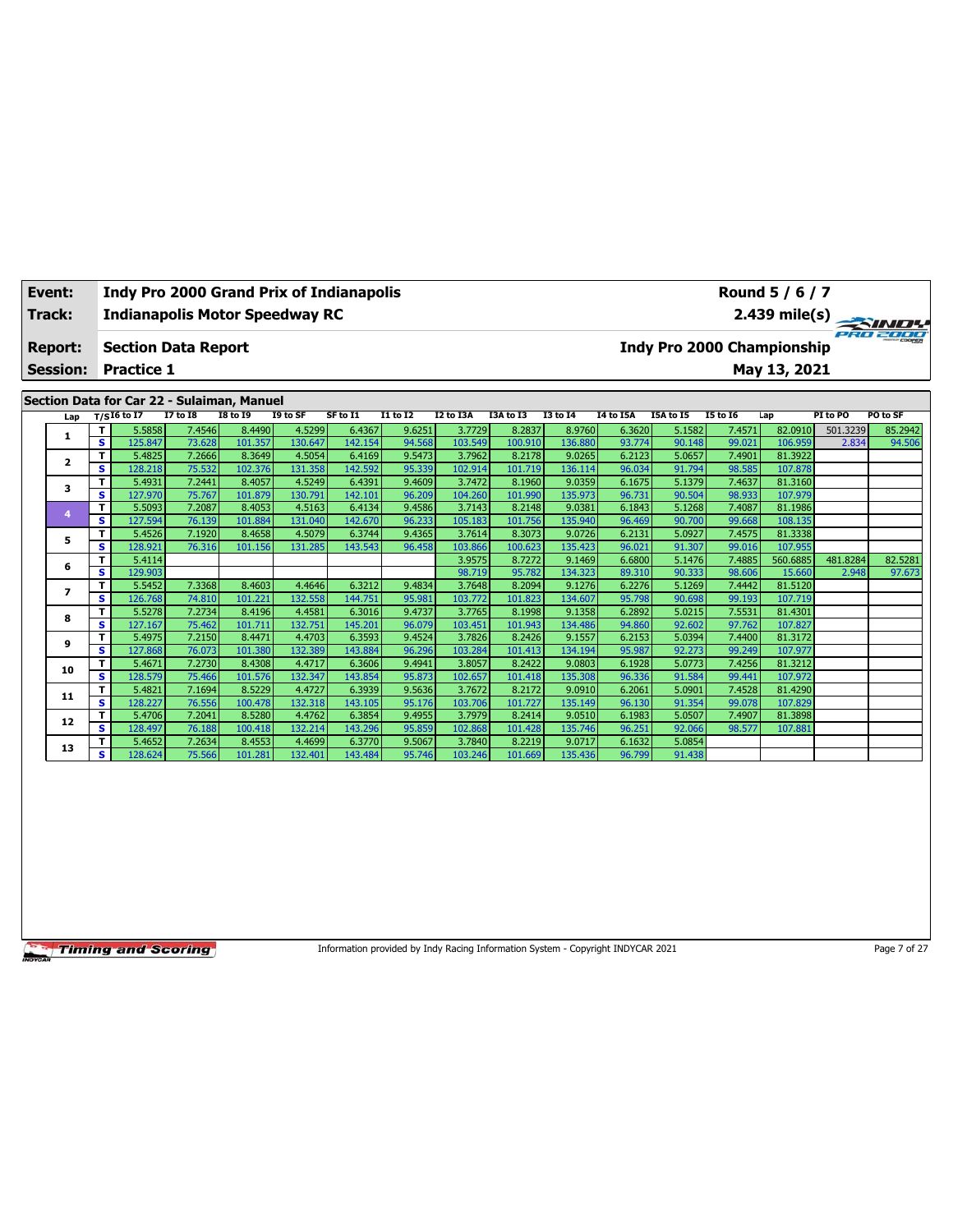| Event:                   | Indy Pro 2000 Grand Prix of Indianapolis            | Round 5 / 6 / 7                                                                 |              |
|--------------------------|-----------------------------------------------------|---------------------------------------------------------------------------------|--------------|
| <b>Track:</b>            | <b>Indianapolis Motor Speedway RC</b>               | 2.439 mile(s)                                                                   | PRO 2000     |
| <b>Report:</b>           | <b>Section Data Report</b>                          | <b>Indy Pro 2000 Championship</b>                                               |              |
| <b>Session:</b>          | <b>Practice 1</b>                                   | May 13, 2021                                                                    |              |
|                          | Section Data for Car 22 - Sulaiman, Manuel          |                                                                                 |              |
| Lap                      | $T/S$ SF to PI<br>T                                 |                                                                                 |              |
| $\mathbf 1$              | $\overline{\mathbf{s}}$<br>$\overline{\mathbf{r}}$  |                                                                                 |              |
| $\mathbf{2}$             | S<br>T.                                             |                                                                                 |              |
| 3                        | $\overline{\mathbf{s}}$<br>$\overline{\mathbf{r}}$  |                                                                                 |              |
| 4                        | S                                                   |                                                                                 |              |
| 5                        | T.<br>77.8544<br>$\overline{\mathbf{s}}$<br>102.797 |                                                                                 |              |
| 6                        | T<br>S                                              |                                                                                 |              |
| $\overline{\phantom{a}}$ | T.<br>$\overline{\mathbf{s}}$                       |                                                                                 |              |
| 8                        | T<br>S                                              |                                                                                 |              |
| 9                        | T.<br>$\overline{\mathbf{s}}$                       |                                                                                 |              |
| 10                       | T<br>S                                              |                                                                                 |              |
| 11                       | T<br>$\overline{\mathbf{s}}$                        |                                                                                 |              |
| 12                       | Τ                                                   |                                                                                 |              |
| 13                       | S<br>$\overline{1}$<br>98.9090                      |                                                                                 |              |
|                          | $\overline{\mathbf{s}}$<br>80.915                   |                                                                                 |              |
|                          |                                                     |                                                                                 |              |
|                          |                                                     |                                                                                 |              |
|                          |                                                     |                                                                                 |              |
|                          |                                                     |                                                                                 |              |
|                          |                                                     |                                                                                 |              |
|                          |                                                     |                                                                                 |              |
|                          |                                                     |                                                                                 |              |
|                          | <b>Timing and Scoring</b>                           | Information provided by Indy Racing Information System - Copyright INDYCAR 2021 | Page 8 of 27 |

┑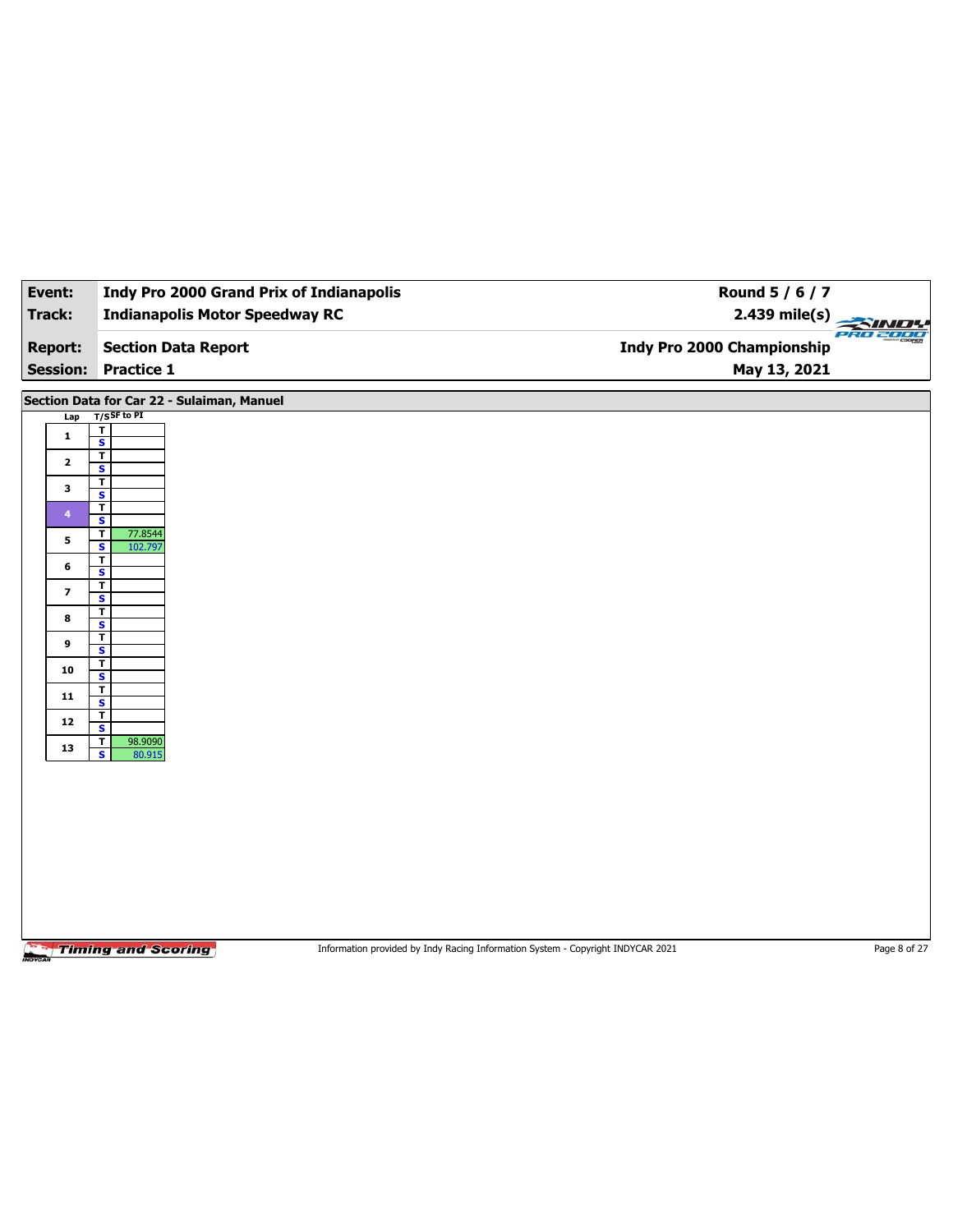| Track:<br><b>Indianapolis Motor Speedway RC</b> |                            |                                           |                  |                   |                   |                   |                  |                   |                   |                   |                  |                                   |                  |                    | 2.439 mile(s) $\frac{2}{\sqrt{100}}$ |          |
|-------------------------------------------------|----------------------------|-------------------------------------------|------------------|-------------------|-------------------|-------------------|------------------|-------------------|-------------------|-------------------|------------------|-----------------------------------|------------------|--------------------|--------------------------------------|----------|
| <b>Report:</b>                                  | <b>Section Data Report</b> |                                           |                  |                   |                   |                   |                  |                   |                   |                   |                  | <b>Indy Pro 2000 Championship</b> |                  |                    |                                      |          |
| <b>Session:</b>                                 |                            | <b>Practice 1</b>                         |                  |                   |                   |                   |                  |                   |                   |                   |                  |                                   |                  | May 13, 2021       |                                      |          |
|                                                 |                            |                                           |                  |                   |                   |                   |                  |                   |                   |                   |                  |                                   |                  |                    |                                      |          |
|                                                 |                            | Section Data for Car 27 - Kaminsky, Colin |                  |                   |                   |                   |                  |                   |                   |                   |                  |                                   |                  |                    |                                      |          |
| Lap                                             |                            | $T/SI6$ to I7                             | $I7$ to $I8$     | <b>I8 to 19</b>   | I9 to SF          | SF to I1          | $I1$ to $I2$     | I2 to I3A         | I3A to I3         | <b>I3 to 14</b>   | <b>I4 to I5A</b> | I5A to I5                         | <b>I5 to 16</b>  | Lap                | PI to PO                             | PO to SF |
| 1                                               | T                          | 5.4662                                    | 7.3985           | 8.4667            | 4.5473            | 6.4538            | 9.8310           | 3.8151            | 8.2795            | 9.0368            | 6.4165           | 5.2153                            | 7.4080           | 82.3347            | 269.2639                             | 82.3063  |
|                                                 | $\overline{\mathbf{s}}$    | 128,600                                   | 74.186           | 101.145           | 130.147           | 141.777           | 92.587           | 102.404           | 100.961           | 135.959           | 92.978           | 89.161                            | 99.677           | 106.643            | 5.276                                | 97.937   |
| $\mathbf{z}$                                    | т                          | 5.4140                                    | 7.4027           | 8.3327            | 4.5396            | 6.4391            | 9.6235           | 3.7908            | 8.2829            | 9.0542            | 6.3736           | 5.1600                            | 7.5642           | 81.9773            |                                      |          |
|                                                 | s                          | 129.840                                   | 74.144           | 102.771           | 130.368           | 142.101           | 94.584           | 103.061           | 100.920           | 135.698           | 93.603           | 90.116                            | 97.619           | 107.108            |                                      |          |
| з                                               | т                          | 5.4592                                    | 7.3847           | 8.3597<br>102.440 | 4.5284<br>130.690 | 6.4396            | 9.7513           | 3.7981<br>102.862 | 8.3325<br>100.319 | 9.0358            | 6.3723<br>93.623 | 5.3375<br>87.119                  | 7.6163<br>96.951 | 82.4154<br>106.538 |                                      |          |
|                                                 | s<br>T                     | 128.765<br>5.4482                         | 74.324<br>7.3703 | 8.3608            | 4.5246            | 142.090<br>6.4254 | 93.344<br>9.5520 | 3.7541            | 8.2939            | 135.974<br>9.0271 | 6.3247           | 5.0884                            | 7.4520           | 81.6215            |                                      |          |
| 4                                               | s                          | 129.025                                   | 74.470           | 102.426           | 130,800           | 142.404           | 95.292           | 104.068           | 100.786           | 136.105           | 94.327           | 91.384                            | 99.089           | 107.575            |                                      |          |
|                                                 | т                          | 5.4116                                    | 7.2876           | 8.4010            | 4.5105            | 6.4257            | 9.5100           | 3.7805            | 8.2594            | 9.0382            | 6.3732           | 5.0570                            | 7.4903           | 81.5450            |                                      |          |
| 5                                               | s                          | 129.898                                   | 75.315           | 101.936           | 131.209           | 142.397           | 95.713           | 103.341           | 101.207           | 135.938           | 93.609           | 91.952                            | 98.582           | 107.676            |                                      |          |
|                                                 | T                          | 5.5124                                    | 7.3665           | 8.3477            | 4.5519            | 6.5047            | 9.7248           | 3.7868            | 8.2219            | 9.0794            | 6.3259           | 5.1027                            | 7.4466           | 81.9713            |                                      |          |
| 6                                               | s                          | 127.522                                   | 74.508           | 102.587           | 130.016           | 140.668           | 93.599           | 103.169           | 101.669           | 135.321           | 94.309           | 91.128                            | 99.161           | 107.116            |                                      |          |
|                                                 | т                          | 5.5050                                    |                  |                   |                   |                   |                  | 3.8144            | 8.3932            | 9.1189            | 6.5956           | 5.1317                            | 7.4272           | 278,2097           | 197.7661                             | 79.9658  |
| $\overline{ }$                                  | s                          | 127.694                                   |                  |                   |                   |                   |                  | 102.423           | 99.594            | 134.735           | 90.453           | 90.613                            | 99.420           | 31.560             | 7.183                                | 100.803  |
|                                                 | T                          | 5.4602                                    | 7.2283           | 8.4832            | 4.5318            | 6.4384            | 9.6472           | 3.8053            | 8.3508            | 9.1352            | 6.3854           | 5.1418                            | 7.4298           | 82.0374            |                                      |          |
| 8                                               | s                          | 128.742                                   | 75.933           | 100.948           | 130.592           | 142.116           | 94.351           | 102.668           | 100.099           | 134.495           | 93.430           | 90.435                            | 99.385           | 107.029            |                                      |          |
|                                                 | т                          | 5.4890                                    | 7.3011           | 8.4542            | 4.5004            | 6.3979            | 9.5378           | 3.8555            | 8.3140            | 9.1084            | 6.3857           | 5.1495                            | 7.5091           | 82.0026            |                                      |          |
| 9                                               | s                          | 128.066                                   | 75.175           | 101.294           | 131.503           | 143.016           | 95.434           | 101.331           | 100.542           | 134.890           | 93.426           | 90.300                            | 98.335           | 107.075            |                                      |          |
| 10                                              | T                          | 5.4849                                    | 7.3668           | 8.4289            | 4.4761            | 6.3772            | 9.6400           | 3.7556            | 8.2812            | 9.1154            | 6.3281           | 5.1766                            | 7.5061           | 81.9369            |                                      |          |
|                                                 | s                          | 128.162                                   | 74.505           | 101.599           | 132.217           | 143.480           | 94.422           | 104.026           | 100.941           | 134.787           | 94.276           | 89.827                            | 98.375           | 107.161            |                                      |          |
| 11                                              | т                          | 5.4706                                    | 7.3618           | 8.3433            | 4.4684            | 6.3551            | 9.7467           | 3.8418            | 8.2918            | 9.1251            | 6.3700           | 5.1229                            | 7.5121           | 82.0096            |                                      |          |
|                                                 | s                          | 128,497                                   | 74.556           | 102.641           | 132.445           | 143.979           | 93.388           | 101.692           | 100.812           | 134.644           | 93.656           | 90.769                            | 98.296           | 107.066            |                                      |          |
| 12                                              | T                          | 5.4854                                    |                  |                   |                   |                   |                  | 4.0549            | 8.4539            | 9.1616            | 6.5292           | 5.6144                            | 8.0533           | 264.9283           | 184.5432                             | 82.9417  |
|                                                 | s                          | 128.150                                   |                  |                   |                   |                   |                  | 96.348            | 98.879            | 134.107           | 91.373           | 82.823                            | 91.690           | 33.143             | 7.698                                | 97.186   |
| 13                                              | т                          | 5.5115                                    | 7.3343           | 8.3706            | 4.4553            | 6.3122            | 9.5696           | 3.7800            | 8.2321            | 9.0909            | 6.4310           | 5.1505                            | 7.4934           | 81.7314            |                                      |          |
|                                                 | s                          | 127.543                                   | 74.835           | 102.306           | 132.835           | 144.957           | 95.117           | 103.355           | 101.543           | 135.150           | 92.768           | 90.282                            | 98.541           | 107.430            |                                      |          |
| 14                                              | т                          | 5.4732                                    | 7.4020           | 8.3595            | 4.4214            | 6.2576            | 9.5670           | 3.8180            | 8.3135            | 9.0275            | 6.3128           | 5.1293                            | 7.5660           | 81.6478            |                                      |          |
|                                                 | s                          | 128.436                                   | 74.151           | 102.442           | 133.853           | 146.222           | 95.142           | 102.326           | 100.548           | 136.099           | 94.505           | 90.656                            | 97.596           | 107.540            |                                      |          |
| 15                                              | т<br>s                     | 5.4789<br>128.302                         | 7.4420<br>73.752 | 8.3538<br>102.512 | 4.4157<br>134.026 | 6.2512<br>146.372 | 9.6922<br>93.913 | 3.7725<br>103.560 | 8.3719<br>99.847  | 8.9695<br>136.979 | 6.4828<br>92.027 | 5.1354<br>90.548                  | 7.5256<br>98.120 | 81.8915<br>107.220 |                                      |          |
|                                                 | T                          | 5.4512                                    | 7.5044           | 8.4303            | 4.4197            | 6.2432            | 9.7929           | 3.7968            | 8.3934            | 8.9939            | 6.4866           | 5.1829                            | 7.5388           | 82.2341            |                                      |          |
| 16                                              | s                          | 128.954                                   | 73.139           | 101.582           | 133.905           | 146.559           | 92.948           | 102.898           | 99.591            | 136,608           | 91.973           | 89.718                            | 97.948           | 106.773            |                                      |          |
|                                                 | T                          | 5.4850                                    | 7.4109           | 8.3797            | 4.4199            | 6.2485            | 9.7355           | 3.8145            | 8.4222            | 8.9874            | 7.8419           | 5.1334                            | 7.5981           | 83.4770            |                                      |          |
| 17                                              |                            |                                           |                  |                   |                   |                   |                  |                   |                   |                   |                  |                                   |                  |                    |                                      |          |

**18 T** 5.4948 **S** 127.931

**Event: Indy Pro 2000 Grand Prix of Indianapolis**

Information provided by Indy Racing Information System - Copyright INDYCAR 2021 Page 9 of 27

**S** 128.159 74.062 102.195 133.899 146.435 93.496 102.420 99.251 136.707 76.077 90.583 97.183 105.183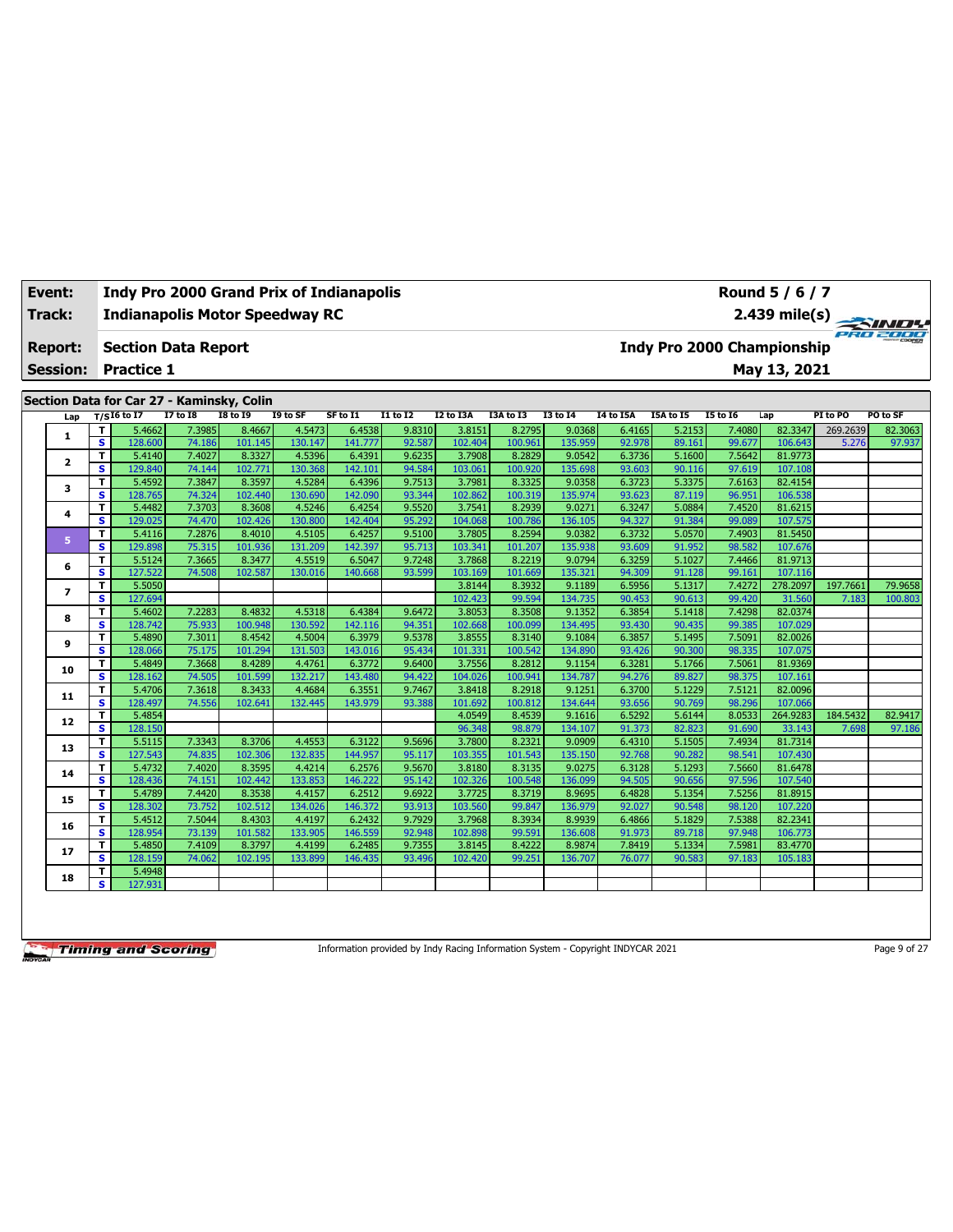| Event:                  | <b>Indy Pro 2000 Grand Prix of Indianapolis</b>              | Round 5 / 6 / 7                                                                                  |  |
|-------------------------|--------------------------------------------------------------|--------------------------------------------------------------------------------------------------|--|
| Track:                  | <b>Indianapolis Motor Speedway RC</b>                        | $2.439$ mile(s)<br>PRO 2000                                                                      |  |
| <b>Report:</b>          | <b>Section Data Report</b>                                   | <b>Indy Pro 2000 Championship</b>                                                                |  |
| <b>Session:</b>         | <b>Practice 1</b>                                            | May 13, 2021                                                                                     |  |
|                         | Section Data for Car 27 - Kaminsky, Colin                    |                                                                                                  |  |
| Lap                     | $T/S$ SF to PI                                               |                                                                                                  |  |
| $\mathbf{1}$            | т<br>$\overline{\mathbf{s}}$                                 |                                                                                                  |  |
| $\mathbf{2}$            | $\overline{\mathbf{r}}$                                      |                                                                                                  |  |
|                         | S<br>$\mathbf T$                                             |                                                                                                  |  |
| 3                       | $\overline{\mathbf{s}}$                                      |                                                                                                  |  |
| 4                       | T<br>S                                                       |                                                                                                  |  |
| 5 <sup>°</sup>          | T                                                            |                                                                                                  |  |
|                         | $\overline{\mathbf{s}}$<br>82.3741<br>T                      |                                                                                                  |  |
| 6                       | S<br>97.157                                                  |                                                                                                  |  |
| $\overline{\mathbf{z}}$ | T<br>$\overline{\mathbf{s}}$                                 |                                                                                                  |  |
| 8                       | T                                                            |                                                                                                  |  |
|                         | S<br>$\mathbf T$                                             |                                                                                                  |  |
| 9                       | $\overline{\mathbf{s}}$                                      |                                                                                                  |  |
| 10                      | T<br>S                                                       |                                                                                                  |  |
| 11                      | $\overline{\mathbf{r}}$<br>79.4806                           |                                                                                                  |  |
|                         | $\overline{\mathbf{s}}$<br>100.694<br>T                      |                                                                                                  |  |
| 12                      | S                                                            |                                                                                                  |  |
| 13                      | $\overline{\mathbf{r}}$<br>$\overline{\mathbf{s}}$           |                                                                                                  |  |
| 14                      | T                                                            |                                                                                                  |  |
|                         | s<br>T                                                       |                                                                                                  |  |
| 15                      | $\overline{\mathbf{s}}$                                      |                                                                                                  |  |
| 16                      | T<br>$\overline{\mathbf{s}}$                                 |                                                                                                  |  |
| 17                      | 83.4766<br>T                                                 |                                                                                                  |  |
|                         | $\overline{\mathbf{s}}$<br>95.873<br>$\overline{\mathbf{r}}$ |                                                                                                  |  |
| 18                      | $\mathbf{s}$                                                 |                                                                                                  |  |
|                         |                                                              |                                                                                                  |  |
|                         |                                                              |                                                                                                  |  |
|                         | <b>Timing and Scoring</b>                                    | Information provided by Indy Racing Information System - Copyright INDYCAR 2021<br>Page 10 of 27 |  |
|                         |                                                              |                                                                                                  |  |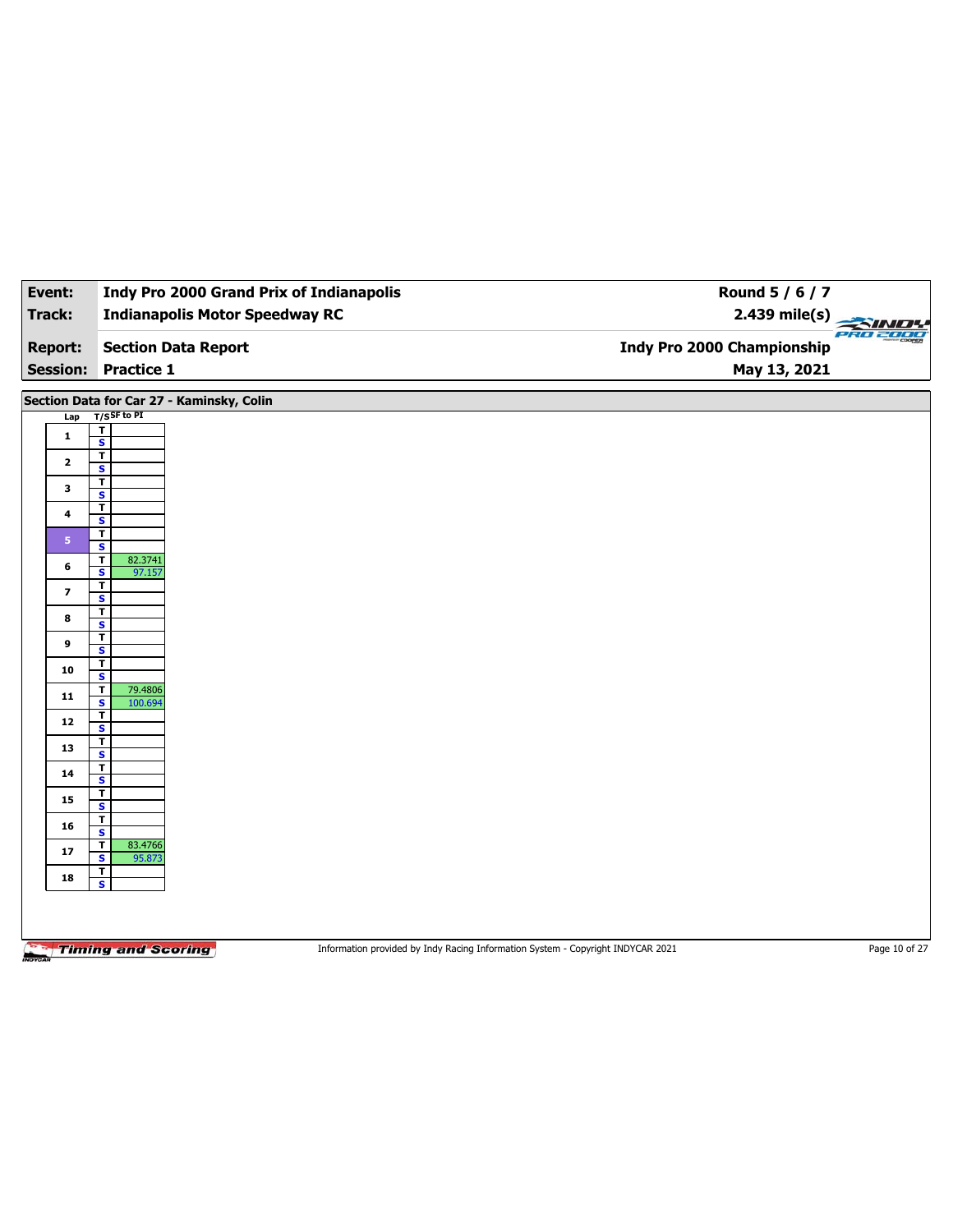| Track:          |                         |                   | <b>Indianapolis Motor Speedway RC</b>   |                   |                   |                   |                  |                   |                   |                   |                  |                                   |                  |                    |          | 2.439 mile(s) $\frac{2.439 \text{ mle(s)}}{\sqrt{2.40 \text{ mlog}^2}}$ |
|-----------------|-------------------------|-------------------|-----------------------------------------|-------------------|-------------------|-------------------|------------------|-------------------|-------------------|-------------------|------------------|-----------------------------------|------------------|--------------------|----------|-------------------------------------------------------------------------|
| <b>Report:</b>  |                         |                   | <b>Section Data Report</b>              |                   |                   |                   |                  |                   |                   |                   |                  | <b>Indy Pro 2000 Championship</b> |                  |                    |          |                                                                         |
| <b>Session:</b> |                         | <b>Practice 1</b> |                                         |                   |                   |                   |                  |                   |                   |                   |                  |                                   |                  | May 13, 2021       |          |                                                                         |
|                 |                         |                   | Section Data for Car 3 - Roe, James (R) |                   |                   |                   |                  |                   |                   |                   |                  |                                   |                  |                    |          |                                                                         |
| Lap             |                         | $T/SI6$ to I7     | <b>I7 to I8</b>                         | <b>I8 to 19</b>   | I9 to SF          | SF to I1          | $I1$ to $I2$     | I2 to I3A         | I3A to I3         | <b>I3 to 14</b>   | <b>I4 to I5A</b> | <b>I5A to I5</b>                  | <b>I5 to 16</b>  | Lap                | PI to PO | PO to SF                                                                |
|                 | т                       | 5.4211            | 7.3991                                  | 8.5452            | 4.5783            | 6.4808            | 9.6296           | 3.9010            | 8.2637            | 9.0589            | 6.3930           | 5.0926                            | 7.5028           | 82.2661            | 264.0415 | 83.4030                                                                 |
| 1               | $\overline{\mathbf{s}}$ | 129.670           | 74.180                                  | 100.216           | 129.266           | 141.186           | 94.524           | 100.149           | 101.154           | 135.628           | 93.319           | 91.309                            | 98.418           | 106.732            | 5.380    | 96.649                                                                  |
|                 | T                       | 5.4364            | 7.2978                                  | 8.5291            | 4.5310            | 6.4294            | 9.6420           | 3.8391            | 8.3343            | 8.9856            | 6.5472           | 5.2456                            | 7.5236           | 82.3411            |          |                                                                         |
| 2               | s                       | 129.305           | 75.209                                  | 100.405           | 130.615           | 142.315           | 94.402           | 101.764           | 100.297           | 136.734           | 91.122           | 88.646                            | 98.146           | 106.634            |          |                                                                         |
|                 | T                       | 5.4806            | 7.5045                                  | 8.5012            | 4.5137            | 6.3804            | 9.7027           | 3.8723            | 8.5188            | 9.1073            | 6.4628           | 5.1441                            | 7.5048           | 82.6932            |          |                                                                         |
| 3               | s                       | 128.262           | 73.138                                  | 100.734           | 131.116           | 143.408           | 93.812           | 100.891           | 98.125            | 134.907           | 92.312           | 90.395                            | 98.392           | 106.180            |          |                                                                         |
| 4               | T                       | 5.4659            | 7.3946                                  | 8.5472            | 4.5344            | 6.3945            | 9.6364           | 3.8484            | 8.5336            | 8.8747            | 6.5923           | 5.3081                            | 7.4425           | 82.5726            |          |                                                                         |
|                 | $\overline{\mathbf{s}}$ | 128.607           | 74.225                                  | 100.192           | 130.517           | 143.092           | 94.457           | 101.518           | 97.955            | 138.443           | 90.498           | 87.602                            | 99.215           | 106.336            |          |                                                                         |
| 5               | т                       | 5.4611            | 7.4211                                  | 8.5310            | 4.5282            | 6.4734            | 9.6603           | 3.8027            | 8.2451            | 9.0747            | 6.5259           | 5.1730                            | 7.5061           | 82.4026            |          |                                                                         |
|                 | s.                      | 128.720           | 73.960                                  | 100.383           | 130.696           | 141.348           | 94.223           | 102.738           | 101.383           | 135.391           | 91.419           | 89.890                            | 98.375           | 106.555            |          |                                                                         |
| 6               | T                       | 5.4301            | 7.2468                                  | 8.5978            | 4.5602            | 6.5040            | 9.6644           | 3.8484            | 8.2203            | 9.0846            | 6.4251           | 5.0910                            | 7.5123           | 82.1850            |          |                                                                         |
|                 | s                       | 129.455           | 75.739                                  | 99.603            | 129.779           | 140.683           | 94.184           | 101.518           | 101.688           | 135.244           | 92.853           | 91.338                            | 98.293           | 106.837            |          |                                                                         |
| 7               | T                       | 5.4488            | 7.3194                                  | 8.7242            | 4.5662            | 6.4985            | 9.7743           | 3.8591            | 8.3659            | 9.1378            | 6.4208           | 5.0770                            | 7.4474           | 82.6394            |          |                                                                         |
|                 | s                       | 129.011           | 74.988                                  | 98.160            | 129.608           | 140.802           | 93.125           | 101.237           | 99.919            | 134.456           | 92.915           | 91.590                            | 99.150           | 106.250            |          |                                                                         |
| 8               | T<br>s                  | 5.4518            | 7.3275<br>74.905                        | 8.5776<br>99.837  | 4.5599<br>129.788 | 6.4874<br>141.043 | 9.5598<br>95.214 | 3.8329            | 8.2426            | 9.1539            | 6.4589           | 5.0999<br>91.178                  | 7.4220           | 82.1742<br>106.851 |          |                                                                         |
|                 | T                       | 128.940<br>5.4084 | 7.1897                                  | 8.7852            | 4.5574            | 6.4613            | 9.6555           | 101.929<br>3.8539 | 101.413<br>8.2351 | 134.220<br>9.1316 | 92.367<br>6.4682 | 5.0480                            | 99.489<br>7.4639 | 82.2582            |          |                                                                         |
| 9               | $\overline{\mathbf{s}}$ | 129.975           | 76.340                                  | 97.478            | 129.859           | 141.612           | 94.270           | 101.373           | 101.506           | 134.548           | 92.234           | 92.116                            | 98.931           | 106.742            |          |                                                                         |
|                 | т                       | 5.4233            | 7.3608                                  | 8.7276            | 4.5436            | 6.4472            | 9.5330           | 3.9042            | 8.3027            | 9.1726            | 6.4000           | 5.0801                            | 7.4750           | 82.3701            |          |                                                                         |
| 10              | s                       | 129.617           | 74.566                                  | 98.121            | 130.253           | 141.922           | 95.482           | 100.067           | 100.679           | 133.946           | 93.217           | 91.534                            | 98.784           | 106.597            |          |                                                                         |
|                 | T                       | 5.4262            | 7.5913                                  | 8.5925            | 4.5322            | 6.4477            | 9.6030           | 3.8365            | 8.2950            | 9.1600            | 6.3785           | 5.0597                            | 7.4919           | 82.4145            |          |                                                                         |
| 11              | s                       | 129.548           | 72.302                                  | 99.664            | 130.581           | 141.911           | 94.786           | 101.833           | 100.773           | 134.131           | 93.532           | 91.903                            | 98.561           | 106.540            |          |                                                                         |
|                 | T                       | 5.4706            | 7.3066                                  | 8.5380            | 4.5110            | 6.4178            | 9.6077           | 3.8303            | 8.2755            | 9.1887            | 6.3579           | 5.0138                            | 7.5895           | 82.1074            |          |                                                                         |
| 12              | s                       | 128.497           | 75.119                                  | 100.300           | 131.194           | 142.572           | 94.739           | 101.998           | 101.010           | 133.712           | 93.835           | 92.744                            | 97.294           | 106.938            |          |                                                                         |
|                 | T                       | 5.4535            |                                         |                   |                   |                   |                  | 3.7796            | 8.3473            | 9.1092            | 6.4127           | 5.0426                            | 7.4464           | 327.8655           | 246.3128 | 81.2596                                                                 |
| 13              | s                       | 128,900           |                                         |                   |                   |                   |                  | 103.366           | 100.141           | 134,879           | 93.033           | 92.214                            | 99.163           | 26.780             | 5.767    | 99.198                                                                  |
| 14              | T                       | 5.4741            | 7.5333                                  | 8.4540            | 4.4696            | 6.3706            | 9.6190           | 3.8880            | 8.1885            | 9.1870            | 6.5178           | 5.0441                            | 7.5080           | 82.2540            |          |                                                                         |
|                 | s                       | 128.415           | 72.858                                  | 101.297           | 132.410           | 143.629           | 94.628           | 100.484           | 102.083           | 133.736           | 91.533           | 92.187                            | 98.350           | 106.747            |          |                                                                         |
| 15              | T                       | 5.5183            | 7.5255                                  | 8.4985            | 4.4793            | 6.3749            | 9.6195           | 3.8502            | 8.1507            | 9.1532            | 6.3407           | 5.0367                            | 7.5409           | 82.0884            |          |                                                                         |
|                 | s                       | 127.386           | 72.934                                  | 100.766           | 132.123           | 143.532           | 94.623           | 101.471           | 102.557           | 134.230           | 94.089           | 92.322                            | 97.921           | 106.963            |          |                                                                         |
| 16              | T                       | 5.4893            | 7.3704                                  | 8.4794            | 4.4824            | 6.3918            | 9.5168           | 3.8007            | 8.1858            | 9.1383            | 6.4088           | 5.0540                            | 7.5048           | 81.8225            |          |                                                                         |
|                 | s                       | 128.059           | 74.469                                  | 100.993           | 132.032           | 143.152           | 95.644           | 102.792           | 102.117           | 134.449           | 93.089           | 92.006                            | 98.392           | 107.310            |          |                                                                         |
| 17              | T                       | 5.4676            | 7.3931                                  | 8.5510            | 4.4982            | 6.4291            | 9.6807           | 3.8896            | 8.4187            | 9.1224            | 6.8952           | 5.2552                            | 7.4915           | 83.0923            |          |                                                                         |
|                 | s                       | 128.567           | 74.240                                  | 100.148           | 131.568           | 142.322           | 94.025           | 100.443           | 99.292            | 134.683           | 86.523           | 88.484                            | 98.566           | 105.670            |          |                                                                         |
| 18              | т<br>s                  | 5.4381<br>129.265 | 7.4477<br>73.696                        | 8.4713<br>101.090 | 4.4781<br>132.158 | 6.4149<br>142.637 | 9.5921<br>94.893 | 3.8509<br>101.452 | 8.1897<br>102.068 | 9.1125<br>134.830 | 6.3880<br>93.392 | 5.0903<br>91.350                  | 7.4841<br>98.664 | 81.9577<br>107.133 |          |                                                                         |
|                 | T                       | 5.4749            |                                         |                   |                   |                   |                  |                   |                   |                   |                  |                                   |                  |                    | 44.1046  |                                                                         |
| 19              | s.                      | 128.396           |                                         |                   |                   |                   |                  |                   |                   |                   |                  |                                   |                  |                    | 32.209   |                                                                         |
|                 |                         |                   |                                         |                   |                   |                   |                  |                   |                   |                   |                  |                                   |                  |                    |          |                                                                         |

**Event: Indy Pro 2000 Grand Prix of Indianapolis**

Information provided by Indy Racing Information System - Copyright INDYCAR 2021 Page 11 of 27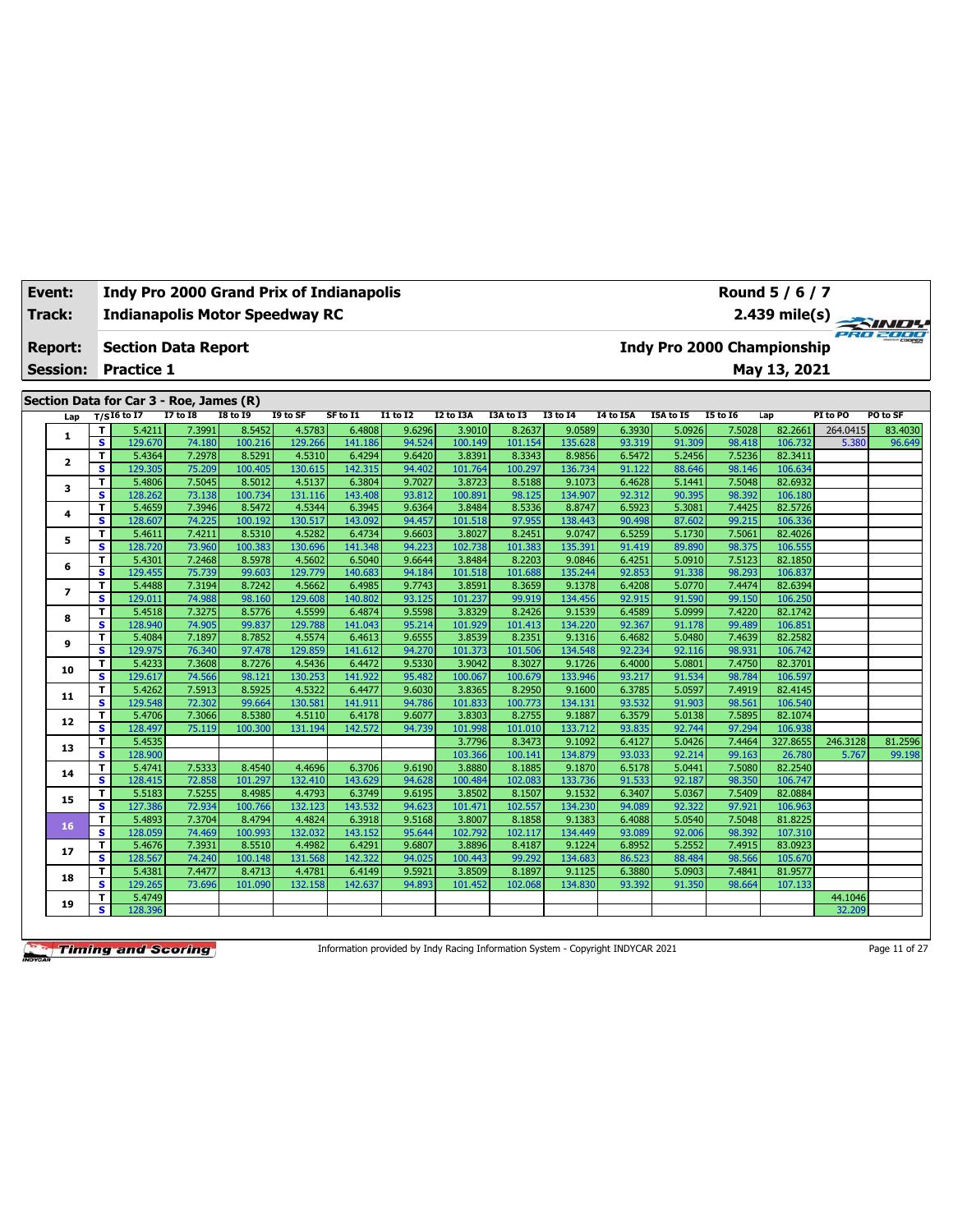| Event:          |                |                                                   | <b>Indy Pro 2000 Grand Prix of Indianapolis</b> | Round 5 / 6 / 7                   |  |
|-----------------|----------------|---------------------------------------------------|-------------------------------------------------|-----------------------------------|--|
| Track:          |                |                                                   | <b>Indianapolis Motor Speedway RC</b>           | $2.439$ mile(s)                   |  |
| <b>Report:</b>  |                |                                                   | <b>Section Data Report</b>                      | <b>Indy Pro 2000 Championship</b> |  |
| <b>Session:</b> |                | <b>Practice 1</b>                                 |                                                 | May 13, 2021                      |  |
|                 |                |                                                   | Section Data for Car 3 - Roe, James (R)         |                                   |  |
|                 | Lap            | T/SSF to PI                                       |                                                 |                                   |  |
|                 | $\mathbf{1}$   | T<br>$\overline{\mathbf{s}}$                      |                                                 |                                   |  |
|                 |                | $\mathbf{T}$                                      |                                                 |                                   |  |
|                 | $\mathbf{2}$   | $\mathbf{s}$                                      |                                                 |                                   |  |
|                 | 3              | $\mathbf T$                                       |                                                 |                                   |  |
|                 |                | $\mathbf{s}$                                      |                                                 |                                   |  |
|                 | 4              | $\mathbf T$                                       |                                                 |                                   |  |
|                 |                | $\mathbf{s}$                                      |                                                 |                                   |  |
|                 | 5              | $\mathbf{T}$                                      |                                                 |                                   |  |
|                 |                | $\mathbf{s}$                                      |                                                 |                                   |  |
|                 | 6              | $\mathbf{T}$<br>$\mathbf{s}$                      |                                                 |                                   |  |
|                 |                | $\mathbf T$                                       |                                                 |                                   |  |
|                 | $\overline{ }$ | $\overline{\mathbf{s}}$                           |                                                 |                                   |  |
|                 |                | $\mathbf T$                                       |                                                 |                                   |  |
|                 | 8              | $\overline{\mathbf{s}}$                           |                                                 |                                   |  |
|                 |                | $\mathbf T$                                       |                                                 |                                   |  |
|                 | 9              | $\overline{\mathbf{s}}$                           |                                                 |                                   |  |
|                 | 10             | $\mathbf T$                                       |                                                 |                                   |  |
|                 |                | $\overline{\mathbf{s}}$                           |                                                 |                                   |  |
|                 | 11             | $\mathbf T$                                       |                                                 |                                   |  |
|                 |                | $\overline{\mathbf{s}}$                           |                                                 |                                   |  |
|                 | 12             | 82.5053<br>Т<br>$\overline{\mathbf{s}}$<br>97.002 |                                                 |                                   |  |
|                 |                | т                                                 |                                                 |                                   |  |
|                 | 13             | $\mathbf{s}$                                      |                                                 |                                   |  |
|                 | 14             | $\overline{\mathbf{r}}$                           |                                                 |                                   |  |

**18 b S** 95.730

**<sup>19</sup> <sup>T</sup> S**

**<sup>14</sup> <sup>T</sup>**

**<sup>15</sup> <sup>T</sup>**

**S**

**S S** 17  $\frac{1}{s}$ 

Information provided by Indy Racing Information System - Copyright INDYCAR 2021 Page 12 of 27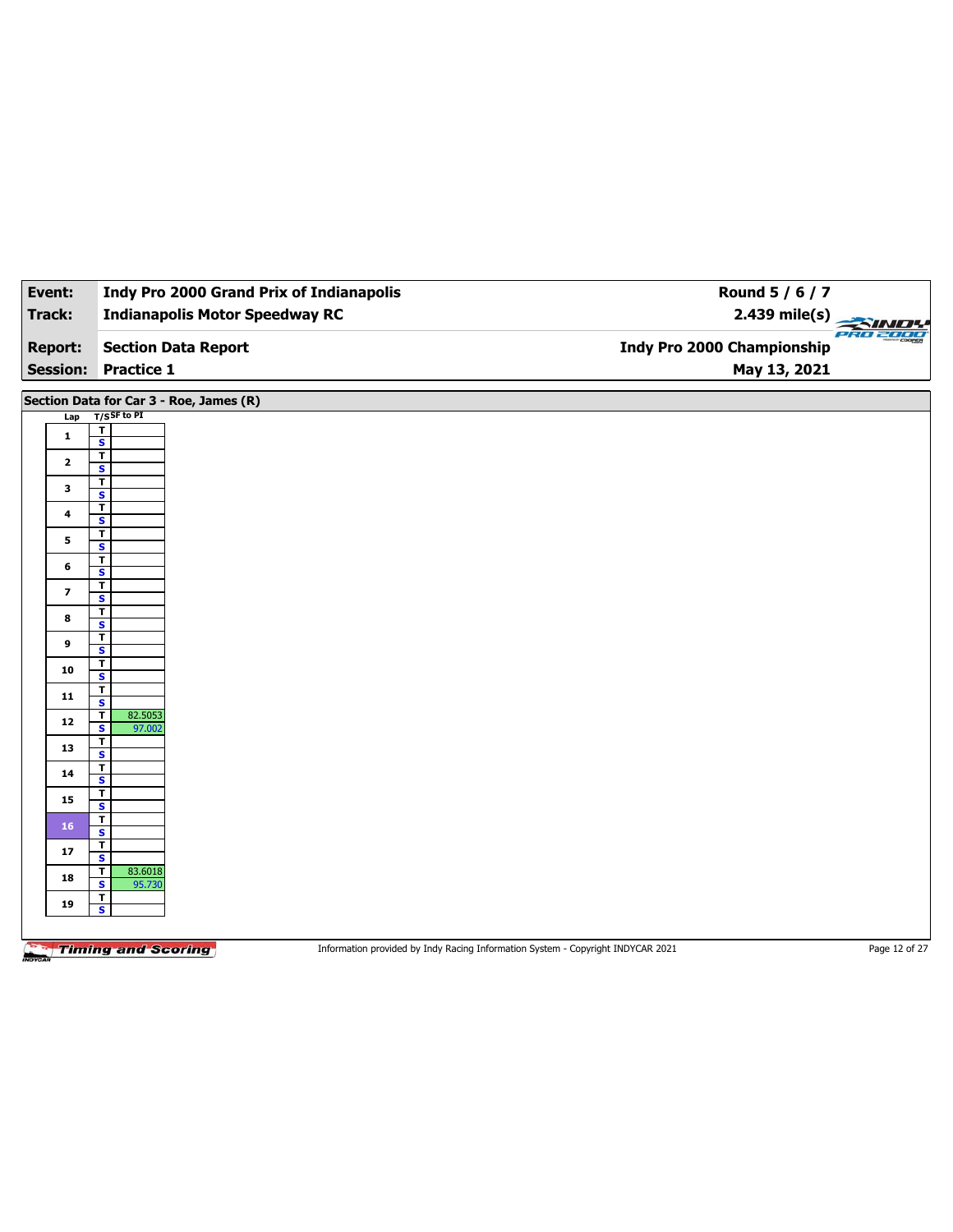| Track:          |        | <b>Indianapolis Motor Speedway RC</b>              |                  |                   |                   |                   |                  |                   |                   |                   |                  |                  |                  | $2.439$ mile(s)                   |          | <b>PRO 2000</b> |
|-----------------|--------|----------------------------------------------------|------------------|-------------------|-------------------|-------------------|------------------|-------------------|-------------------|-------------------|------------------|------------------|------------------|-----------------------------------|----------|-----------------|
| <b>Report:</b>  |        | <b>Section Data Report</b>                         |                  |                   |                   |                   |                  |                   |                   |                   |                  |                  |                  | <b>Indy Pro 2000 Championship</b> |          |                 |
| <b>Session:</b> |        | <b>Practice 1</b>                                  |                  |                   |                   |                   |                  |                   |                   |                   |                  |                  |                  | May 13, 2021                      |          |                 |
|                 |        | Section Data for Car 40 - Miller, Jack William (R) |                  |                   |                   |                   |                  |                   |                   |                   |                  |                  |                  |                                   |          |                 |
| Lap             |        | $T/SI6$ to I7                                      | <b>I7 to I8</b>  | <b>I8 to 19</b>   | I9 to SF          | SF to I1          | <b>I1 to I2</b>  | I2 to I3A         | I3A to I3         | <b>I3 to 14</b>   | <b>I4 to I5A</b> | I5A to I5        | <b>I5 to 16</b>  | Lap                               | PI to PO | PO to SF        |
|                 | T      | 5.5589                                             | 7.5692           | 8.4725            | 4.6132            | 6.5427            | 9.6724           | 3.8134            | 8.3131            | 9.1458            | 6.3547           | 5.0986           | 7.5372           | 82.6917                           | 278.1242 | 83.9539         |
| 1               | s      | 126.456                                            | 72.513           | 101.076           | 128.288           | 139.851           | 94.106           | 102.450           | 100.553           | 134.339           | 93.882           | 91.202           | 97.969           | 106.182                           | 5.108    | 96.015          |
| $\mathbf{2}$    | T      | 5.4914                                             | 7.3440           | 8.3818            | 4.5778            | 6.5217            | 9.5097           | 3.8335            | 8.3148            | 9.1918            | 6.5295           | 5.1492           | 7.5548           | 82.4000                           |          |                 |
|                 | s.     | 128.010                                            | 74.736           | 102.169           | 129.280           | 140.30            | 95.716           | 101.913           | 100.533           | 133.667           | 91.369           | 90.305           | 97.740           | 106.558                           |          |                 |
| 3               | T      | 5.5565                                             | 7.4537           | 8.4105            | 4.5950            | 6.5092            | 9.5901           | 3.8163            | 8.2578            | 9.0852            | 6.4259           | 5.0976           | 7.5111           | 82.3089                           |          |                 |
|                 | s      | 126.510                                            | 73.636           | 101.821           | 128.796           | 140.570           | 94.913           | 102.372           | 101.227           | 135.235           | 92.842           | 91.219           | 98.309           | 106.676                           |          |                 |
| 4               | T      | 5.5308                                             | 7.2718           | 8.4418            | 4.5882            | 6.5045            | 9.5229           | 3.7816            | 8.2715            | 9.0442            | 6.3120           | 5.0468           | 7.4194           | 81.7355                           |          |                 |
|                 | s      | 127.098                                            | 75.478           | 101.443           | 128.987           | 140.672           | 95.583           | 103.311           | 101.059           | 135.848           | 94.517           | 92.138           | 99.524           | 107.425                           |          |                 |
| 5               | т      | 5.5236                                             | 7.2735           | 8.4631            | 4.5315            | 6.4415            | 9.5359           | 3.7706            | 8.3298            | 9.0558            | 6.3816           | 5.0685           | 10.2059          | 84.5813                           |          |                 |
|                 | s      | 127.264                                            | 75.461           | 101.188           | 130.601           | 142.048           | 95.453           | 103.613           | 100.352           | 135.674           | 93.486           | 91.743           | 72.351           | 103.810                           |          |                 |
| 6               | т      | 8.7090                                             | 7.8022           | 8.4211            | 4.5832            | 6.5452            | 9.5859           | 3.7814            | 8.3214            | 9.1496            | 6.3943           | 5.0707           | 7.5417           | 85.9057                           |          |                 |
|                 | s      | 80.716                                             | 70.347           | 101.693           | 129.128           | 139.797           | 94.955           | 103.317           | 100.453           | 134.283           | 93.300           | 91.703           | 97.910           | 102.210                           |          |                 |
| 7               | T      | 5.5881                                             | 7.3245           | 8.3653            | 4.5695            | 6.4897            | 9.3817           | 3.7666            | 8.2890            | 9.1575            | 6.2659           | 5.0525           | 7.4688           | 81.7191                           |          |                 |
|                 | s.     | 125.795                                            | 74.935           | 102.371           | 129.515           | 140.993           | 97.022           | 103.723           | 100.846           | 134.167           | 95.212           | 92.034           | 98.866           | 107.446                           |          |                 |
| 8               | T      | 5.4699                                             |                  |                   |                   |                   |                  | 3.9756            | 8.4755            | 9.2123            | 6.4817           | 5.1285           | 7.5569           | 394.4606                          | 307.7212 | 87.8273         |
|                 | s      | 128.513                                            |                  |                   |                   |                   |                  | 98.270            | 98.627            | 133.369           | 92.042           | 90.670           | 97.713           | 22.259                            | 4.616    | 91.780          |
| 9               | т<br>s | 5.4688                                             | 7.1404           | 8.3432<br>102.642 | 4.5023            | 6.4345            | 9.4133           | 3.7958<br>102.925 | 8.2518<br>101.300 | 9.1601            | 6.2655           | 5.0467           | 7.4355           | 81.2579<br>108.056                |          |                 |
|                 | T      | 128.539<br>5.4790                                  | 76.867<br>7.2561 | 8.4044            | 131.448<br>4.5082 | 142.202<br>6.4262 | 96.696<br>9.3756 | 3.7820            | 8.2287            | 134.129<br>9.1392 | 95.218<br>6.2749 | 92.139<br>5.0258 | 99.309<br>7.4322 | 81.3323                           |          |                 |
| 10              | s      | 128.300                                            | 75.642           | 101.895           | 131.276           | 142.386           | 97.085           | 103.300           | 101.585           | 134.436           | 95.076           | 92.523           | 99.353           | 107.957                           |          |                 |
|                 | T      | 5.4861                                             | 7.2424           | 8.4123            | 4.4904            | 6.3945            | 9.5093           | 3.9778            | 8.6248            | 9.2462            | 6.3224           | 5.0972           | 7.4591           | 82.2625                           |          |                 |
| 11              | s.     | 128.134                                            | 75.785           | 101.799           | 131.796           | 143.092           | 95.720           | 98.216            | 96.919            | 132.880           | 94.361           | 91.227           | 98.994           | 106.736                           |          |                 |
|                 | T      | 5.4679                                             | 7.2122           | 8.4033            | 4.4836            | 6.3876            | 9.3731           | 3.7748            | 8.2310            | 9.1213            | 6.2934           | 5.0540           | 7.4725           | 81.2747                           |          |                 |
| 12              | s      | 128.560                                            | 76.102           | 101.908           | 131.996           | 143.246           | 97.111           | 103.497           | 101.556           | 134.700           | 94.796           | 92.006           | 98.817           | 108.034                           |          |                 |
|                 | T      | 5.4784                                             | 7.3735           | 8.7627            | 4.5638            | 6.4306            | 9.4428           | 3.7975            | 8.3129            | 9.1708            | 6.3348           | 5.0575           | 7.5508           | 82.2761                           |          |                 |
| 13              | s      | 128.314                                            | 74.437           | 97.728            | 129.677           | 142.288           | 96.394           | 102.879           | 100.556           | 133.973           | 94.177           | 91.943           | 97.792           | 106.719                           |          |                 |
|                 | Τ      | 5.4987                                             | 7.1446           | 8.4303            | 4.4880            | 6.3909            | 9.3726           | 3.7540            | 8.2278            | 9.1235            | 6.2716           | 4.9673           | 7.5813           | 81.2506                           |          |                 |
| 14              | s      | 127.840                                            | 76.822           | 101.582           | 131.867           | 143.172           | 97.116           | 104.071           | 101.596           | 134.667           | 95.126           | 93.612           | 97.399           | 108.066                           |          |                 |
|                 | T      | 5.5019                                             | 7.5694           | 8.8000            | 4.5405            | 6.4528            | 9.5413           | 3.7795            | 8.1768            | 9.1117            | 6.2051           | 5.0541           | 7.4283           | 82.1614                           |          |                 |
| 15              | s      | 127.766                                            | 72.511           | 97.314            | 130.342           | 141.799           | 95.399           | 103.369           | 102.229           | 134.842           | 96.145           | 92.005           | 99.405           | 106.868                           |          |                 |
| 16              | T      | 5.4594                                             | 7.2045           | 8.3835            | 4.4776            | 6.3888            | 9.3767           | 3.7680            | 8.2372            | 9.0766            | 6.2215           | 5.1107           | 7.4600           | 81.1645                           |          |                 |
|                 | s      | 128.760                                            | 76.183           | 102.149           | 132.173           | 143.219           | 97.073           | 103.684           | 101.480           | 135.363           | 95.892           | 90.986           | 98.982           | 108.180                           |          |                 |
| 17              | т      | 5.4318                                             |                  |                   |                   |                   |                  |                   |                   |                   |                  |                  |                  |                                   |          |                 |
|                 | s.     | 129.415                                            |                  |                   |                   |                   |                  |                   |                   |                   |                  |                  |                  |                                   |          |                 |

**Event: Indy Pro 2000 Grand Prix of Indianapolis**

Information provided by Indy Racing Information System - Copyright INDYCAR 2021 Page 13 of 27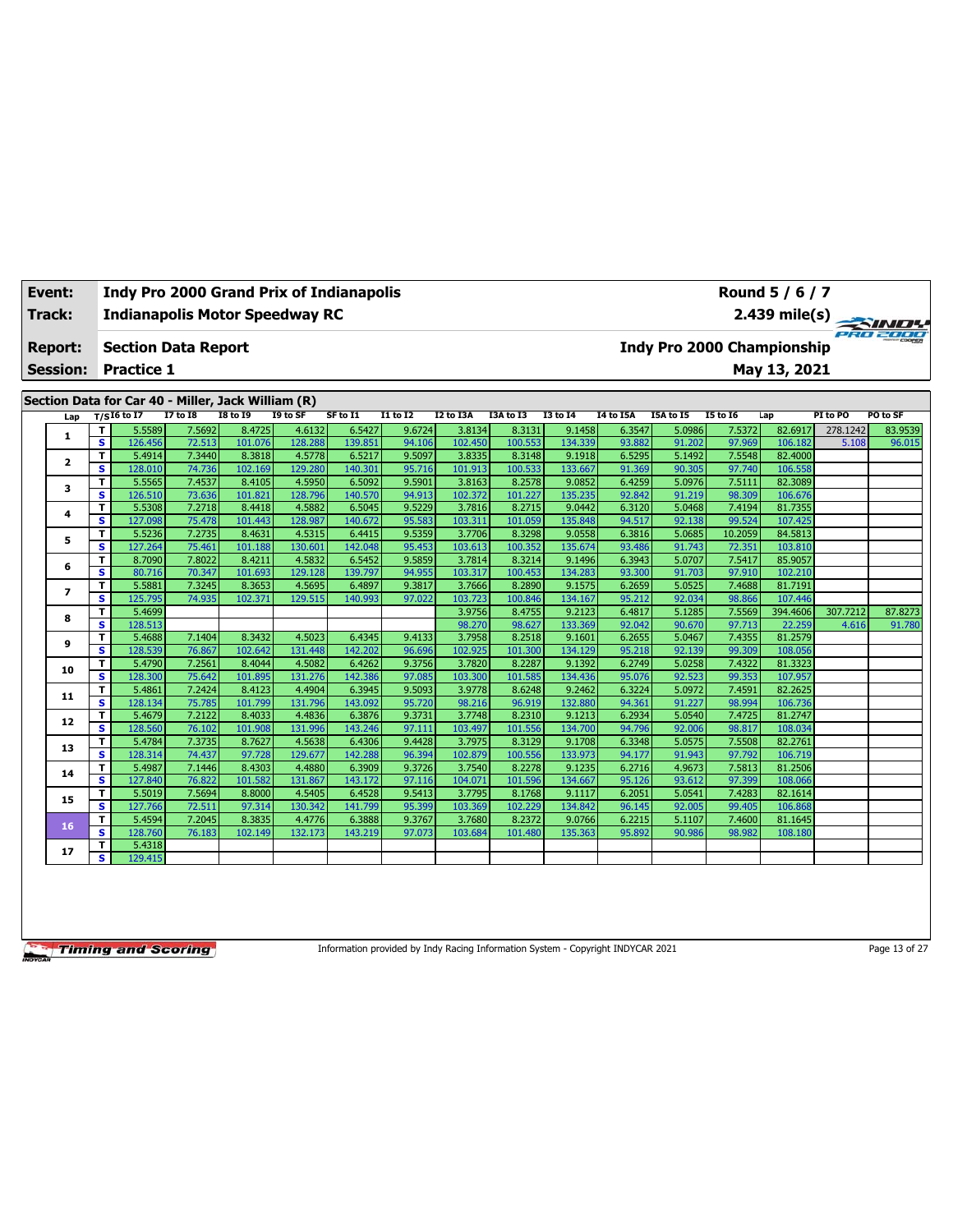| Event:                            | <b>Indy Pro 2000 Grand Prix of Indianapolis</b>    | Round 5 / 6 / 7                                                                 |               |
|-----------------------------------|----------------------------------------------------|---------------------------------------------------------------------------------|---------------|
| <b>Track:</b>                     | <b>Indianapolis Motor Speedway RC</b>              | $2.439$ mile(s)                                                                 | PRO 2000      |
| <b>Report:</b><br><b>Session:</b> | <b>Section Data Report</b><br><b>Practice 1</b>    | <b>Indy Pro 2000 Championship</b><br>May 13, 2021                               |               |
|                                   | Section Data for Car 40 - Miller, Jack William (R) |                                                                                 |               |
| Lap                               | $T/S$ SF to PI                                     |                                                                                 |               |
| $\mathbf{1}$                      | $\overline{\mathsf{r}}$<br>$\overline{\mathbf{s}}$ |                                                                                 |               |
| $\mathbf{2}$                      | $\overline{\mathsf{r}}$                            |                                                                                 |               |
|                                   | $\overline{\mathbf{s}}$<br>T                       |                                                                                 |               |
| 3                                 | $\overline{\mathbf{s}}$                            |                                                                                 |               |
| $\overline{\mathbf{4}}$           | T<br>S                                             |                                                                                 |               |
| 5                                 | T<br>$\overline{\mathbf{s}}$                       |                                                                                 |               |
| 6                                 | T                                                  |                                                                                 |               |
|                                   | $\overline{\mathbf{s}}$<br>T<br>80.2385            |                                                                                 |               |
| 7                                 | $\overline{\mathbf{s}}$<br>99.742<br>T             |                                                                                 |               |
| 8                                 | $\mathbf{s}$                                       |                                                                                 |               |
| 9                                 | $\mathbf T$<br>$\overline{\mathbf{s}}$             |                                                                                 |               |
| 10                                | T<br>$\overline{\mathbf{s}}$                       |                                                                                 |               |
| 11                                | T                                                  |                                                                                 |               |
|                                   | $\overline{\mathbf{s}}$<br>T                       |                                                                                 |               |
| 12                                | S                                                  |                                                                                 |               |
| 13                                | T<br>$\overline{\mathbf{s}}$                       |                                                                                 |               |
| 14                                | T<br>S                                             |                                                                                 |               |
| 15                                | т                                                  |                                                                                 |               |
| 16                                | $\overline{\mathbf{s}}$<br>T<br>87.4433            |                                                                                 |               |
|                                   | S<br>91.524<br>Τ                                   |                                                                                 |               |
| 17                                | $\overline{\mathbf{s}}$                            |                                                                                 |               |
|                                   |                                                    |                                                                                 |               |
|                                   |                                                    |                                                                                 |               |
|                                   |                                                    |                                                                                 |               |
|                                   | <b>Timing and Scoring</b>                          | Information provided by Indy Racing Information System - Copyright INDYCAR 2021 | Page 14 of 27 |
|                                   |                                                    |                                                                                 |               |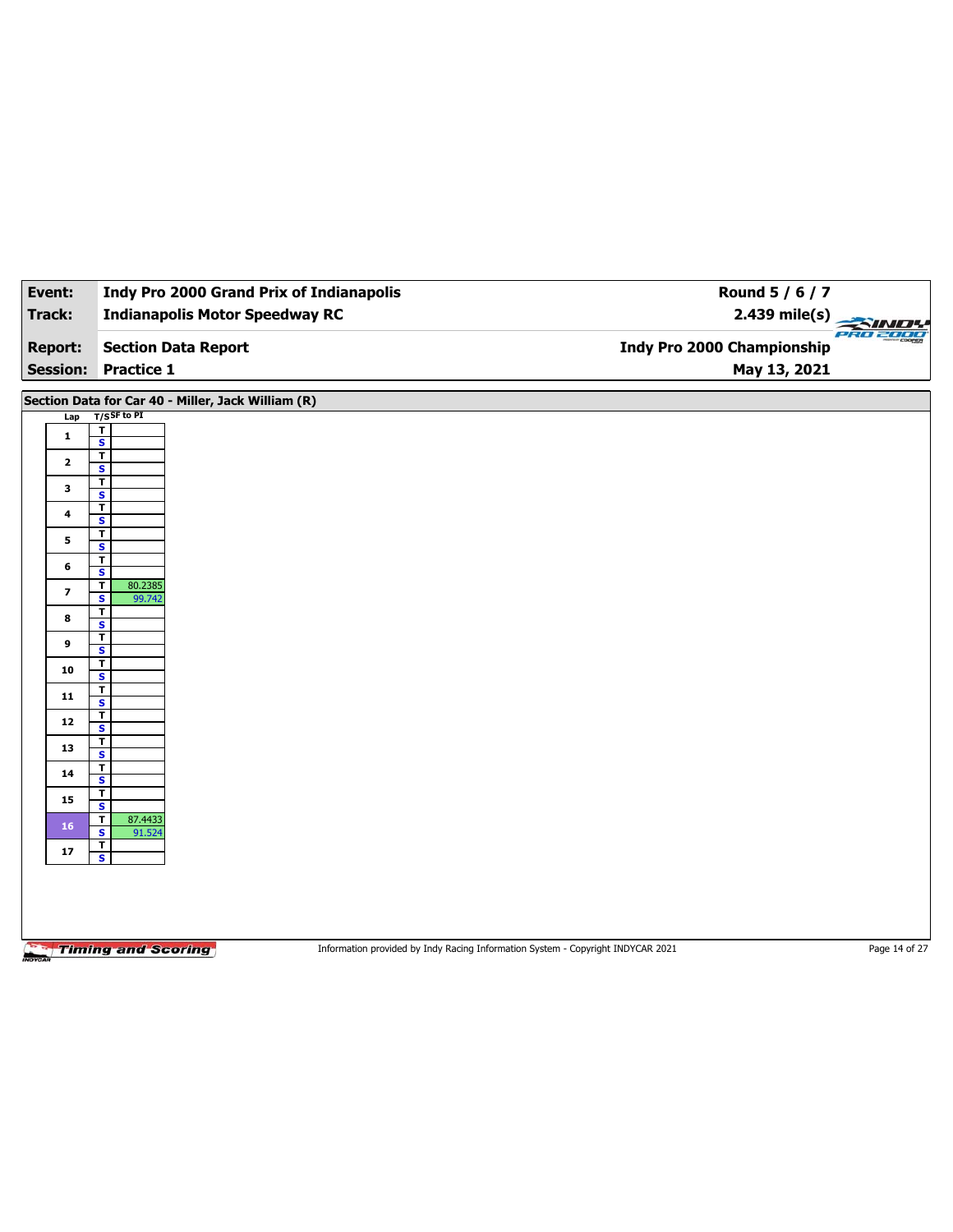| Event:                            |     |                                                 |                 | <b>Indy Pro 2000 Grand Prix of Indianapolis</b> |          |          |                 |           |           |                 |           |           |                            | Round 5 / 6 / 7 |          |                         |
|-----------------------------------|-----|-------------------------------------------------|-----------------|-------------------------------------------------|----------|----------|-----------------|-----------|-----------|-----------------|-----------|-----------|----------------------------|-----------------|----------|-------------------------|
| Track:                            |     |                                                 |                 | <b>Indianapolis Motor Speedway RC</b>           |          |          |                 |           |           |                 |           |           |                            |                 |          | $2.439 \text{ mile(s)}$ |
| <b>Report:</b><br><b>Session:</b> |     | <b>Section Data Report</b><br><b>Practice 1</b> |                 |                                                 |          |          |                 |           |           |                 |           |           | Indy Pro 2000 Championship | May 13, 2021    |          | PRO 2000                |
|                                   |     |                                                 |                 |                                                 |          |          |                 |           |           |                 |           |           |                            |                 |          |                         |
|                                   |     | Section Data for Car 42 - Petrov, Artem         |                 |                                                 |          |          |                 |           |           |                 |           |           |                            |                 |          |                         |
| Lap                               |     | T/SI6 to I7                                     | <b>I7 to I8</b> | <b>I8 to 19</b>                                 | I9 to SF | SF to I1 | <b>I1 to I2</b> | I2 to I3A | I3A to I3 | <b>I3 to 14</b> | I4 to I5A | I5A to I5 | <b>I5 to I6</b>            | Lap             | PI to PO | PO to SF                |
|                                   |     | 5.4533                                          | 7.4301          | 8.3884                                          | 4.5811   | 6.5153   | 9.7465          | 3.8230    | 8.2657    | 9.0720          | 6.3715    | 5.3043    | 7.4109                     | 82.3621         | 287.9539 | 83.4096                 |
|                                   | s l | 128.904                                         | 73.870          | 102.089                                         | 129.187  | 140.439  | 93.390          | 102.192   | 101.130   | 135.432         | 93.634    | 87.665    | 99.638                     | 106.607         | 4.933    | 96.641                  |
| $\overline{2}$                    |     | 5.4045                                          | 7.2219          | 8.4441                                          | 4.5740   | 6.5143   | 9.5387          | 3.8243    | 8.1371    | 9.0504          | 6.3403    | 5.1692    | 7.3712                     | 81.5900         |          |                         |
|                                   | s l | 130.068                                         | 76.000          | 101.416                                         | 129.387  | 140.460  | 95.425          | 102.158   | 102.728   | 135.755         | 94.095    | 89.956    | 100.175                    | 107.616         |          |                         |
| 3                                 |     | 5.4079                                          | 7.1902          | 8.4192                                          | 4.5693   | 6.5008   | 9.5638          | 3.8178    | 8.1586    | 9.0677          | 6.3574    | 5.1595    | 7.3635                     | 81.5757         |          |                         |
|                                   | s l | 129.987                                         | 76.335          | 101.716                                         | 129.521  | 140.752  | 95.174          | 102.332   | 102.457   | 135.496         | 93.842    | 90.125    | 100.280                    | 107.635         |          |                         |

**<sup>5</sup> <sup>T</sup>** 5.4985 3.7818 8.4606 9.1806 6.6749 5.2620 7.4173 1067.2147 984.2858 80.6853 **S** 127.845 103.306 98.800 133.830 89.378 88.369 99.552 8.227 1.443 99.904

**<sup>4</sup> <sup>T</sup>** 5.3913 7.1235 8.3954 4.5549 6.4970 9.4948 3.7942 8.2630 9.0877 6.2767 5.9581 7.7248 82.5614 **S** 130.387 77.050 102.004 129.930 140.834 95.866 102.968 101.163 135.198 95.048 78.045 95.589 106.350

**<sup>6</sup> <sup>T</sup>** 5.4752 7.2003 8.4051 4.4923 6.3876 9.5349 3.7860 8.1557 9.1517 6.3068 5.1064 7.4375 81.4395 **S** 128.389 76.228 101.886 131.741 143.246 95.463 103.191 102.494 134.252 94.595 91.062 99.282 107.815 **<sup>7</sup> <sup>T</sup>** 5.4816 7.1631 8.4038 4.4789 6.4021 9.4060 3.7801 8.1165 9.0843 6.2952 5.0774 7.4074 81.0964 **S** 128.239 76.624 101.902 132.135 142.922 96.771 103.352 102.989 135.248 94.769 91.582 99.685 108.271 **<sup>8</sup> <sup>T</sup>** 5.4345 7.3009 8.4730 4.4939 6.4106 9.6399 3.8765 8.2311 9.0833 6.4102 5.1634 7.4217 81.9390 **S** 129.350 75.178 101.070 131.694 142.732 94.423 100.782 101.555 135.263 93.069 90.057 99.493 107.158 **<sup>9</sup> <sup>T</sup>** 5.4456 7.2323 8.4569 4.4879 6.3836 9.4775 3.9615 8.2252 9.0503 6.3549 5.0736 7.4038 81.5531 **S** 129.087 75.891 101.262 131.870 143.336 96.041 98.620 101.628 135.756 93.879 91.651 99.734 107.665 **<sup>10</sup> <sup>T</sup>** 5.4806 46.7881 **S** 128.262 30.362

### Timing and Scoring

Information provided by Indy Racing Information System - Copyright INDYCAR 2021 Page 15 of 27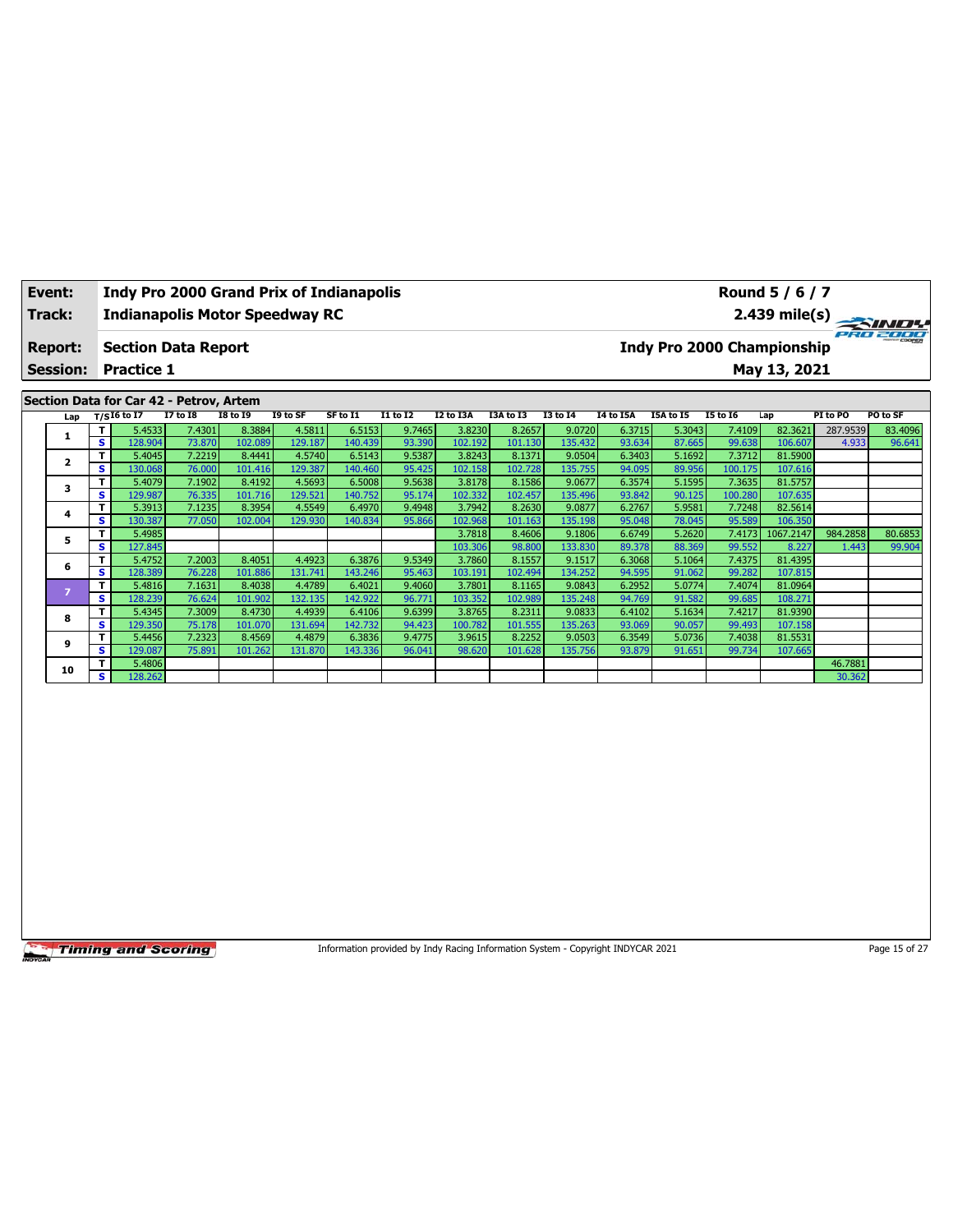| Event:                                                                                                     | <b>Indy Pro 2000 Grand Prix of Indianapolis</b>                                                                                                                                                                                                                                                                                                                    | Round 5 / 6 / 7                                                                 |               |
|------------------------------------------------------------------------------------------------------------|--------------------------------------------------------------------------------------------------------------------------------------------------------------------------------------------------------------------------------------------------------------------------------------------------------------------------------------------------------------------|---------------------------------------------------------------------------------|---------------|
| <b>Track:</b>                                                                                              | <b>Indianapolis Motor Speedway RC</b>                                                                                                                                                                                                                                                                                                                              | 2.439 mile(s)                                                                   |               |
| <b>Report:</b>                                                                                             | <b>Section Data Report</b>                                                                                                                                                                                                                                                                                                                                         | <b>Indy Pro 2000 Championship</b>                                               | PRO 2000      |
| <b>Session:</b>                                                                                            | <b>Practice 1</b>                                                                                                                                                                                                                                                                                                                                                  | May 13, 2021                                                                    |               |
| Lap<br>$\mathbf{1}$<br>$\mathbf{2}$<br>3<br>$\ddot{\phantom{a}}$<br>5<br>6<br>$\mathbf{7}$<br>8<br>9<br>10 | Section Data for Car 42 - Petrov, Artem<br>$T/S$ SF to PI<br>T.<br>$\overline{\mathbf{s}}$<br>$\overline{\mathbf{r}}$<br>S<br>T<br>$\overline{\mathbf{s}}$<br>T<br>84.9128<br>S<br>94.252<br>T<br>$\overline{\mathbf{s}}$<br>T<br>S<br>T<br>$\overline{\mathbf{s}}$<br>T<br>$\overline{\mathbf{s}}$<br>T<br>80.9263<br>$\overline{\mathbf{s}}$<br>98.895<br>T<br>S |                                                                                 |               |
|                                                                                                            | <b>Timing and Scoring</b>                                                                                                                                                                                                                                                                                                                                          | Information provided by Indy Racing Information System - Copyright INDYCAR 2021 | Page 16 of 27 |

 $\overline{\phantom{0}}$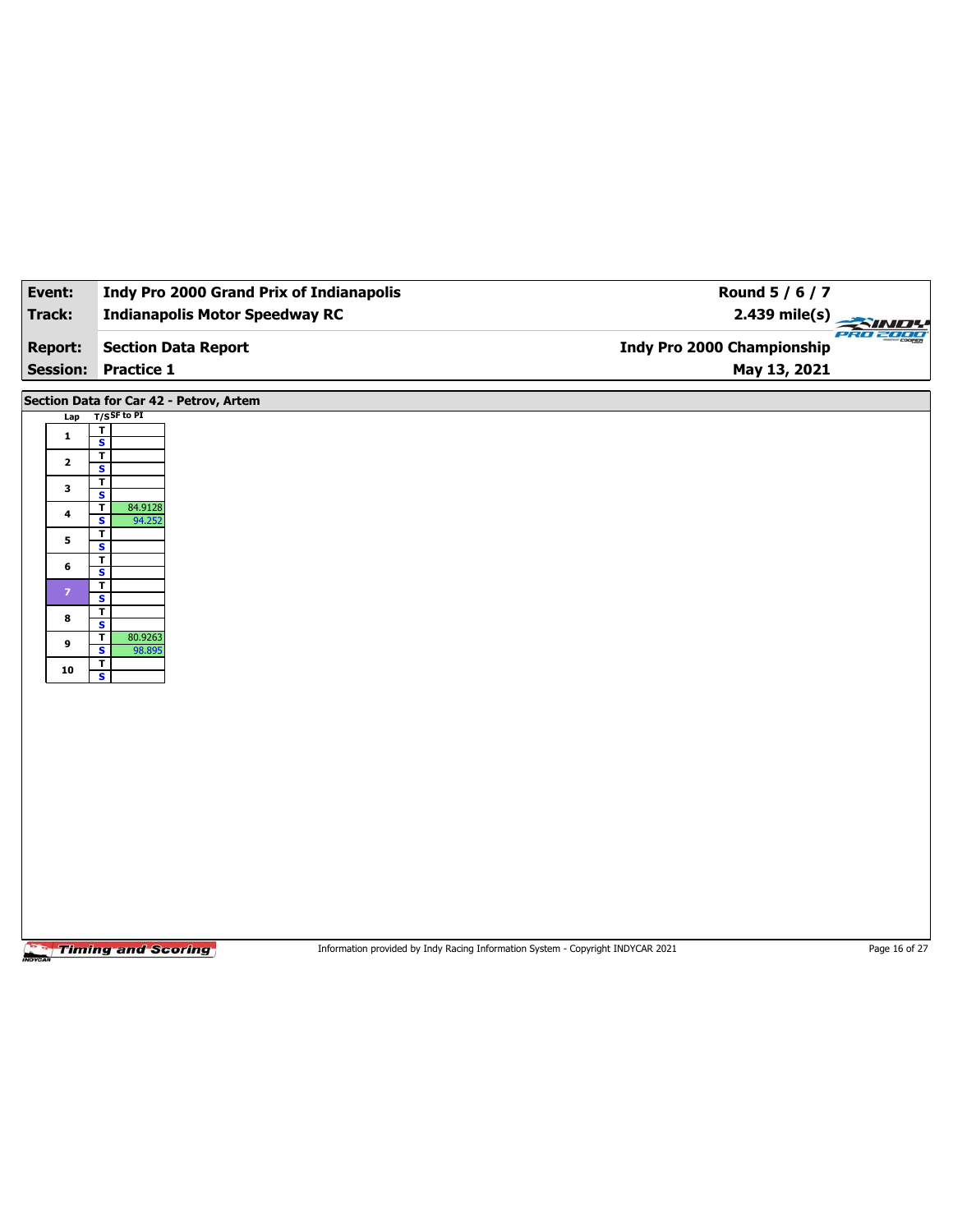| Track:                  |              |                            |                 | <b>Indianapolis Motor Speedway RC</b>         |          |          |                 |                  |           |                 |                  |                  |                                   |              |          | 2.439 mile(s) |
|-------------------------|--------------|----------------------------|-----------------|-----------------------------------------------|----------|----------|-----------------|------------------|-----------|-----------------|------------------|------------------|-----------------------------------|--------------|----------|---------------|
| <b>Report:</b>          |              | <b>Section Data Report</b> |                 |                                               |          |          |                 |                  |           |                 |                  |                  | <b>Indy Pro 2000 Championship</b> |              |          |               |
| <b>Session:</b>         |              | <b>Practice 1</b>          |                 |                                               |          |          |                 |                  |           |                 |                  |                  |                                   | May 13, 2021 |          |               |
|                         |              |                            |                 | Section Data for Car 5 - Brichacek, Wyatt (R) |          |          |                 |                  |           |                 |                  |                  |                                   |              |          |               |
| Lap                     |              | $T/SI6$ to I7              | <b>I7 to I8</b> | <b>I8 to 19</b>                               | I9 to SF | SF to I1 | <b>I1 to I2</b> | <b>I2 to I3A</b> | I3A to I3 | <b>I3 to 14</b> | <b>14 to 15A</b> | <b>I5A to I5</b> | <b>I5 to 16</b>                   | Lap          | PI to PO | PO to SF      |
| 1                       | т            | 5.4639                     | 7.5068          | 8.4648                                        | 4.5382   | 6.4426   | 9.7618          | 3.7897           | 8.3638    | 9.0250          | 6.4094           | 5.2300           | 7.4893                            | 82.4853      | 265.1238 | 82.5551       |
|                         | s            | 128.654                    | 73.116          | 101.168                                       | 130.408  | 142.023  | 93.244          | 103.090          | 99.944    | 136.137         | 93.081           | 88.910           | 98.595                            | 106.448      | 5.358    | 97.641        |
| $\overline{\mathbf{2}}$ | $\mathbf{T}$ | 5.4576                     | 7.4294          | 8.3298                                        | 4.5208   | 6.3992   | 9.5412          | 3.8172           | 8.4436    | 9.0782          | 6.4435           | 5.1617           | 7.5126                            | 82.1348      |          |               |
|                         | s            | 128.803                    | 73.877          | 102.807                                       | 130.910  | 142.987  | 95.400          | 102.348          | 98.999    | 135.339         | 92.588           | 90.087           | 98.289                            | 106.902      |          |               |
| 3                       | т            | 5.4402                     | 7.4909          | 8.3460                                        | 4.5250   | 6.4313   | 9.5953          | 3.8023           | 8.3735    | 9.0234          | 6.4414           | 5.1942           | 7.6031                            | 82.2666      |          |               |
|                         | s            | 129.215                    | 73.271          | 102.608                                       | 130.789  | 142.273  | 94.862          | 102.749          | 99.828    | 136.161         | 92.618           | 89.523           | 97.119                            | 106.731      |          |               |
| 4                       | T            | 5.4516                     | 7.5387          | 8.3670                                        | 4.5257   | 6.4047   | 9.5742          | 3.7596           | 8.3135    | 9.0022          | 6.4077           | 5.2073           | 7.5992                            | 82.1514      |          |               |
|                         | s            | 128.945                    | 72,806          | 102.350                                       | 130.768  | 142.864  | 95.071          | 103.916          | 100.548   | 136.482         | 93.105           | 89.298           | 97.169                            | 106.881      |          |               |
| 5                       | T            | 5.4998                     | 7.4501          | 8.4137                                        | 4.5245   | 6.4421   | 9.9409          | 3.8049           | 8.4853    | 9.1557          | 6.5170           | 5.1478           | 7.6142                            | 82.9960      |          |               |
|                         | s            | 127.815                    | 73.672          | 101.782                                       | 130.803  | 142.034  | 91.564          | 102.679          | 98.513    | 134.194         | 91.544           | 90.330           | 96.978                            | 105.793      |          |               |
| 6                       | т            | 5.5044                     | 7.4763          | 8.3836                                        | 4.5582   | 6.4944   | 9.8276          | 3.8072           | 8.3317    | 9.0811          | 6.3773           | 5.1288           | 7.5218                            | 82.4924      |          |               |
|                         | s            | 127,708                    | 73.414          | 102.147                                       | 129.836  | 140.891  | 92.619          | 102.617          | 100.329   | 135.296         | 93.549           | 90.664           | 98.169                            | 106.439      |          |               |
| 7                       | T            | 5.5451                     |                 |                                               |          |          |                 | 4.2236           | 10.8199   | 10.9967         | 6.4896           | 5.2094           | 7.5488                            | 185.2427     | 100.6122 | 85.8447       |
|                         | s            | 126.770                    |                 |                                               |          |          |                 | 92.500           | 77.257    | 111.728         | 91.930           | 89.262           | 97.818                            | 47.399       | 14.119   | 93.900        |
| 8                       | T            | 5.4579                     | 7.4112          | 8.3432                                        | 4.4992   | 6.3713   | 9.5199          | 3.8038           | 8.3666    | 9.0488          | 6.3784           | 5.1130           | 7.5315                            | 81.8448      |          |               |
|                         | s            | 128.796                    | 74.059          | 102.642                                       | 131.539  | 143.613  | 95.613          | 102.708          | 99.910    | 135,779         | 93.533           | 90.945           | 98.043                            | 107.281      |          |               |
| 9                       | T.           | 5.4547                     | 7.4217          | 8.3905                                        | 4.5261   | 6.4651   | 9.5583          | 3.8034           | 8.3745    | 9.1185          | 6.3583           | 5.0869           | 7.4976                            | 82.0556      |          |               |
|                         | s            | 128,871                    | 73.954          | 102.063                                       | 130.757  | 141.529  | 95.229          | 102.719          | 99.816    | 134.741         | 93.829           | 91.411           | 98.486                            | 107.005      |          |               |
| 10                      | T.           | 5.4960                     | 7.4621          | 8.4102                                        | 4.5065   | 6.4379   | 9.6672          | 3.8134           | 8.3316    | 9.1036          | 6.3644           | 5.0968           | 7.6176                            | 82.3073      |          |               |
|                         | s            | 127.903                    | 73.554          | 101.824                                       | 131.325  | 142.127  | 94.156          | 102.450          | 100.330   | 134.962         | 93.739           | 91.234           | 96.935                            | 106.678      |          |               |
| 11                      | т            | 5.4904                     | 7.3481          | 8.4823                                        | 4.5041   | 6.4225   | 9.6170          | 3.7840           | 8.4075    | 9.1264          | 6.3331           | 5.0382           | 7.5770                            | 82.1306      |          |               |
|                         | s            | 128.033                    | 74.695          | 100.959                                       | 131.395  | 142.468  | 94.648          | 103.246          | 99.424    | 134.624         | 94.202           | 92.295           | 97.454                            | 106.908      |          |               |
| 12                      | T            | 5.5167                     | 7.4534          | 8.4569                                        | 4.4992   | 6.4161   | 9.7687          | 3.8254           | 8.4441    | 9.1432          | 6.4443           | 5.0733           | 7.6433                            | 82.6846      |          |               |
|                         | s            | 127.423                    | 73.639          | 101.262                                       | 131.539  | 142.610  | 93.178          | 102.128          | 98.993    | 134.377         | 92.577           | 91.656           | 96.609                            | 106.191      |          |               |
| 13                      | т            | 5.5611                     | 7.5060          | 8.4331                                        | 4.4947   | 6.4123   | 9.5995          | 3.8954           | 8.3857    | 9.1285          | 6.3528           | 5.0895           | 7.5931                            | 82.4517      |          |               |
|                         | s            | 126.406                    | 73.123          | 101.548                                       | 131.670  | 142.695  | 94.820          | 100.293          | 99.683    | 134.593         | 93.910           | 91.365           | 97.247                            | 106.491      |          |               |

**<sup>14</sup> <sup>T</sup>** 5.4670 7.5019 8.3802 4.4574 6.3225 9.5489 3.7987 8.4361 9.1490 6.2867 5.1189 7.5709 82.0382 **S** 128.581 73.163 102.189 132.772 144.721 95.323 102.846 99.087 134.292 94.897 90.840 97.533 107.028

**<sup>16</sup> <sup>T</sup>** 5.5263 7.4903 8.5852 4.5069 6.4273 9.9181 3.8360 8.2970 9.1039 6.3953 5.1276 7.6188 82.8327 **S** 127.202 73.277 99.749 131.314 142.361 91.774 101.846 100.748 134.957 93.286 90.686 96.919 106.002 **<sup>17</sup> <sup>T</sup>** 5.5175 7.4496 8.4166 4.4868 6.4286 9.5236 3.7964 8.3966 9.2184 6.4811 5.2238 7.5947 82.5337 **S** 127.405 73.677 101.747 131.902 142.333 95.576 102.908 99.553 133.281 92.051 89.016 97.227 106.386 **<sup>18</sup> <sup>T</sup>** 5.4696 7.5046 8.4806 4.4768 6.3927 9.6072 3.7829 8.3815 9.0481 6.3049 5.0890 7.4967 82.0346 **S** 128.520 73.137 100.979 132.197 143.132 94.744 103.276 99.733 135.789 94.623 91.374 98.498 107.033 **<sup>19</sup> <sup>T</sup>** 5.5012 7.4731 8.3914 4.4745 6.4064 9.7006 3.7676 8.3764 9.0752 6.4409 5.1186 7.7007 82.4266 **S** 127.782 73.445 102.053 132.265 142.826 93.832 103.695 99.793 135.384 92.625 90.845 95.889 106.524

**Event: Indy Pro 2000 Grand Prix of Indianapolis**

**Timing and Scoring** 

Information provided by Indy Racing Information System - Copyright INDYCAR 2021 Page 17 of 27

**15 T** 5.6302 3.7729 8.9221 8.49221 8.49221 9.1600 6.6673 5.1600 6.6673 5.1600 6.6673 5.5528 213.4518 132.7427 82.74221 82.74221 8.2.74221 8.2.74221 8.2.74221 8.2.74221 8.2.74221 8.2.74221 8.2.74221 8.2.74221 8.2.74221 8 **S** 124.854 103.549 98.434 134.131 89.480 90.045 97.766 41.135 10.702 97.468



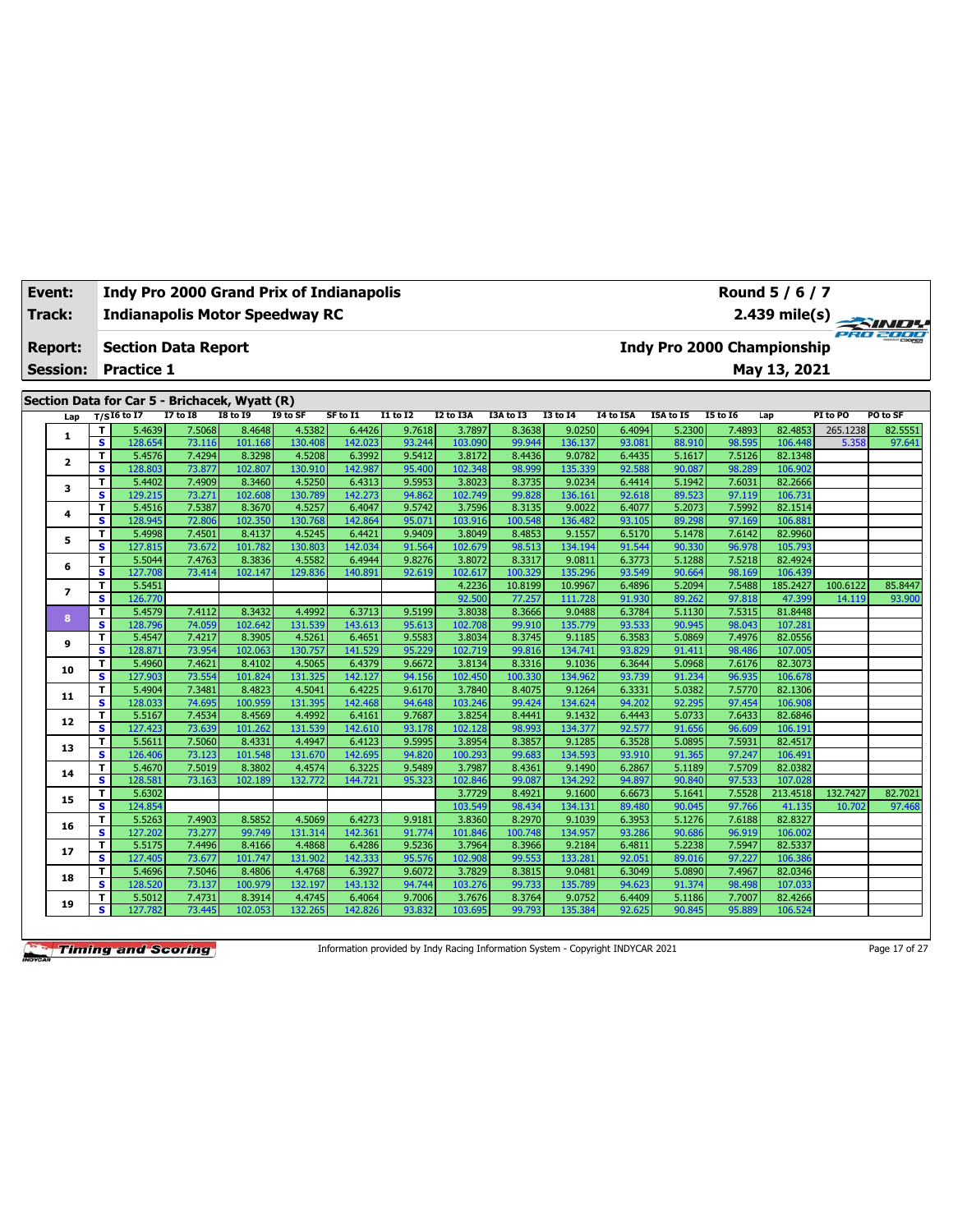| Event:                  | <b>Indy Pro 2000 Grand Prix of Indianapolis</b>                                                              | Round 5 / 6 / 7                   |  |
|-------------------------|--------------------------------------------------------------------------------------------------------------|-----------------------------------|--|
| Track:                  | <b>Indianapolis Motor Speedway RC</b>                                                                        | $2.439$ mile(s)<br>PRO 2000       |  |
| <b>Report:</b>          | <b>Section Data Report</b>                                                                                   | <b>Indy Pro 2000 Championship</b> |  |
| <b>Session:</b>         | <b>Practice 1</b>                                                                                            | May 13, 2021                      |  |
|                         |                                                                                                              |                                   |  |
|                         | Section Data for Car 5 - Brichacek, Wyatt (R)                                                                |                                   |  |
| Lap                     | $T/S$ SF to PI<br>$\mathbf T$                                                                                |                                   |  |
| $\mathbf{1}$            | $\overline{\mathbf{s}}$                                                                                      |                                   |  |
| $\mathbf{2}$            | $\overline{\mathbf{r}}$<br>$\overline{\mathbf{s}}$                                                           |                                   |  |
| 3                       | $\mathbf T$                                                                                                  |                                   |  |
|                         | $\overline{\mathbf{s}}$<br>$\mathbf{T}$                                                                      |                                   |  |
| 4                       | S                                                                                                            |                                   |  |
| 5                       | T<br>$\overline{\mathbf{s}}$                                                                                 |                                   |  |
| 6                       | $\overline{\mathsf{r}}$<br>81.0672                                                                           |                                   |  |
|                         | $\mathbf{s}$<br>98.723<br>$\overline{\mathbf{r}}$                                                            |                                   |  |
| $\overline{\mathbf{z}}$ | $\overline{\mathbf{s}}$                                                                                      |                                   |  |
| $\bf 8$                 | $\overline{\mathsf{r}}$                                                                                      |                                   |  |
|                         | S<br>$\overline{1}$                                                                                          |                                   |  |
| 9                       | $\overline{\mathbf{s}}$                                                                                      |                                   |  |
| 10                      | $\overline{\mathbf{r}}$<br>$\overline{\mathbf{s}}$                                                           |                                   |  |
| 11                      | $\mathbf{T}$                                                                                                 |                                   |  |
|                         | $\overline{\mathbf{s}}$<br>$\overline{\mathbf{r}}$                                                           |                                   |  |
| 12                      | $\overline{\mathbf{s}}$                                                                                      |                                   |  |
| 13                      | $\mathbf T$<br>$\overline{\mathbf{s}}$                                                                       |                                   |  |
| 14                      | T<br>80.3474                                                                                                 |                                   |  |
|                         | $\overline{\mathbf{s}}$<br>99.607<br>$\mathbf T$                                                             |                                   |  |
| 15                      | $\overline{\mathbf{s}}$                                                                                      |                                   |  |
| 16                      | T                                                                                                            |                                   |  |
|                         | S<br>$\overline{1}$                                                                                          |                                   |  |
| 17                      | $\overline{\mathbf{s}}$                                                                                      |                                   |  |
| 18                      | T<br>S                                                                                                       |                                   |  |
| 19                      | $\mathbf T$<br>80.5171                                                                                       |                                   |  |
|                         | $\overline{\mathbf{s}}$<br>99.397                                                                            |                                   |  |
|                         |                                                                                                              |                                   |  |
|                         | <b>Timing and Scoring</b><br>Information provided by Indy Racing Information System - Copyright INDYCAR 2021 | Page 18 of 27                     |  |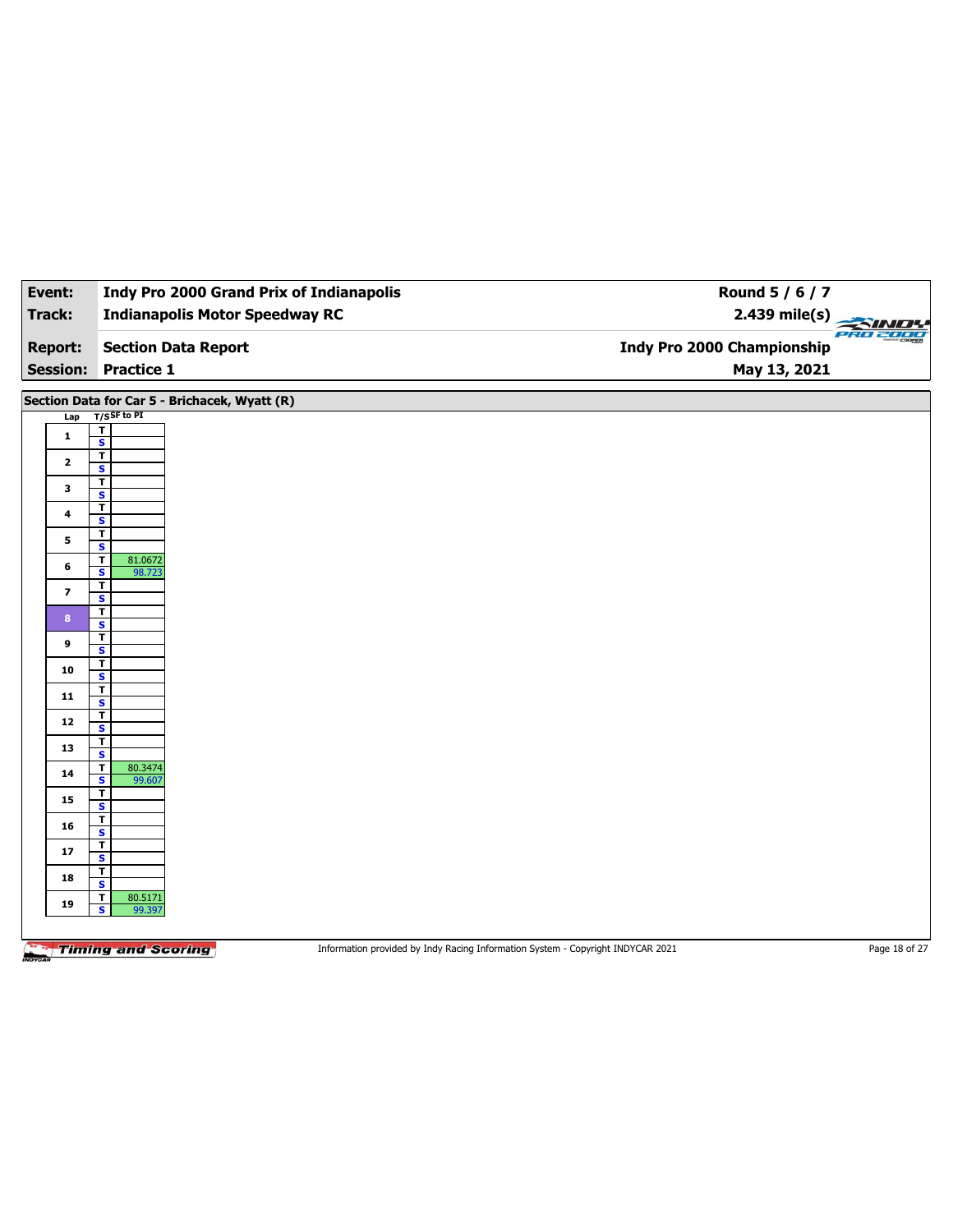#### **Indianapolis Motor Speedway RC Section Data Report Event: Indy Pro 2000 Grand Prix of Indianapolis Track: Report:**

**Session: Practice 1**

**Section Data for Car 51 - Abel, Jacob**

| Lap                     |                         | $T/SI6$ to I7   | <b>I7 to I8</b> | <b>18 to 19</b> | I9 to SF | SF to I1 | I1 to I2        | <b>I2 to I3A</b> | I3A to I3 | I3 to 14        | <b>I4 to I5A</b> | I5A to I5 | <b>I5 to 16</b> | Lap      | PI to PO | PO to SF |
|-------------------------|-------------------------|-----------------|-----------------|-----------------|----------|----------|-----------------|------------------|-----------|-----------------|------------------|-----------|-----------------|----------|----------|----------|
|                         | T.                      | 5.6050          |                 |                 |          |          |                 |                  |           |                 |                  |           |                 |          |          |          |
| 20                      | $\overline{\mathbf{s}}$ | 125.416         |                 |                 |          |          |                 |                  |           |                 |                  |           |                 |          |          |          |
| Lap                     |                         | $T/SI6$ to $I7$ | <b>I7 to I8</b> | <b>I8 to 19</b> | I9 to SF | SF to I1 | <b>I1 to I2</b> | I2 to I3A        | I3A to I3 | <b>I3 to 14</b> | <b>I4 to I5A</b> | I5A to I5 | <b>I5 to 16</b> | Lap      | PI to PO | PO to SF |
| 1                       | T                       | 5.5468          | 7.5511          | 8.5515          | 4.5537   | 6.4203   | 9.8006          | 3.8872           | 8.3992    | 9.0491          | 6.3867           | 5.1909    | 7.4762          | 82.8133  | 276.2195 | 82.5212  |
|                         | $\mathbf{s}$            | 126.732         | 72.687          | 100.142         | 129.964  | 142.517  | 92.875          | 100.505          | 99.522    | 135,774         | 93.411           | 89.580    | 98.768          | 106.026  | 5.143    | 97.682   |
| $\overline{\mathbf{2}}$ | T.                      | 5.4594          | 7.3590          | 8.4671          | 4.5153   | 6.3416   | 10.2362         | 3.8856           | 8.4113    | 9.1235          | 6.2860           | 5.1963    | 7.4774          | 82.7587  |          |          |
|                         | $\mathbf{s}$            | 128.760         | 74.584          | 101.140         | 131.070  | 144.285  | 88.922          | 100.546          | 99.379    | 134.667         | 94.908           | 89.487    | 98.752          | 106.096  |          |          |
| 3                       | т                       | 5.5141          | 7.3579          | 8.4798          | 4.5817   | 6.5112   | 9.4994          | 3.8731           | 8.2637    | 9.0925          | 6.3899           | 5.1364    | 7.4927          | 82.1924  |          |          |
|                         | s                       | 127.483         | 74.595          | 100.989         | 129.170  | 140.527  | 95.819          | 100.871          | 101.154   | 135.126         | 93.365           | 90.530    | 98.550          | 106.827  |          |          |
| 4                       | T                       | 5.4903          | 7.4495          | 8.5120          | 4.5846   | 6.4851   | 10.1309         | 3.9128           | 8.6458    | 12.4974         | 7.5406           | 5.7237    | 7.5952          | 88.5679  |          |          |
|                         | s                       | 128.036         | 73.678          | 100.607         | 129.088  | 141.093  | 89.847          | 99.847           | 96.684    | 98.311          | 79.117           | 81.241    | 97.220          | 99.137   |          |          |
| 5                       | T                       | 5.5207          | 7.4127          | 8.4592          | 4.5653   | 6.4913   | 9.5764          | 3.8331           | 8.4985    | 9.1343          | 6.5520           | 5.4262    | 7.6243          | 83.0940  |          |          |
|                         | s                       | 127.331         | 74.044          | 101.235         | 129.634  | 140.958  | 95.049          | 101.923          | 98.360    | 134.508         | 91.055           | 85.695    | 96.849          | 105.668  |          |          |
| 6                       | T                       | 5.5511          |                 |                 |          |          |                 | 3.7423           | 8.4843    | 9.2122          | 6.4445           | 5.2099    | 7.4205          | 440.8659 | 363.2100 | 80.0685  |
|                         | s                       | 126.633         |                 |                 |          |          |                 | 104.396          | 98.524    | 133.371         | 92.574           | 89.253    | 99.509          | 19.916   | 3.911    | 100.674  |
| 7                       | T                       | 5.4935          | 7.2846          | 8.4922          | 4.5476   | 6.4827   | 9.5454          | 3.8015           | 8.3683    | 9.2096          | 6.3446           | 5.0813    | 7.4527          | 82.1040  |          |          |
|                         | $\mathbf{s}$            | 127.961         | 75.346          | 100.841         | 130.139  | 141.145  | 95.358          | 102.770          | 99.890    | 133.408         | 94.031           | 91.512    | 99.079          | 106.942  |          |          |
| 8                       | T                       | 5.5598          | 7.3154          | 8.4351          | 4.5228   | 6.4579   | 9.9116          | 3.9433           | 8.4458    | 9.2095          | 6.3871           | 5.0334    | 7.4766          | 82.6983  |          |          |
|                         | $\mathbf{s}$            | 126.435         | 75.029          | 101.524         | 130.852  | 141.687  | 91.835          | 99.075           | 98.973    | 133.410         | 93.406           | 92.383    | 98.763          | 106.174  |          |          |
| 9                       | т                       | 5.5424          | 7.1672          | 8.5824          | 4.5262   | 6.4397   | 9.5877          | 3.9044           | 8.3169    | 9.1983          | 6.2869           | 5.0599    | 7.5082          | 82.1202  |          |          |
|                         | s                       | 126.832         | 76.580          | 99.781          | 130.754  | 142.087  | 94.937          | 100.062          | 100.507   | 133.572         | 94.894           | 91.899    | 98.347          | 106.921  |          |          |
| 10                      | T                       | 5.5555          | 7.2214          | 8.6318          | 4.5413   | 6.4371   | 9.5592          | 3.8261           | 8.4065    | 9.2078          | 6.3568           | 5.1030    | 7.5259          | 82.3724  |          |          |
|                         | s                       | 126.533         | 76.005          | 99.210          | 130.319  | 142.145  | 95.220          | 102.110          | 99.436    | 133.434         | 93.851           | 91.123    | 98.116          | 106.594  |          |          |
| 11                      | T                       | 5.5450          | 7.1513          | 8.6727          | 4.5307   | 6.4143   | 9.5623          | 3.8781           | 8.3389    | 9.1764          | 6.2885           | 5.1214    | 7.4985          | 82.1781  |          |          |
|                         | S                       | 126.773         | 76.750          | 98.742          | 130.624  | 142.650  | 95.189          | 100.741          | 100.242   | 133.891         | 94.870           | 90.795    | 98.474          | 106.846  |          |          |
| 12                      | T                       | 5.5499          | 7.3251          | 8.5223          | 4.5151   | 6.4150   | 9.6441          | 3.9460           | 8.4634    | 9.2603          | 7.2424           | 6.4956    | 7.5678          | 84.9470  |          |          |
|                         | s                       | 126.661         | 74.929          | 100.485         | 131.075  | 142.634  | 94.382          | 99.007           | 98.768    | 132.678         | 82.375           | 71.587    | 97.572          | 103.363  |          |          |
| 13                      | T                       | 5.5732          | 7.4169          | 8.5304          | 4.4886   | 6.3584   | 9.6112          | 4.0310           | 8.4006    | 9.1865          | 6.3272           | 5.0895    | 7.5776          | 82.5911  |          |          |
|                         | s                       | 126.131         | 74.002          | 100.390         | 131.849  | 143.904  | 94.705          | 96.919           | 99.506    | 133.744         | 94.290           | 91.365    | 97.446          | 106.312  |          |          |
| 14                      | $\mathbf{T}$            | 5.5626          | 7.4825          | 8.3889          | 4.4940   | 6.3868   | 9.6439          | 3.7859           | 8.3357    | 9.1458          | 6.2408           | 5.0610    | 7.5065          | 82.0344  |          |          |
|                         | s                       | 126.372         | 73.353          | 102.083         | 131.691  | 143.264  | 94.384          | 103.194          | 100.281   | 134.339         | 95.595           | 91.879    | 98.369          | 107.033  |          |          |
| 15                      | т                       | 5.5383          | 7.4353          | 8.4509          | 4.5040   | 6.4337   | 9.5790          | 3.8281           | 8.3227    | 9.1423          | 6.2667           | 5.0831    | 7.5375          | 82.1216  |          |          |
|                         | $\overline{\mathbf{s}}$ | 126.926         | 73.819          | 101.334         | 131.398  | 142.220  | 95.023          | 102.056          | 100.437   | 134.390         | 95.200           | 91.480    | 97.965          | 106.919  |          |          |
| 16                      | T.                      | 5.5399          | 7.4752          | 8.4275          | 4.5085   | 6.4526   | 9.5896          | 3.8081           | 8.3244    | 9.1301          | 6.3002           | 5.1390    | 7.4928          | 82.1879  |          |          |
|                         | $\mathbf{s}$            | 126.889         | 73.425          | 101.615         | 131.267  | 141.803  | 94.918          | 102.592          | 100.417   | 134.570         | 94.694           | 90.485    | 98.549          | 106.833  |          |          |
| 17                      | T                       | 5.5145          | 7.3735          | 8.4561          | 4.5041   | 6.4361   | 9.7260          | 3.8267           | 8.3520    | 9.1221          | 6.3148           | 5.1857    | 7.5668          | 82.3784  |          |          |
|                         | s                       | 127.474         | 74.437          | 101.272         | 131.395  | 142.167  | 93.587          | 102.094          | 100.085   | 134.688         | 94.475           | 89.670    | 97.585          | 106.586  |          |          |
| 18                      | T                       | 5.5512          |                 |                 |          |          |                 |                  |           |                 |                  |           |                 |          | 44.9552  |          |
|                         | s                       | 126.631         |                 |                 |          |          |                 |                  |           |                 |                  |           |                 |          | 31.600   |          |

**Timing and Scoring** 

Information provided by Indy Racing Information System - Copyright INDYCAR 2021 Page 19 of 27

**2.439 mile(s)**

WU

**Indy Pro 2000 Championship**

**May 13, 2021**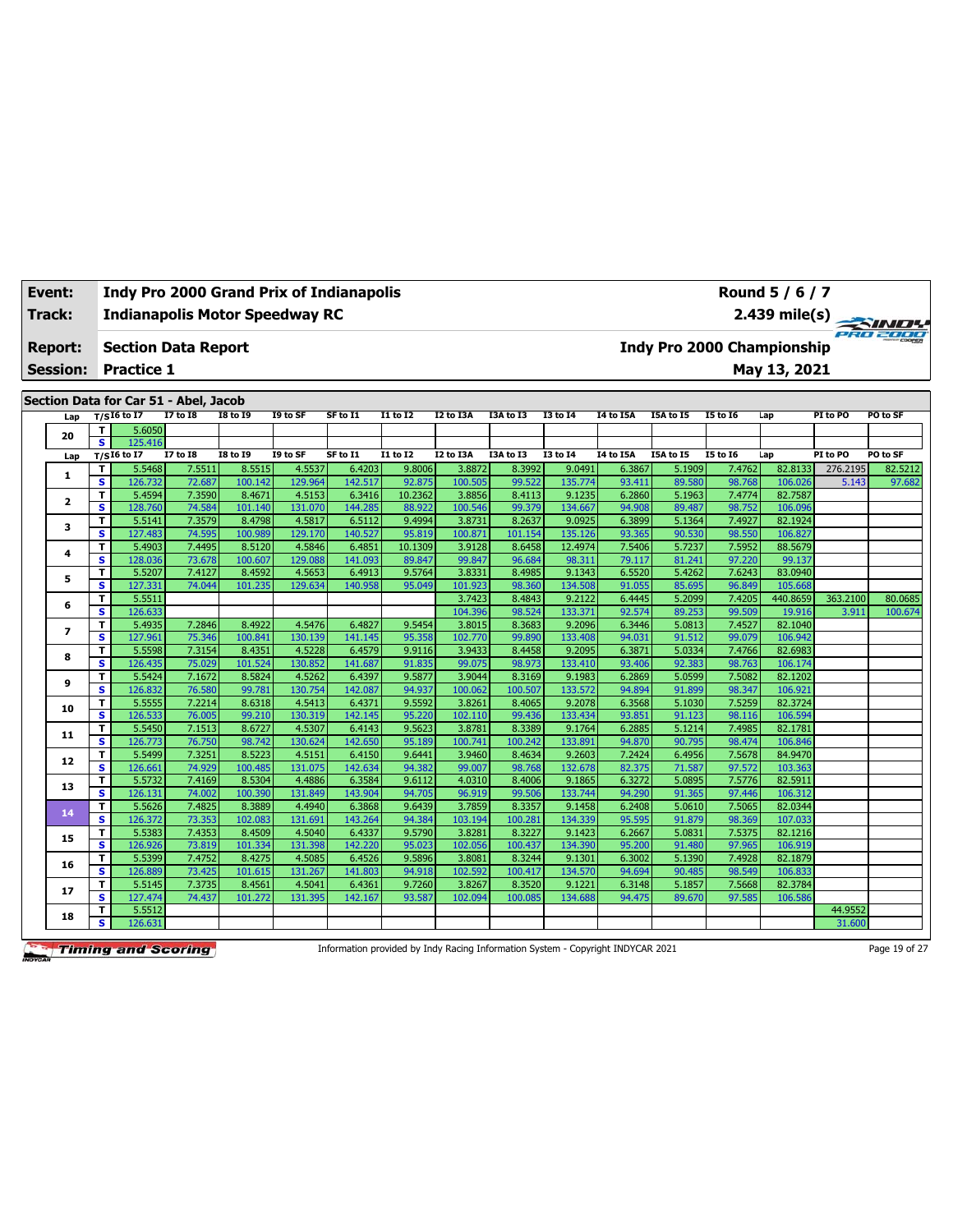| Event:                  | <b>Indy Pro 2000 Grand Prix of Indianapolis</b>                          | Round 5 / 6 / 7                                                                 |               |
|-------------------------|--------------------------------------------------------------------------|---------------------------------------------------------------------------------|---------------|
| Track:                  | <b>Indianapolis Motor Speedway RC</b>                                    | 2.439 mile(s)                                                                   |               |
| <b>Report:</b>          | <b>Section Data Report</b>                                               | <b>Indy Pro 2000 Championship</b>                                               | PRO 2000      |
| <b>Session:</b>         | <b>Practice 1</b>                                                        | May 13, 2021                                                                    |               |
|                         | Section Data for Car 51 - Abel, Jacob                                    |                                                                                 |               |
| Lap                     | $T/S$ SF to PI                                                           |                                                                                 |               |
| 20                      | $\mathbf T$<br>$\overline{\mathbf{s}}$                                   |                                                                                 |               |
| Lap                     | T/SSF to PI                                                              |                                                                                 |               |
| $\mathbf{1}$            | T<br>$\mathbf{s}$                                                        |                                                                                 |               |
| $\mathbf{2}$            | $\overline{1}$                                                           |                                                                                 |               |
|                         | $\overline{\mathbf{s}}$<br>$\overline{\mathbf{r}}$                       |                                                                                 |               |
| $\mathbf{3}$            | S                                                                        |                                                                                 |               |
| 4                       | $\overline{\mathbf{r}}$                                                  |                                                                                 |               |
|                         | $\overline{\mathbf{s}}$<br>80.5414<br>$\overline{\mathbf{r}}$            |                                                                                 |               |
| 5                       | $\overline{\mathbf{s}}$<br>99.367                                        |                                                                                 |               |
| 6                       | $\overline{\mathbf{r}}$<br>$\mathsf{s}$                                  |                                                                                 |               |
| $\overline{\mathbf{z}}$ | $\overline{\mathsf{r}}$                                                  |                                                                                 |               |
|                         | $\mathbf{s}$<br>$\overline{\mathbf{r}}$                                  |                                                                                 |               |
| 8                       | $\overline{\mathbf{s}}$                                                  |                                                                                 |               |
| 9                       | T<br>$\mathbf{s}$                                                        |                                                                                 |               |
|                         | $\overline{\mathbf{r}}$                                                  |                                                                                 |               |
| 10                      | $\overline{\mathbf{s}}$                                                  |                                                                                 |               |
| 11                      | T<br>S                                                                   |                                                                                 |               |
| 12                      | $\overline{\mathbf{r}}$                                                  |                                                                                 |               |
|                         | $\mathbf{s}$<br>$\overline{\mathbf{r}}$                                  |                                                                                 |               |
| 13                      | $\overline{\mathbf{s}}$                                                  |                                                                                 |               |
| 14                      | $\overline{\mathbf{r}}$<br>S                                             |                                                                                 |               |
|                         | $\overline{\mathbf{r}}$                                                  |                                                                                 |               |
| 15                      | $\mathbf{s}$                                                             |                                                                                 |               |
| 16                      | $\overline{\mathbf{r}}$<br>$\mathsf{s}$                                  |                                                                                 |               |
| 17                      | 79.6244<br>$\overline{\mathbf{r}}$<br>$\overline{\mathbf{s}}$<br>100.512 |                                                                                 |               |
| 18                      | $\overline{\mathsf{r}}$                                                  |                                                                                 |               |
|                         | S                                                                        |                                                                                 |               |
|                         | <b>Timing and Scoring</b>                                                | Information provided by Indy Racing Information System - Copyright INDYCAR 2021 | Page 20 of 27 |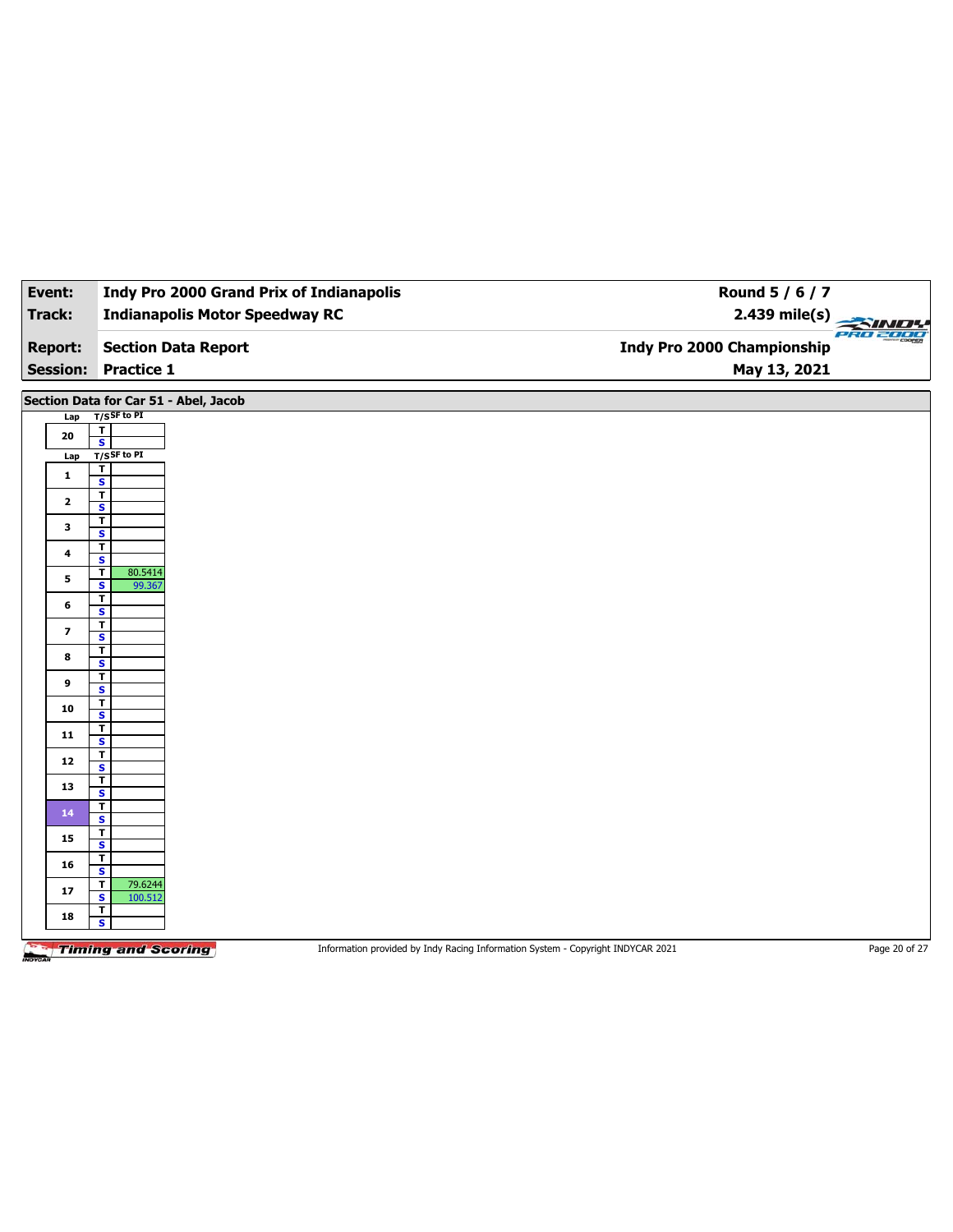| Event:<br>Track:           |                              | <b>Indianapolis Motor Speedway RC</b>           |                  |                   |                   | <b>Indy Pro 2000 Grand Prix of Indianapolis</b> |                  |                   |                   |                   |                  |                  |                                   | Round 5 / 6 / 7    |          |               |
|----------------------------|------------------------------|-------------------------------------------------|------------------|-------------------|-------------------|-------------------------------------------------|------------------|-------------------|-------------------|-------------------|------------------|------------------|-----------------------------------|--------------------|----------|---------------|
| Report:<br><b>Session:</b> |                              | <b>Section Data Report</b><br><b>Practice 1</b> |                  |                   |                   |                                                 |                  |                   |                   |                   |                  |                  | <b>Indy Pro 2000 Championship</b> | May 13, 2021       |          | 2.439 mile(s) |
|                            |                              | Section Data for Car 55 - Gold, Reece (R)       |                  |                   |                   |                                                 |                  |                   |                   |                   |                  |                  |                                   |                    |          |               |
| Lap                        |                              | $T/SI6$ to I7                                   | <b>I7 to I8</b>  | <b>I8 to I9</b>   | I9 to SF          | SF to I1                                        | $I1$ to $I2$     | I2 to I3A         | I3A to I3         | <b>I3 to 14</b>   | <b>I4 to I5A</b> | I5A to I5        | <b>I5 to 16</b>                   | Lap                | PI to PO | PO to SF      |
| 1                          | т                            | 5.4564                                          | 7.3640           | 8.3657            | 4.5276            | 6.4947                                          | 9.6992           | 3.7997            | 8.1971            | 9.0195            | 6.3218           | 5.2015           | 7.4115                            | 81.8587            | 423.9631 | 80.1511       |
|                            | s                            | 128.831                                         | 74.533           | 102.366           | 130.713           | 140.884                                         | 93.846           | 102.819           | 101.976           | 136.220           | 94.370           | 89.397           | 99.630                            | 107.263            | 3.351    | 100.570       |
| $\overline{\mathbf{2}}$    | T                            | 5.4264                                          | 7.4391           | 8.2907            | 4.5094            | 6.4134                                          | 9.5283           | 3.8251            | 8.1994            | 8.9749            | 6.3628           | 5.1065           | 7.3721                            | 81.4481            |          |               |
|                            | s                            | 129.543                                         | 73.781           | 103.292           | 131.241           | 142.670                                         | 95.529           | 102.136           | 101.948           | 136.897           | 93.762           | 91.060           | 100.163                           | 107.804            |          |               |
| 3                          | T<br>$\overline{\mathbf{s}}$ | 5.3895                                          | 7.2988           | 8.3433            | 4.4882            | 6.3725                                          | 9.5571           | 3.7570            | 8.2616            | 8.9881            | 6.3373           | 5.1944           | 7.4107                            | 81.3985            |          |               |
|                            | т                            | 130.430<br>5.3824                               | 75.199<br>7.3054 | 102.641<br>8.3452 | 131.861<br>4.5033 | 143.586<br>6.3928                               | 95.241<br>9.5383 | 103.988<br>3.7686 | 101.180<br>8.2651 | 136.696<br>8.9763 | 94.140<br>6.3355 | 89.519<br>5.1054 | 99.641<br>7.4711                  | 107.869<br>81.3894 |          |               |
| 4                          | s                            | 130.602                                         | 75.131           | 102.618           | 131.419           | 143.130                                         | 95.429           | 103.668           | 101.137           | 136.876           | 94.166           | 91.080           | 98.835                            | 107.881            |          |               |
|                            | т                            | 5.4431                                          | 7.3851           | 8.4816            | 4.5086            | 6.3902                                          | 9.4793           | 3.7565            | 8.2488            | 9.0007            | 6.3146           | 5.1045           | 7.4399                            | 81.5529            |          |               |
| 5                          | s                            | 129.146                                         | 74.320           | 100.967           | 131.264           | 143.188                                         | 96.023           | 104.002           | 101.337           | 136.505           | 94.478           | 91.096           | 99.250                            | 107.665            |          |               |
|                            | т                            | 5.4097                                          | 7.4617           | 8.3286            | 4.5053            | 6.3544                                          | 9.4332           | 3.7806            | 8.2248            | 9.0209            | 6.4033           | 5.0989           | 7.3848                            | 81.4062            |          |               |
| 6                          | s                            | 129.943                                         | 73.557           | 102.822           | 131.360           | 143.995                                         | 96.492           | 103.339           | 101.633           | 136.199           | 93.169           | 91.196           | 99.990                            | 107.859            |          |               |
|                            | т                            | 5.3487                                          |                  |                   |                   |                                                 |                  | 3.7590            | 8.2906            | 9.1150            | 6.4666           | 5.0060           | 7.4398                            | 649.2073           | 574.1987 | 78.7316       |
| $\overline{\phantom{a}}$   | s                            | 131.425                                         |                  |                   |                   |                                                 |                  | 103.932           | 100.826           | 134.793           | 92.257           | 92.889           | 99.251                            | 13.525             | 2.474    | 102.383       |
|                            | т                            | 5.4724                                          | 7.3068           | 8.4008            | 4.4465            | 6.2911                                          | 9.3630           | 3.8336            | 8.1875            | 9.1470            | 6.4011           | 5.0745           | 7.4830                            | 81.4073            |          |               |
| 8                          | s                            | 128.455                                         | 75.117           | 101.938           | 133.098           | 145.444                                         | 97.215           | 101.910           | 102.096           | 134.321           | 93.201           | 91.635           | 98.678                            | 107.858            |          |               |
|                            | T                            | 5.4088                                          | 7.2783           | 8.3444            | 4.4345            | 6.2780                                          | 9.4440           | 3.8960            | 8.1421            | 9.0568            | 6.4510           | 5.0139           | 7.4292                            | 81.1770            |          |               |
| $\overline{9}$             | s                            | 129.965                                         | 75.411           | 102.627           | 133.458           | 145.747                                         | 96.382           | 100.278           | 102.665           | 135.659           | 92.480           | 92.742           | 99.393                            | 108.164            |          |               |
|                            | т                            | 5.4470                                          | 7.3466           | 8.4066            | 4.4456            | 6.2723                                          | 9.3598           | 3.7892            | 8.2698            | 9.0181            | 6.4503           | 5.1081           | 7.4768                            | 81.3902            |          |               |
| 10                         | s                            | 129.054                                         | 74.710           | 101.868           | 133.124           | 145.880                                         | 97.249           | 103.104           | 101.080           | 136.241           | 92.490           | 91.032           | 98.760                            | 107.880            |          |               |

**<sup>11</sup> <sup>T</sup>** 5.4195 7.3896 8.3492 4.4314 6.2861 9.4613 3.8860 8.3255 9.0113 6.3509 5.1142 7.5380 81.5630 **S** 129.708 74.275 102.568 133.551 145.559 96.205 100.536 100.403 136.344 93.938 90.923 97.958 107.652 **<sup>12</sup> <sup>T</sup>** 5.4429 7.3676 8.4428 4.4400 6.2860 9.4929 3.7923 8.3254 8.9717 6.3267 5.0813 7.5641 81.5337 **S** 129.151 74.497 101.431 133.292 145.562 95.885 103.020 100.405 136.946 94.297 91.512 97.620 107.690 **<sup>13</sup> <sup>T</sup>** 5.4582 7.4654 8.3640 4.4058 6.2211 9.5098 3.8065 8.3934 8.8974 6.3009 5.1476 7.5658 81.5359 **S** 128.789 73.521 102.387 134.327 147.080 95.715 102.635 99.591 138.089 94.683 90.333 97.598 107.688

**Timing and Scoring** 

14 **T** 5.4829 **S** 128.

Information provided by Indy Racing Information System - Copyright INDYCAR 2021 Page 21 of 27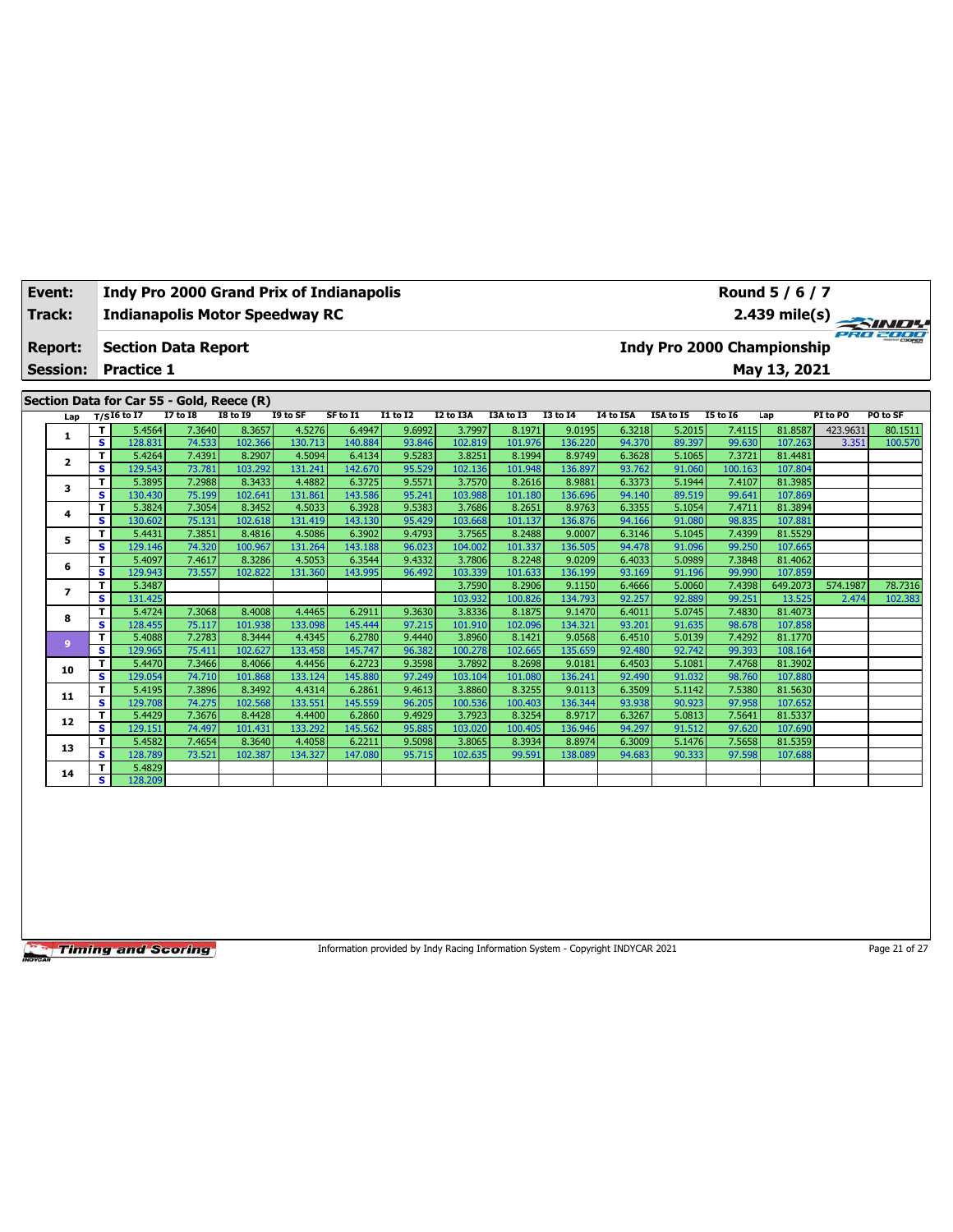| Event:                  | <b>Indy Pro 2000 Grand Prix of Indianapolis</b>               | Round 5 / 6 / 7                                                                 |               |
|-------------------------|---------------------------------------------------------------|---------------------------------------------------------------------------------|---------------|
| Track:                  | <b>Indianapolis Motor Speedway RC</b>                         | $2.439$ mile(s)                                                                 |               |
| <b>Report:</b>          | <b>Section Data Report</b>                                    | <b>Indy Pro 2000 Championship</b>                                               | 2302000       |
|                         | <b>Session: Practice 1</b>                                    | May 13, 2021                                                                    |               |
|                         | Section Data for Car 55 - Gold, Reece (R)                     |                                                                                 |               |
| Lap                     | $T/S$ SF to PI                                                |                                                                                 |               |
| $\mathbf{1}$            | $\mathbf T$<br>$\overline{\mathbf{s}}$                        |                                                                                 |               |
| $\mathbf{2}$            | $\overline{\mathbf{r}}$<br>$\mathbf{s}$                       |                                                                                 |               |
| 3                       | $\mathbf T$                                                   |                                                                                 |               |
|                         | $\overline{\mathbf{s}}$<br>T                                  |                                                                                 |               |
| $\ddot{\phantom{a}}$    | S                                                             |                                                                                 |               |
| 5                       | T<br>$\overline{\mathbf{s}}$                                  |                                                                                 |               |
| 6                       | $\overline{\mathbf{r}}$<br>77.6044<br>$\mathbf{s}$<br>103.128 |                                                                                 |               |
| $\overline{\mathbf{z}}$ | T<br>$\overline{\mathbf{s}}$                                  |                                                                                 |               |
| 8                       | T                                                             |                                                                                 |               |
|                         | S<br>$\mathbf T$                                              |                                                                                 |               |
| 9 <sup>°</sup>          | $\overline{\mathbf{s}}$<br>т                                  |                                                                                 |               |
| 10                      | $\mathbf{s}$                                                  |                                                                                 |               |
| 11                      | T<br>$\overline{\mathbf{s}}$                                  |                                                                                 |               |
| 12                      | T<br>S                                                        |                                                                                 |               |
| 13                      | $\mathbf T$<br>79.2881<br>$\overline{\mathbf{s}}$<br>100.938  |                                                                                 |               |
| 14                      | $\mathbf{T}$<br>$\overline{\mathbf{s}}$                       |                                                                                 |               |
|                         |                                                               |                                                                                 |               |
|                         |                                                               |                                                                                 |               |
|                         |                                                               |                                                                                 |               |
|                         |                                                               |                                                                                 |               |
|                         |                                                               |                                                                                 |               |
|                         |                                                               |                                                                                 |               |
|                         |                                                               |                                                                                 |               |
|                         | <b>Timing and Scoring</b>                                     | Information provided by Indy Racing Information System - Copyright INDYCAR 2021 | Page 22 of 27 |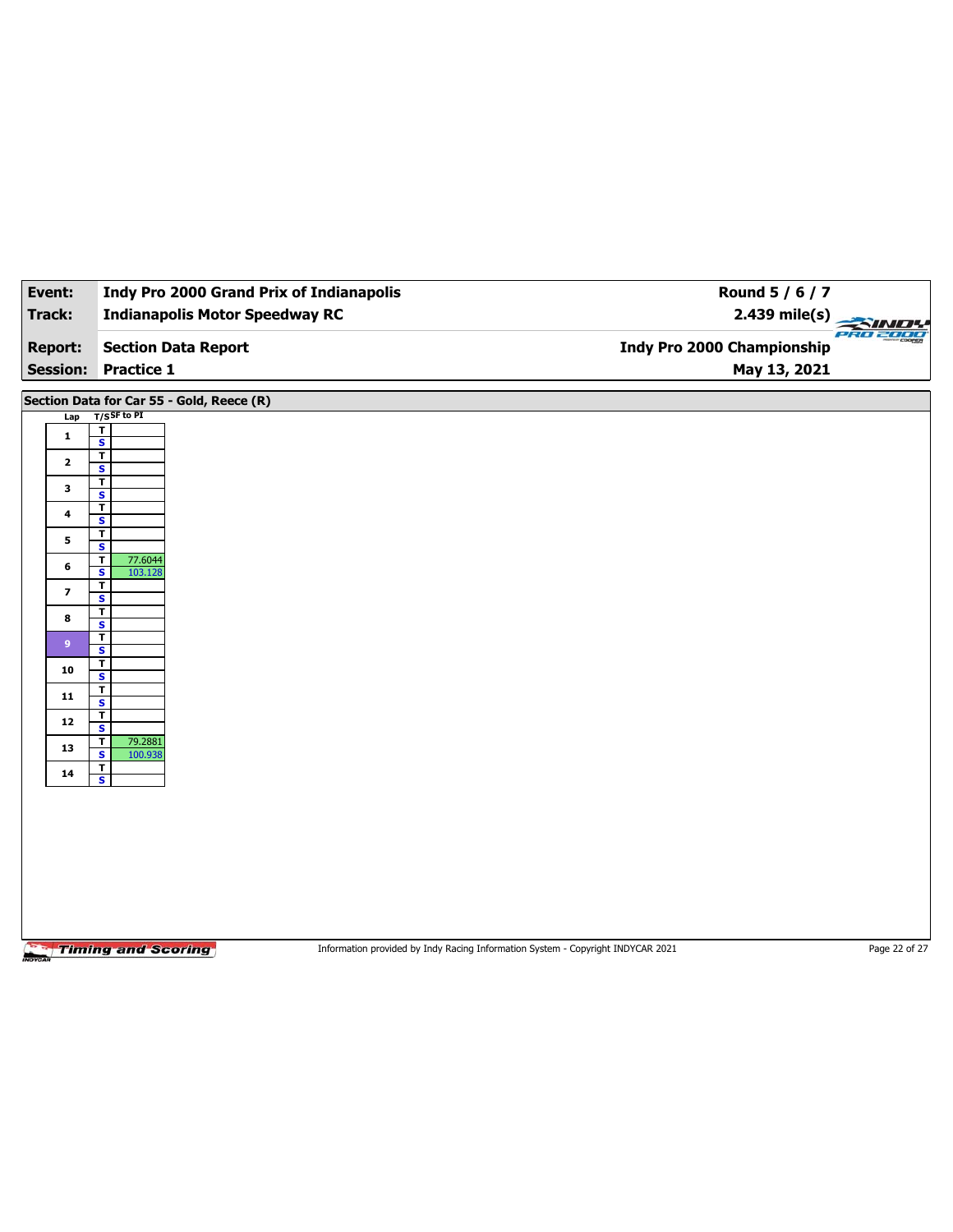| Event:          | <b>Indy Pro 2000 Grand Prix of Indianapolis</b> | Round 5 / 6 / 7                               |
|-----------------|-------------------------------------------------|-----------------------------------------------|
| Track:          | Indianapolis Motor Speedway RC                  | 2.439 mile(s)                                 |
| <b>Report:</b>  | <b>Section Data Report</b>                      | PRO 2000<br><b>Indy Pro 2000 Championship</b> |
| <b>Session:</b> | <b>Practice 1</b>                               | May 13, 2021                                  |
|                 | Costian Data for Car 77 Abmod Engang (D)        |                                               |

|  | Section Data for Car 77 - Ahmed, Enaam (R) |    |                   |                 |                 |          |          |                 |           |           |                 |           |           |                 |          |          |          |
|--|--------------------------------------------|----|-------------------|-----------------|-----------------|----------|----------|-----------------|-----------|-----------|-----------------|-----------|-----------|-----------------|----------|----------|----------|
|  |                                            |    | Lap $T/SI6$ to I7 | <b>I7 to I8</b> | <b>I8 to 19</b> | I9 to SF | SF to I1 | <b>I1 to I2</b> | I2 to I3A | I3A to I3 | <b>I3 to 14</b> | I4 to I5A | I5A to I5 | <b>I5 to I6</b> | Lap      | PI to PO | PO to SF |
|  |                                            | т  | 5.5108            |                 |                 |          |          |                 | 4.0733    | 8.8508    | 9.4703          | 6.7384    | 5.4121    | 7.7863          | 213.2939 | 120.8875 | 88.5256  |
|  |                                            | s. | 127.559           |                 |                 |          |          |                 | 95.913    | 94.444    | 129.736         | 88.536    | 85.919    | 94.834          | 41.166   | 11.751   | 91.056   |
|  |                                            | т  | 5.4991            | 7.4331          | 8.3274          | 4.5522   | 6.4834   | 9.8229          | 3.7471    | 8.1612    | 9.0479          | 6.2291    | 5.1555    | 7.5171          | 81.9760  |          |          |
|  |                                            | s  | 127.831           | 73.840          | 102.837         | 130.007  | 141.130  | 92.664          | 104.262   | 102.425   | 135.792         | 95.775    | 90.195    | 98.231          | 107.109  |          |          |
|  | 3                                          |    | 6.0450            |                 |                 |          |          |                 | 4.3474    | 9.8192    | 9.8163          | 6.9656    | 5.9628    | 8.0928          | 219.6974 | 123.6180 | 93.7700  |
|  |                                            | s  | 116.287           |                 |                 |          |          |                 | 89.866    | 85.130    | 125.163         | 85.648    | 77.983    | 91.243          | 39.966   | 11.492   | 85.963   |
|  | 4                                          | т  | 5.7961            | 8.3161          | 8.5312          | 4.6398   | 6.6033   | 10.1246         | 3.8250    | 8.4199    | 9.1672          | 6.5508    | 5.2178    | 7.4521          | 84.6439  |          |          |
|  |                                            | s  | 121.281           | 66.000          | 100.380         | 127.553  | 138.567  | 89.903          | 102.139   | 99.278    | 134.025         | 91.071    | 89.118    | 99.087          | 103.733  |          |          |
|  | Б                                          |    | 5.4353            | 7.3542          | 8.2396          | 4.5508   | 6.4604   | 9.7482          | 3.7645    | 8.1938    | 9.1126          | 6.3188    | 5.1107    | 7.5300          | 81.8189  |          |          |
|  |                                            | s  | 129.331           | 74.633          | 103.933         | 130.047  | 141.632  | 93.374          | 103.781   | 102.017   | 134.828         | 94.415    | 90.986    | 98.062          | 107.315  |          |          |
|  | 6                                          | т  | 5.4481            | 7.4032          | 8.3028          | 4.5301   | 6.4153   | 9.6097          | 3.7683    | 8.2708    | 9.0721          | 6.2880    | 5.0875    | 7.6341          | 81.8300  |          |          |
|  |                                            | s. | 129.027           | 74.139          | 103.142         | 130.641  | 142.628  | 94.720          | 103.676   | 101.068   | 135.430         | 94.878    | 91.400    | 96.725          | 107.301  |          |          |
|  |                                            | т  | 5.4401            | 7.4548          | 8.3427          | 4.4909   | 6.3690   | 9.6220          | 3.8075    | 8.3228    | 9.0919          | 6.3423    | 5.1505    | 7.5146          | 81.9491  |          |          |
|  |                                            | s. | 129.217           | 73.626          | 102.648         | 131.782  | 143.665  | 94.599          | 102.608   | 100.436   | 135.135         | 94.065    | 90.282    | 98.263          | 107.145  |          |          |
|  | 8                                          |    | 6.7609            |                 |                 |          |          |                 | 4.1979    | 9.4544    | 9.6647          | 8.5179    | 6.2412    | 9.4015          | 280.5367 | 180.0138 |          |
|  |                                            | s  | 103.974           |                 |                 |          |          |                 | 93.066    | 88.415    | 127.126         | 70.040    | 74.505    | 78.542          | 31.299   | 7.891    |          |
|  | 9                                          |    | 7.7567            |                 |                 |          |          |                 |           |           |                 |           |           |                 |          |          |          |
|  |                                            | s. | 90.625            |                 |                 |          |          |                 |           |           |                 |           |           |                 |          |          |          |

Information provided by Indy Racing Information System - Copyright INDYCAR 2021 Page 23 of 27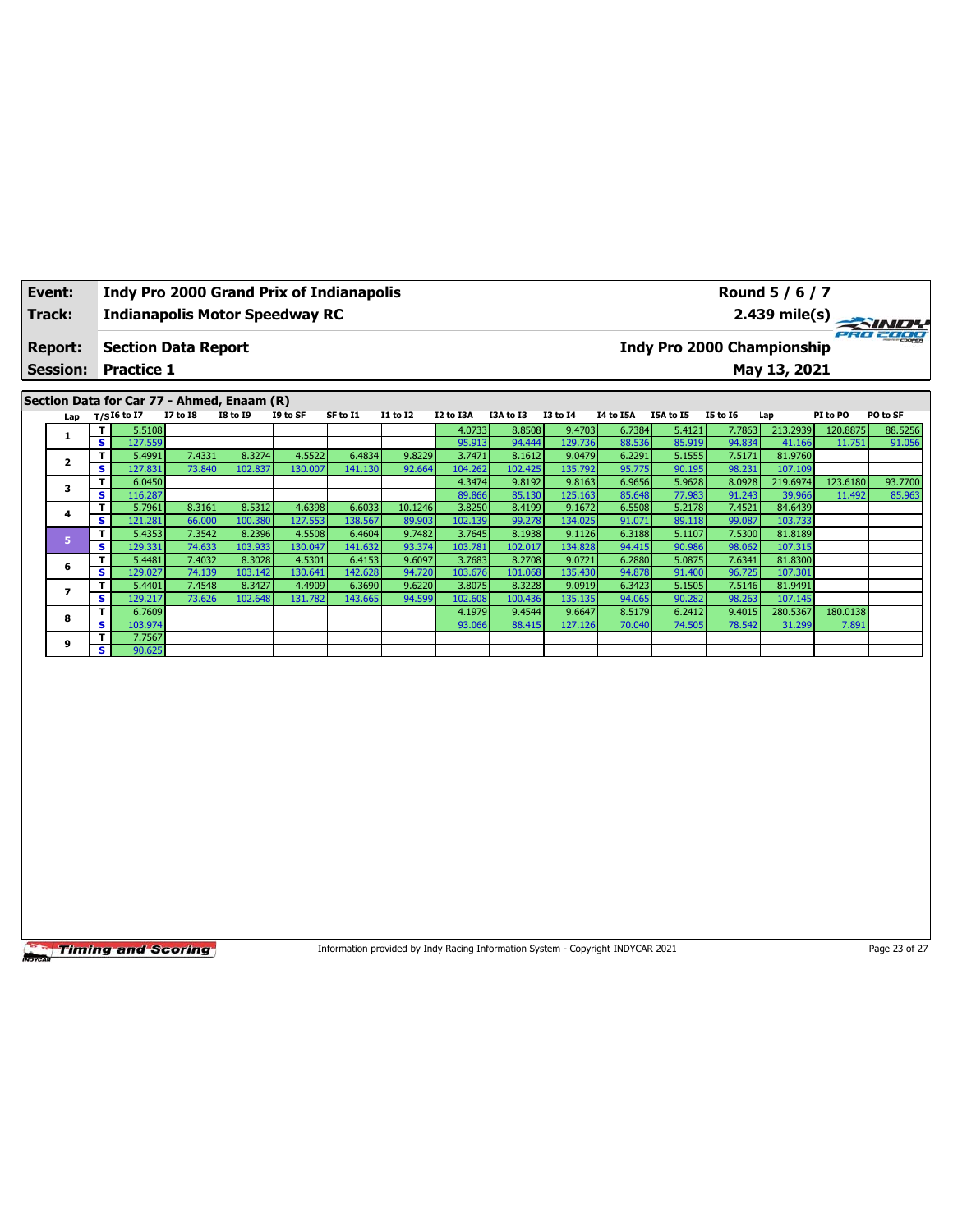| <b>Indianapolis Motor Speedway RC</b><br>Track:                                                                                                                                                                                                                                                                                                                                                                                                                                                                                                                              | 2.439 mile(s)                                                                   |               |
|------------------------------------------------------------------------------------------------------------------------------------------------------------------------------------------------------------------------------------------------------------------------------------------------------------------------------------------------------------------------------------------------------------------------------------------------------------------------------------------------------------------------------------------------------------------------------|---------------------------------------------------------------------------------|---------------|
|                                                                                                                                                                                                                                                                                                                                                                                                                                                                                                                                                                              |                                                                                 | PRO 2000      |
| <b>Report:</b><br><b>Section Data Report</b>                                                                                                                                                                                                                                                                                                                                                                                                                                                                                                                                 | Indy Pro 2000 Championship                                                      |               |
| <b>Session:</b><br><b>Practice 1</b>                                                                                                                                                                                                                                                                                                                                                                                                                                                                                                                                         | May 13, 2021                                                                    |               |
| Section Data for Car 77 - Ahmed, Enaam (R)<br>$T/S$ SF to PI<br>Lap<br>$\overline{\mathbf{r}}$<br>$\mathbf{1}$<br>$\overline{\mathbf{s}}$<br>$\overline{\mathsf{r}}$<br>85.7568<br>$\mathbf{2}$<br>S<br>93.324<br>$\overline{\mathbf{r}}$<br>$\mathbf{3}$<br>$\overline{\mathbf{s}}$<br>T<br>4<br>S<br>$\overline{\mathbf{r}}$<br>5 <sup>1</sup><br>$\overline{\mathbf{s}}$<br>$\overline{\mathbf{r}}$<br>6<br>S<br>87.5379<br>$\mathbf T$<br>$\overline{\phantom{a}}$<br>$\overline{\mathbf{s}}$<br>91.425<br>T<br>8<br>S<br>$\overline{I}$<br>9<br>$\overline{\mathbf{s}}$ |                                                                                 |               |
| <b>Timing and Scoring</b>                                                                                                                                                                                                                                                                                                                                                                                                                                                                                                                                                    | Information provided by Indy Racing Information System - Copyright INDYCAR 2021 | Page 24 of 27 |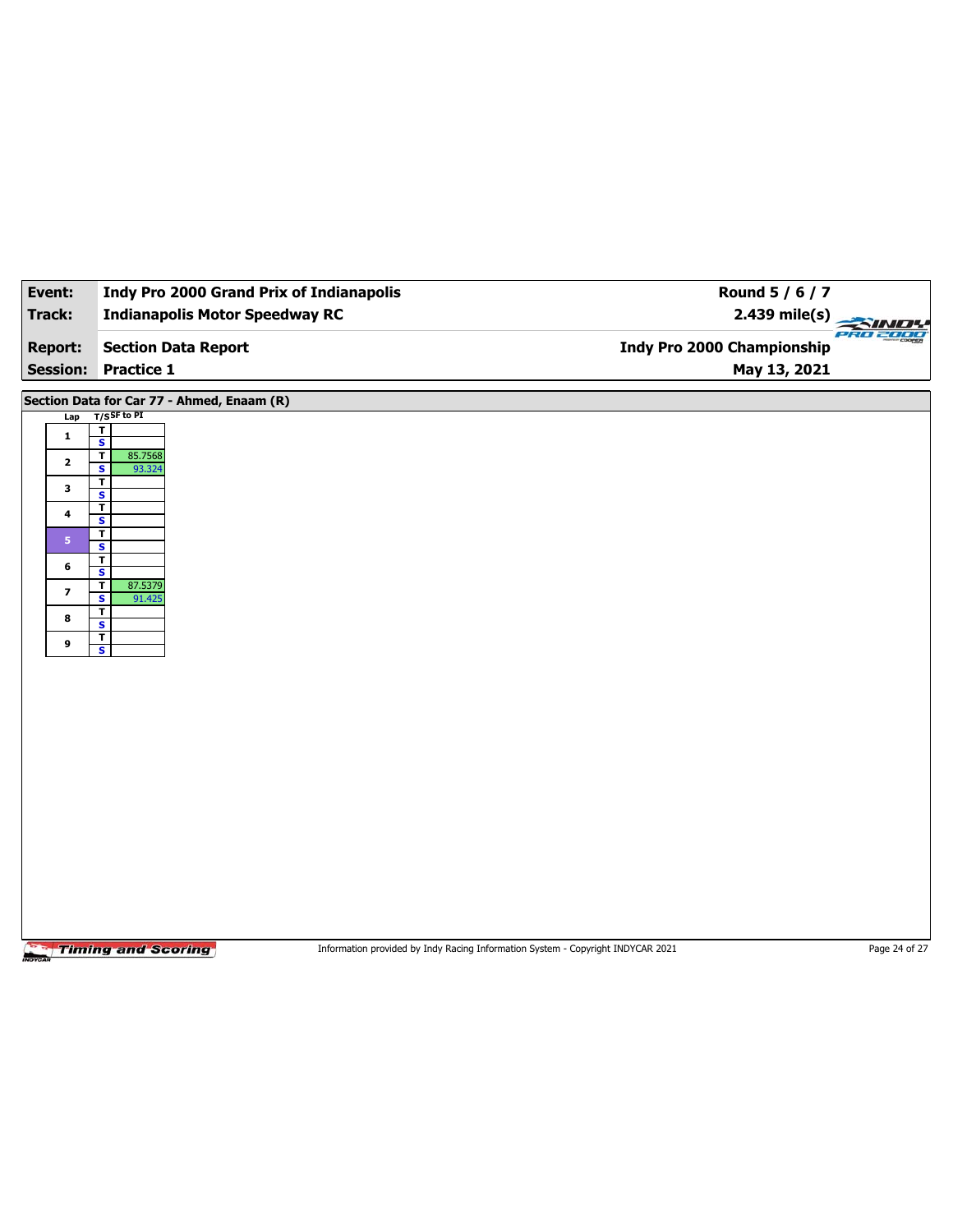| Track:<br>Report: |                                        |   | <b>Indianapolis Motor Speedway RC</b> |                 |                 |             |                                                                                                                         |                 |           |           |                                                |                  |                            | $\frac{2.439 \text{ mile(s)}}{2.439 \text{ mile(s)}}$ |              |          |          |  |  |
|-------------------|----------------------------------------|---|---------------------------------------|-----------------|-----------------|-------------|-------------------------------------------------------------------------------------------------------------------------|-----------------|-----------|-----------|------------------------------------------------|------------------|----------------------------|-------------------------------------------------------|--------------|----------|----------|--|--|
|                   |                                        |   | <b>Section Data Report</b>            |                 |                 |             |                                                                                                                         |                 |           |           |                                                |                  | Indy Pro 2000 Championship |                                                       |              |          |          |  |  |
|                   | <b>Session:</b>                        |   | <b>Practice 1</b>                     |                 |                 |             |                                                                                                                         |                 |           |           |                                                |                  |                            |                                                       | May 13, 2021 |          |          |  |  |
|                   | Section Data for Car 91 - Eves, Braden |   |                                       |                 |                 |             |                                                                                                                         |                 |           |           |                                                |                  |                            |                                                       |              |          |          |  |  |
|                   | Lap                                    |   | $T/SI6$ to $I7$                       | <b>I7 to I8</b> | <b>I8 to I9</b> | I9 to SF    | SF to I1                                                                                                                | <b>I1 to I2</b> | I2 to I3A | I3A to I3 | <b>I3 to 14</b>                                | <b>I4 to I5A</b> | I5A to I5                  | <b>I5 to 16</b>                                       | Lap          | PI to PO | PO to SF |  |  |
|                   |                                        |   | 5.5016                                | 7.4377          | 8.4184          | 4.5147      | 6.3803                                                                                                                  | 9.8775          | 3.8261    | 8.3087    | 8.9832                                         | 7.0983           | 6.9178                     | 7.4907                                                | 84.7550      | 484.8524 | 82.8818  |  |  |
|                   | 1                                      | s | 127.773                               | 73.795          | 101.725         | 131.087     | 143.410                                                                                                                 | 92.152          | 102.110   | 100.606   | 136.770                                        | 84.047           | 67.218                     | 98.577                                                | 103.597      | 2.930    | 97.257   |  |  |
|                   |                                        |   | 5.4425                                | 7.3418          | 8.3426          | 4.5228      | 6.4422                                                                                                                  | 9.6317          | 3.8167    | 8.2520    | 9.0656                                         | 6.3006           | 5.0616                     | 7.5254                                                | 81.7455      |          |          |  |  |
|                   | $\overline{\mathbf{2}}$                | s | 129.160                               | 74.759          | 102.649         | 130.852     | 142.032                                                                                                                 | 94.503          | 102.361   | 101.298   | 135.527                                        | 94.688           | 91.868                     | 98.122                                                | 107.411      |          |          |  |  |
|                   |                                        | т | 5.4514                                | 7.1691          | 8.4375          | 4.5519      | 6.4637                                                                                                                  | 9.6155          | 3.7696    | 8.2030    | 9.0717                                         | 6.2481           | 5.0494                     | 7.4726                                                | 81.5035      |          |          |  |  |
|                   | 3                                      | s | 128.949                               | 76.560          | 101.495         | 130.016     | 141.560                                                                                                                 | 94.663          | 103.640   | 101.903   | 135.436                                        | 95.484           | 92.090                     | 98.816                                                | 107.730      |          |          |  |  |
|                   |                                        |   | 5.4753                                | 7.2456          | 8.3576          | 4.5413      | 6.4621                                                                                                                  | 9.6703          | 3.7740    | 8.2787    | 9.0768                                         | 6.3549           | 5.0558                     | 7.4408                                                | 81.7332      |          |          |  |  |
|                   | 4                                      | s | 128.386                               | 75.751          | 102.465         | 130.319     | 141.595                                                                                                                 | 94.126          | 103.519   | 100.971   | 135.360                                        | 93.879           | 91.974                     | 99.238                                                | 107.428      |          |          |  |  |
|                   |                                        |   | 5.4712                                | 7.1517          | 8.4431          | 4.5435      | 6.4308                                                                                                                  | 9.5692          | 3.8193    | 8.2164    | 9.0885                                         | 6.3081           | 5.0088                     | 7.4670                                                | 81.5176      |          |          |  |  |
|                   | 5                                      | s | 128.483                               | 76.746          | 101.428         | 130.256     | 142.284                                                                                                                 | 95.121          | 102.291   | 101.737   | 135.186                                        | 94.575           | 92.837                     | 98.890                                                | 107.712      |          |          |  |  |
|                   |                                        |   | 5.4322                                | 7.2101          | 8.4182          | 4.5369      | 6.4116                                                                                                                  | 9.6300          | 3.7677    | 8.2482    | 9.0935                                         | 6.2565           | 5.0206                     | 7.3992                                                | 81.4247      |          |          |  |  |
|                   | 6                                      | s | 129.405                               | 76.124          | 101.728         | 130.445     | 142.710                                                                                                                 | 94.520          | 103.692   | 101.344   | 135.111                                        | 95.355           | 92.618                     | 99.796                                                | 107.835      |          |          |  |  |
|                   | 7                                      |   | 5.4187                                | 7.2264          | 8.4595          | 4.5191      | 6.3827                                                                                                                  | 9.5207          | 3.7575    | 8.2171    | 9.0704                                         | 6.2793           | 5.0376                     | 7.4440                                                | 81.3330      |          |          |  |  |
|                   |                                        | s | 129.728                               | 75.953          | 101.231         | 130.959     | 143.356                                                                                                                 | 95.605          | 103.974   | 101.728   | 135.456                                        | 95.009           | 92.306                     | 99.195                                                | 107.956      |          |          |  |  |
|                   |                                        | т | 5.4214                                | 7.1773          | 8.4303          | 4.5135      | 6.3894                                                                                                                  | 9.5147          | 3.7727    | 8.2671    | 9.0843                                         | 6.2767           | 5.0317                     | 7.4677                                                | 81.3468      |          |          |  |  |
|                   | 8                                      | s | 129.663                               | 76.472          | 101.582         | 131.122     | 143.206                                                                                                                 | 95.665          | 103.555   | 101.113   | 135.248                                        | 95.048           | 92.414                     | 98.880                                                | 107.938      |          |          |  |  |
|                   |                                        |   | 5.4460                                | 7.2178          | 8.4460          | 4.4912      | 6.3500                                                                                                                  | 9.5200          | 3.7600    | 8.2500    | 9.0931                                         | 6.3185           | 5.0284                     | 7.4847                                                | 81.4057      |          |          |  |  |
|                   | 9                                      |   | $\sim$ $\sim$ $\sim$ $\sim$           | 70.042          | $\sim$ $\sim$   | $122 - 772$ | $\overline{1}$ $\overline{1}$ $\overline{2}$ $\overline{3}$ $\overline{2}$ $\overline{3}$ $\overline{4}$ $\overline{1}$ | 25.01           | 10200     | 101222    | $\mathbf{A}$ and $\mathbf{A}$ and $\mathbf{A}$ | 0.4.422          | 0.2.475                    | 00000                                                 | 10700        |          |          |  |  |

**S** 129.077 76.043 101.393 131.773 144.094 95.612 103.905 101.322 135.117 94.420 92.475 98.656 107.860 **<sup>10</sup> <sup>T</sup>** 5.4337 7.2391 8.4347 4.4805 6.3441 10.1609 4.0270 8.5017 9.1182 6.4350 5.1932 7.5196 82.8877 **S** 129.369 75.819 101.529 132.088 144.228 89.581 97.016 98.323 134.745 92.710 89.540 98.198 105.931

**<sup>12</sup> <sup>T</sup>** 5.4539 7.1613 8.4123 4.4667 6.3199 9.5023 3.7913 8.2505 9.1503 6.2919 5.0517 7.4875 81.3396 **S** 128.890 76.643 101.799 132.496 144.781 95.790 103.047 101.316 134.273 94.819 92.048 98.619 107.947 **<sup>13</sup> <sup>T</sup>** 5.4409 7.1736 8.3882 4.4683 6.3190 9.5114 3.7600 8.2143 9.1029 6.2354 5.0712 7.5004 81.1856 **S** 129.198 76.512 102.091 132.448 144.801 95.699 103.905 101.763 134.972 95.678 91.694 98.449 108.152 **<sup>14</sup> <sup>T</sup>** 5.4411 7.1673 8.4112 4.4607 6.3183 9.4353 3.7798 8.2612 9.0706 6.2282 5.0659 7.4658 81.1054 **S** 129.193 76.579 101.812 132.674 144.817 96.470 103.360 101.185 135.453 95.789 91.790 98.906 108.259 **<sup>15</sup> <sup>T</sup>** 5.4405 7.2504 8.6073 4.4782 6.3622 8.8834 9.0883 6.4330 5.1962 7.4191 89.4933 **S** 129.208 75.701 99.493 132.155 143.818 94.098 135.189 92.739 89.488 99.528 98.112 **<sup>16</sup> <sup>T</sup>** 5.4401 7.1907 8.4449 4.4668 6.3495 9.5225 3.8003 8.2130 9.0255 6.2002 5.0272 7.5798 81.2605 **S** 129.217 76.330 101.406 132.493 144.106 95.587 102.803 101.779 136.129 96.221 92.497 97.418 108.052 **<sup>17</sup> <sup>T</sup>** 5.5974 43.5431 **S** 125.586 32.624

**11 T** 5.5570 3.8570 3.8445 8.5268 9.0967 6.4156 5.1445 8.5268 9.0967 6.4156 5.1435 7.4724 252.4373 175.2008 80.1333 **S** 126.499 101.621 98.033 135.064 92.991 90.405 98.818 34.782 8.108 100.592

**Timing and Scoring** 

Information provided by Indy Racing Information System - Copyright INDYCAR 2021 Page 25 of 27







# **Event: Indy Pro 2000 Grand Prix of Indianapolis**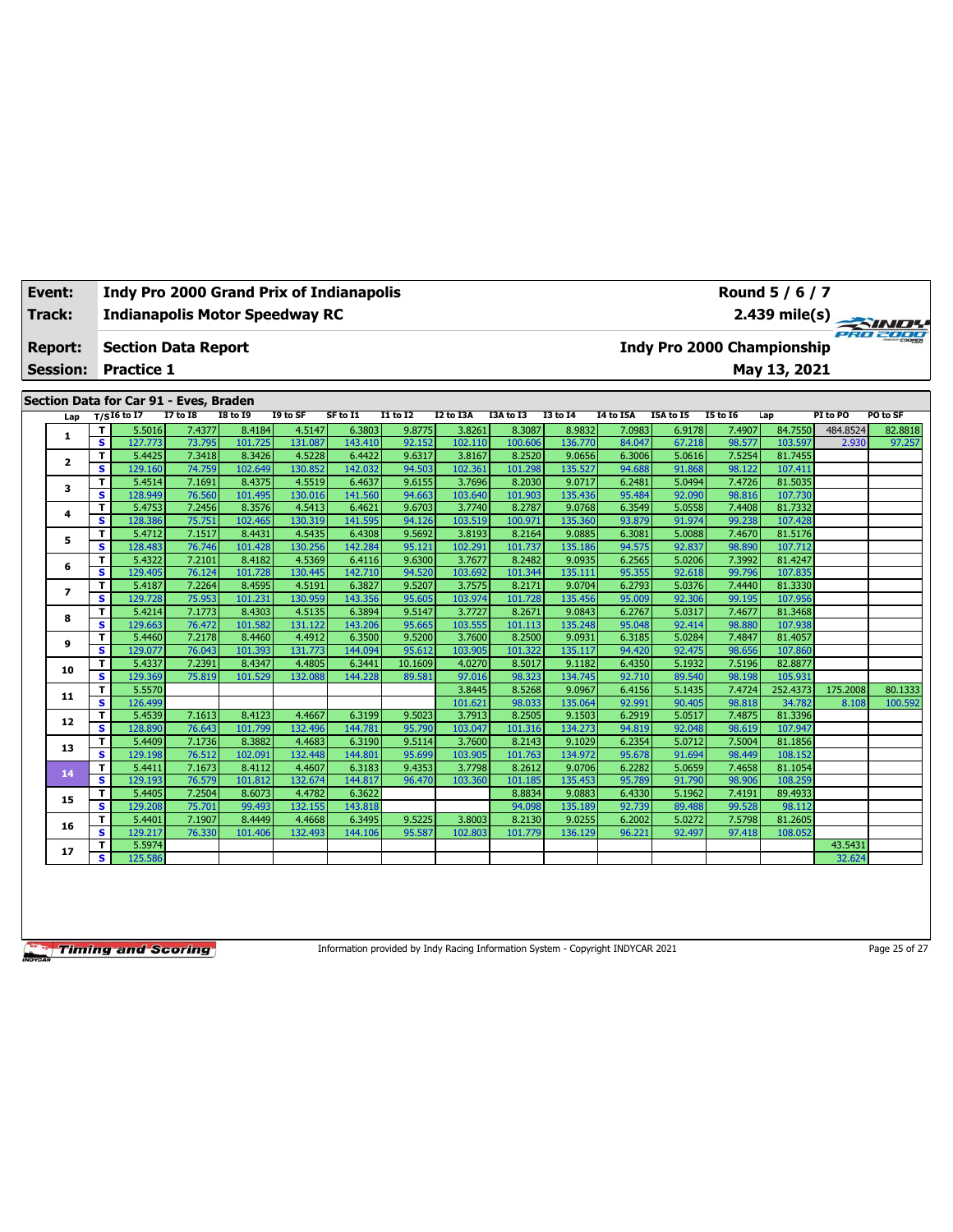| Event:                  | <b>Indy Pro 2000 Grand Prix of Indianapolis</b>    | Round 5 / 6 / 7                                                                 |               |
|-------------------------|----------------------------------------------------|---------------------------------------------------------------------------------|---------------|
| Track:                  | <b>Indianapolis Motor Speedway RC</b>              | 2.439 mile(s)                                                                   |               |
| <b>Report:</b>          | <b>Section Data Report</b>                         | <b>Indy Pro 2000 Championship</b>                                               | PRO 2000      |
| <b>Session:</b>         | <b>Practice 1</b>                                  | May 13, 2021                                                                    |               |
|                         | Section Data for Car 91 - Eves, Braden             |                                                                                 |               |
| Lap                     | $T/S$ SF to PI                                     |                                                                                 |               |
| $\mathbf{1}$            | $\overline{\mathsf{r}}$<br>$\overline{\mathbf{s}}$ |                                                                                 |               |
|                         | $\overline{\mathbf{r}}$                            |                                                                                 |               |
| $\mathbf{2}$            | $\mathbf{s}$                                       |                                                                                 |               |
| 3                       | $\mathbf T$<br>$\overline{\mathbf{s}}$             |                                                                                 |               |
| $\overline{\mathbf{4}}$ | $\overline{\mathbf{r}}$                            |                                                                                 |               |
|                         | $\mathbf{s}$                                       |                                                                                 |               |
| 5                       | $\mathbf T$<br>$\overline{\mathbf{s}}$             |                                                                                 |               |
| 6                       | $\overline{\mathbf{r}}$                            |                                                                                 |               |
|                         | $\mathbf{s}$<br>$\overline{\mathbf{r}}$            |                                                                                 |               |
| $\overline{\mathbf{z}}$ | $\overline{\mathbf{s}}$                            |                                                                                 |               |
| 8                       | $\mathbf T$                                        |                                                                                 |               |
|                         | S<br>$\mathbf T$                                   |                                                                                 |               |
| 9                       | $\overline{\mathbf{s}}$                            |                                                                                 |               |
| 10                      | T<br>79.8971<br>$\mathbf{s}$<br>100.169            |                                                                                 |               |
| 11                      | $\overline{\mathbf{r}}$<br>$\overline{\mathbf{s}}$ |                                                                                 |               |
| 12                      | T<br>$\overline{\mathbf{s}}$                       |                                                                                 |               |
| 13                      | $\mathbf T$<br>$\overline{\mathbf{s}}$             |                                                                                 |               |
| 14                      | T                                                  |                                                                                 |               |
|                         | $\mathbf{s}$<br>$\overline{\mathbf{r}}$            |                                                                                 |               |
| 15                      | $\overline{\mathbf{s}}$<br>T<br>78.5077            |                                                                                 |               |
| 16                      | $\mathbf{s}$<br>101.941<br>$\mathbf T$             |                                                                                 |               |
| ${\bf 17}$              | $\overline{\mathbf{s}}$                            |                                                                                 |               |
|                         |                                                    |                                                                                 |               |
|                         |                                                    |                                                                                 |               |
|                         |                                                    |                                                                                 |               |
|                         | <b>Timing and Scoring</b>                          | Information provided by Indy Racing Information System - Copyright INDYCAR 2021 | Page 26 of 27 |
|                         |                                                    |                                                                                 |               |